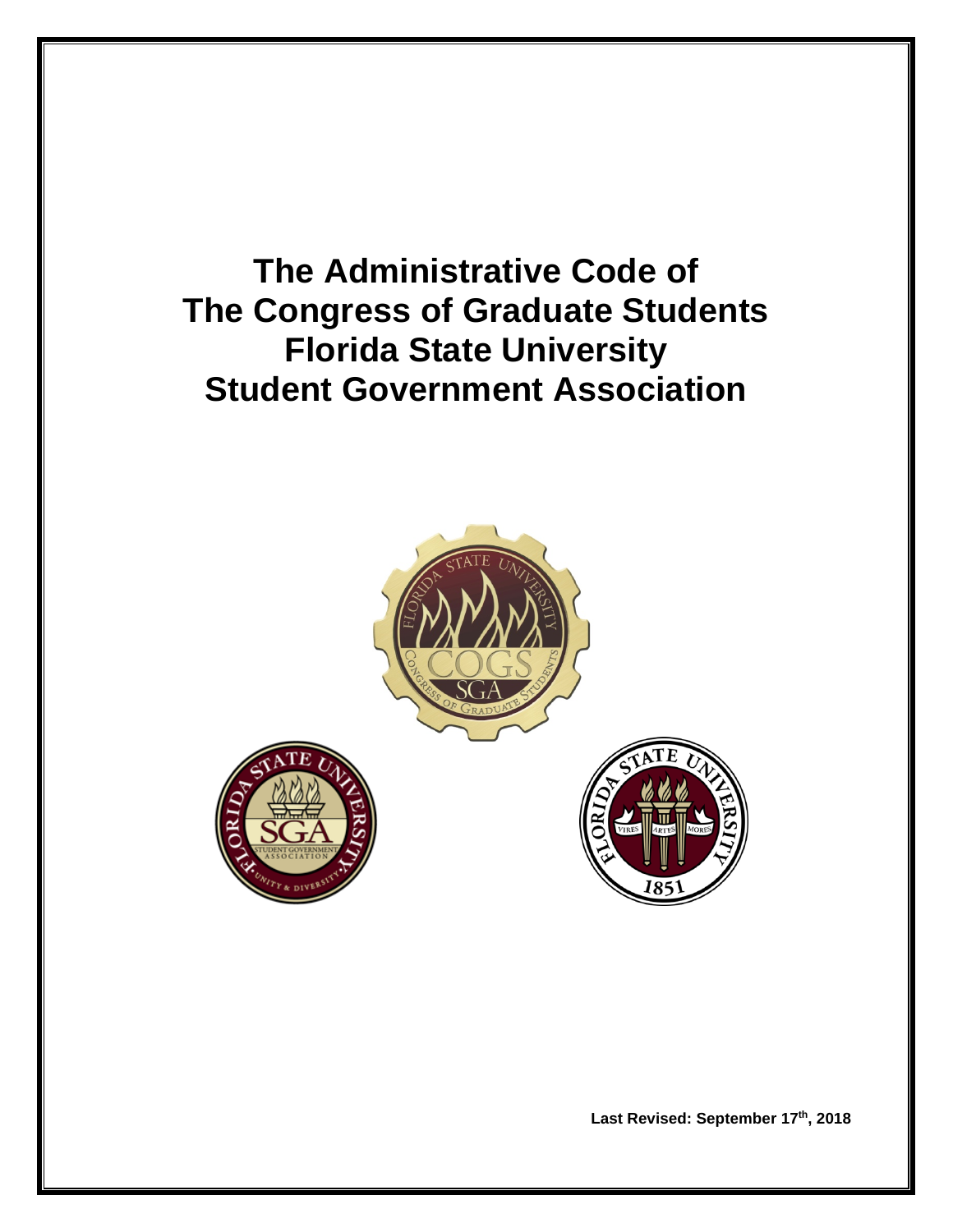# **Contents**

| Title I: The Congress of Graduate Students Internal Structure and Regulations 3 |
|---------------------------------------------------------------------------------|
|                                                                                 |
|                                                                                 |
|                                                                                 |
|                                                                                 |
|                                                                                 |
|                                                                                 |
| Chapter 106 After-the-Fact Amendments to the Annual Budget 10                   |
|                                                                                 |
|                                                                                 |
|                                                                                 |
|                                                                                 |
|                                                                                 |
| Chapter 112 Vacancies, Recall, and Petitions into the Assembly 16               |
|                                                                                 |
|                                                                                 |
|                                                                                 |
| Chapter 116 Investigative Rights of the Congress of Graduate Students 21        |
| Chapter 117 Line of Succession of the Congress of Graduate Students 21          |
|                                                                                 |
|                                                                                 |
| Chapter 120 COGS Code of Ethics and Professional Responsibility  24             |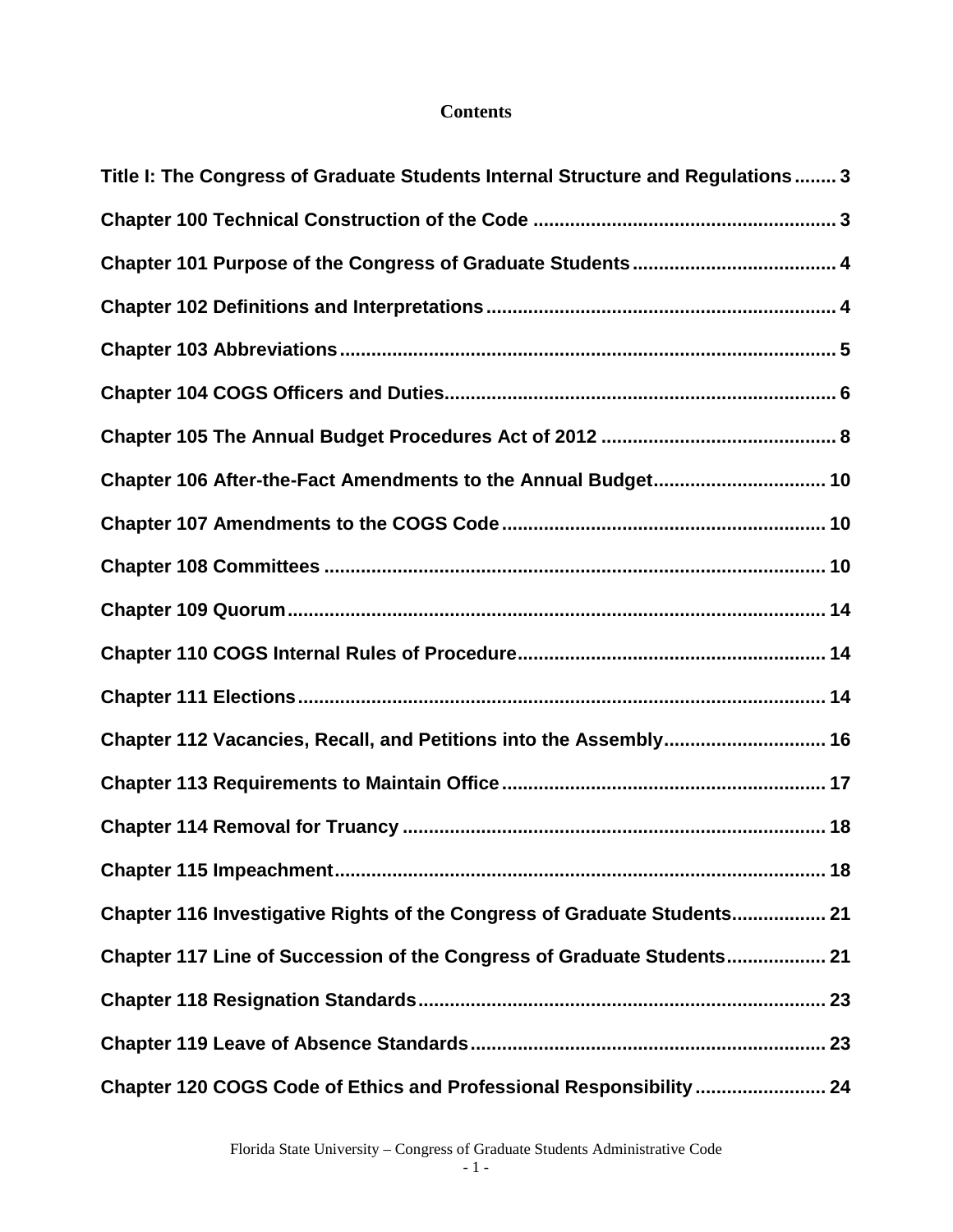| Chapter 200 Provisions for Recognized Student Organizations 25       |  |
|----------------------------------------------------------------------|--|
|                                                                      |  |
|                                                                      |  |
|                                                                      |  |
|                                                                      |  |
|                                                                      |  |
|                                                                      |  |
|                                                                      |  |
|                                                                      |  |
| Chapter 209 Academic & Professional Conference Support Grants 32     |  |
|                                                                      |  |
|                                                                      |  |
| Title III: Specific Provisions for Select Graduate Organizations  36 |  |
|                                                                      |  |
|                                                                      |  |
|                                                                      |  |
|                                                                      |  |
|                                                                      |  |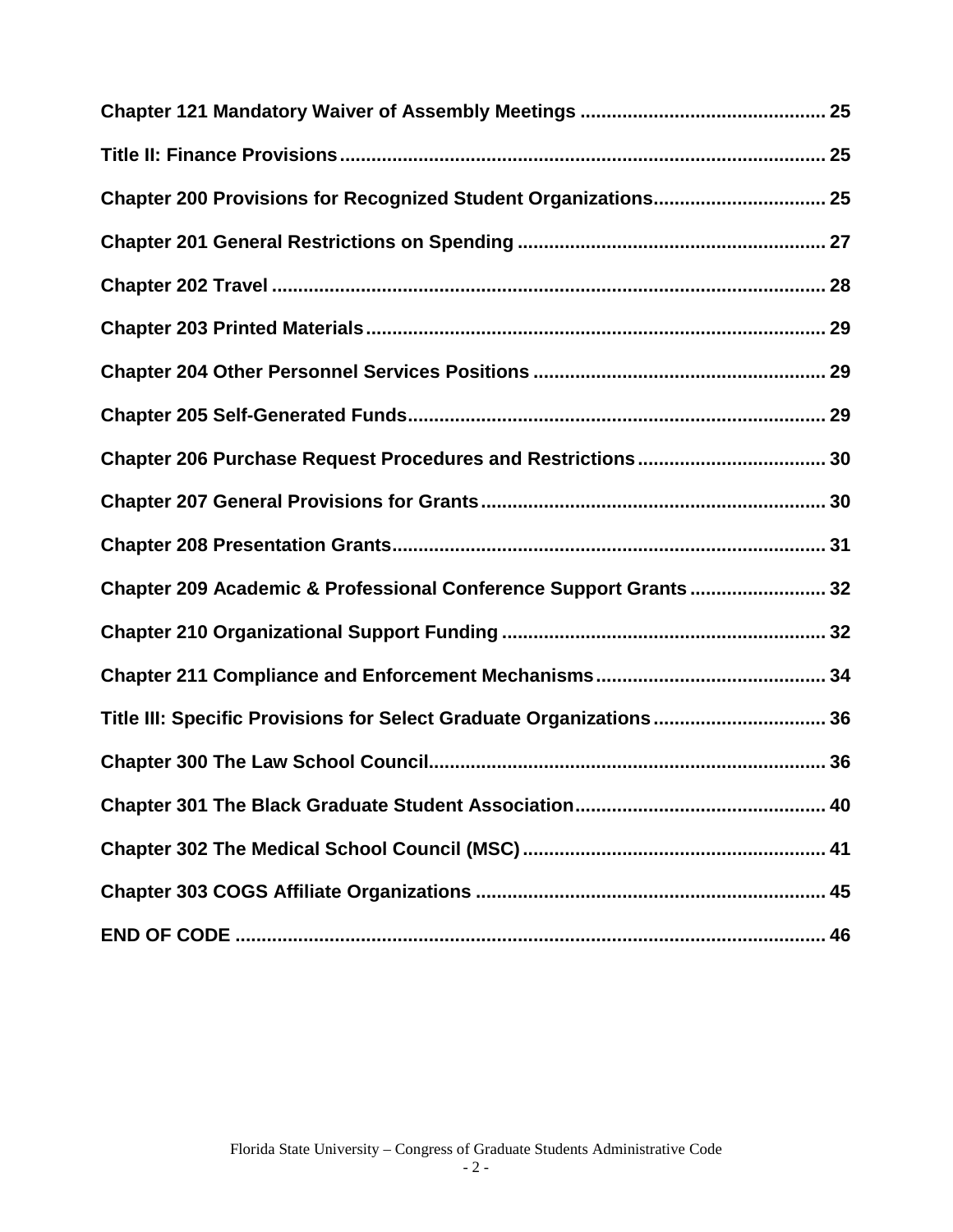# <span id="page-3-0"></span>**Title I: The Congress of Graduate Students Internal Structure and Regulations**

#### <span id="page-3-1"></span>**Chapter 100 Technical Construction of the Code**

- 100.1 This chapter shall outline the system of the Congress of Graduate Students Administrative Code, hereafter referred to as "this code" observed by the Congress of Graduate Students, hereafter referred to as "COGS", in enacting and adopting measures, as well as provide definitions and interpretations, in the construction of, and in compliance with, this code.
- 100.2 All provisions of this code are fully applicable to all entities, organizations, and individuals within the jurisdiction of COGS. Any and all funding derivative from COGS is contingent upon the recipient's compliance with this code.
- 100.3 This code shall be considered the copyrighted intellectual property of the Florida State University Student Government Association; however, this code may be reproduced or adopted by any entity for non-commercial purposes, so long as such entity attributes the origination of the work to "The Florida State University Student Government Association."
- 100.4 In the event that an entity referred to within this code should lawfully become identified by another name, or have its responsibilities divested to another entity, the COGS Program Associate shall have the authority and responsibility, independent of any action of the Assembly, to replace the inaccurate name in the text of this code to reflect reality.
- 100.5 All provisions of this code are fully severable. If any word, clause, or provision of this code is found to be in violation of federal law, the laws of the State of Florida, or the Florida State University Student Body Statutes or Constitution, it will in no way affect the validity or applicability of the remainder of this code.
- 100.6 There shall be three titles within this code, each containing related or similar topics, and each composed of numerically ordered chapters and sections as follows:
	- Title I: (100-199) Purpose of COGS; Code Definitions, Interpretations, Abbreviations; Construction and Compliance with the Code; COGS Structure and Regulations Specific to the Entity COGS
	- Title II: (200-299) Finance Provisions and Restrictions Obligatory upon COGS Activity and Service Fee Recipients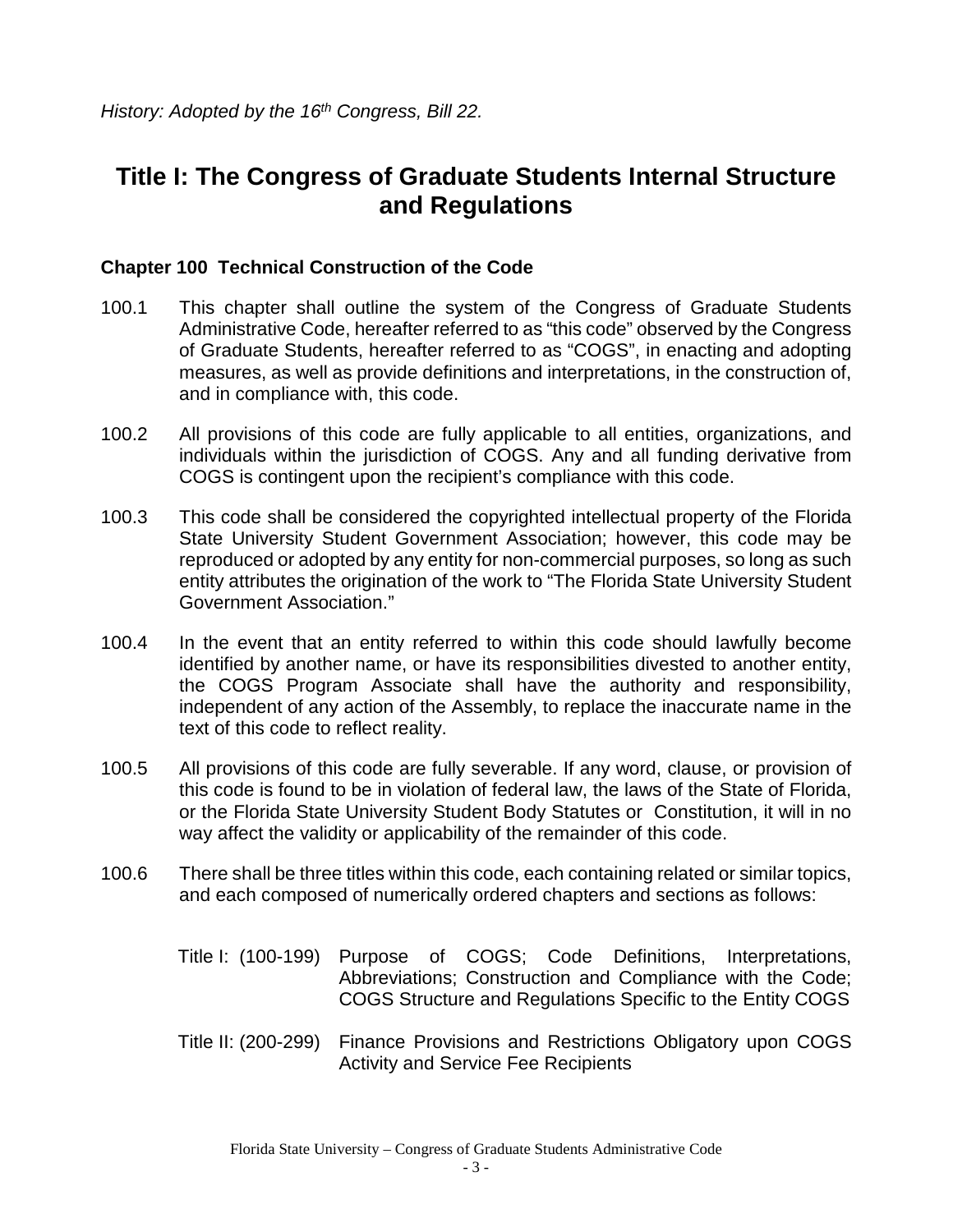Title III: (300-399) Specific Provisions for Select Graduate Entities and COGS Funding Boards

#### <span id="page-4-0"></span>**Chapter 101 Purpose of the Congress of Graduate Students**

- 101.1 The Congress of Graduate Students, in accordance with Article IX of the Florida State University Student Body Constitution, shall:
	- A) Defend the interests of graduate, special, master, specialist, professional, doctoral, and post-baccalaureate students in graduate student life, services, and academics.
	- B) Manage the funds within its purview in a fiscally responsible manner.
	- C) Work to ensure the greatest participation by graduate students in the immediate governance of, and policy development for, the Florida State University.
	- D) Provide an official voice through which the opinions of the Graduate Student Body may be expressed.

## <span id="page-4-1"></span>**Chapter 102 Definitions and Interpretations**

*History: Amended by the 21st Congress, Bill 30; 23rd Congress Bill 13.*

- 102.1 For the purposes of this code a "student" shall be defined as any individual enrolled in post-baccalaureate, special, master's, professional, specialist, or doctoral program, which shall include, but not limited to, all individuals classified as 5,7,or 8 as indicated in the [Florida State University Student Body Constitution.](http://sga.fsu.edu/PDF/CONSTITUTION_OF_THE_STUDENT_BODY.pdf)
	- A) Within this code the terms "student" and "graduate student" may be used interchangeably and shall only refer to the aforementioned individuals.
- 102.2 A "presentation" shall be defined as anything relating to the applicant's course of study augmenting professional development and stature in the field. Presentations may include, but are not limited to, papers, speeches, demonstrations, art, photography, competition performance, and conferences.
- 102.3 The following shall constitute the standards for voting within the Assembly:
	- A) A "majority" shall refer to a simple majority unless otherwise specified, which shall be defined as greater than half of the votes cast when an item is under consideration.
	- B) A "two-thirds (2/3) majority" shall be defined as greater than two-thirds (2/3) of the votes cast when an item is under consideration.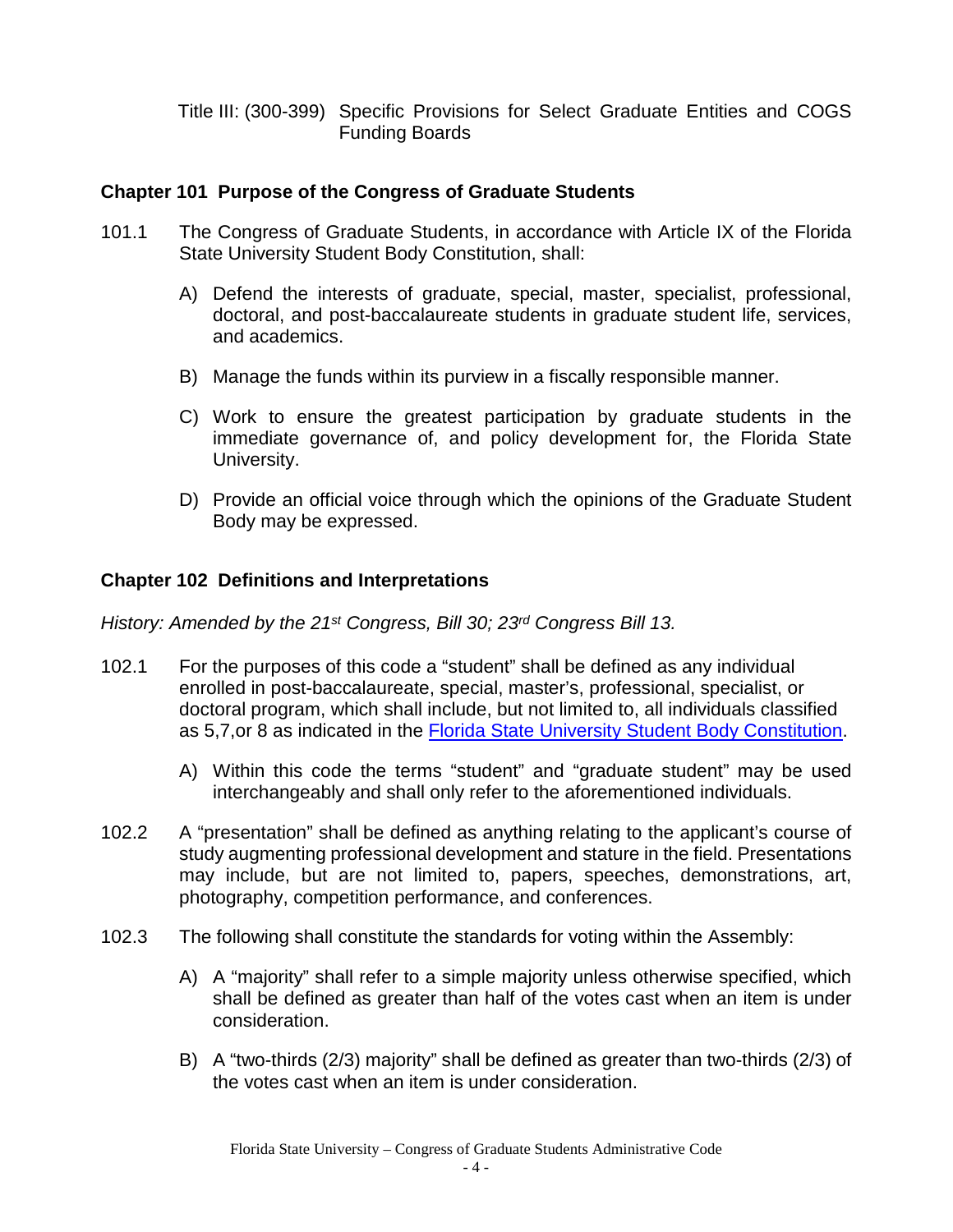- C) A "majority of the entire membership" shall be defined as greater than half (1/2) of all Representatives, whether present or not, except those Representatives on Leave of Absence.
- 102.4 Proof of attendance for Academic Conference Support grants shall require one or more (at the discretion of the Program Associate) of the following: conference registration receipt, conference materials, or a conference program.
- 102.5 The Speaker of COGS shall be termed the "Speaker" within this code.
- 102.6 The terms "Congress of Graduate Students," "COGS," and "the Assembly" may be used interchangeably throughout this code and are intended to identify the entity empowered by Article IX of the Student Body Constitution.
- 102.7 The term "Executive Committee" shall identify the entity composed of the elected officers of COGS and may be used interchangeably with "Executive Board".
- 102.8 Confirmation of officers, or ratification of actions, shall be conducted by motion, and shall follow the Internal Rules of Procedure. A confirmation or ratification vote shall require a two-thirds (2/3) majority, except as otherwise required by this code.
- 102.9 The funds appropriated to COGS under the Florida State Student Body Constitution from Activities and Service Fees, are restricted in use by the Florida State Student Body Constitution, Statutes, and Policies and state and federal laws, and will be called "A&S Funds". The term "COGS Funds" will encompass "A&S Funds" and any other funds COGS received.

# <span id="page-5-0"></span>**Chapter 103 Abbreviations**

*History: Amended by the 23rd Congress, Bill 13.*

The following shall serve as accepted abbreviations throughout this code and in COGS records and papers:

- A&S: Activity & Service
- BGSA: Black Graduate Student Association
- CAO: COGS Affiliate Organization
- COGS: Congress of Graduate Students
	- LSC: Law School Council
	- MSC: Medical School Council
	- OPS: Other Personnel Services
	- PG: Presentation Grant
	- RSO: Recognized Student Organization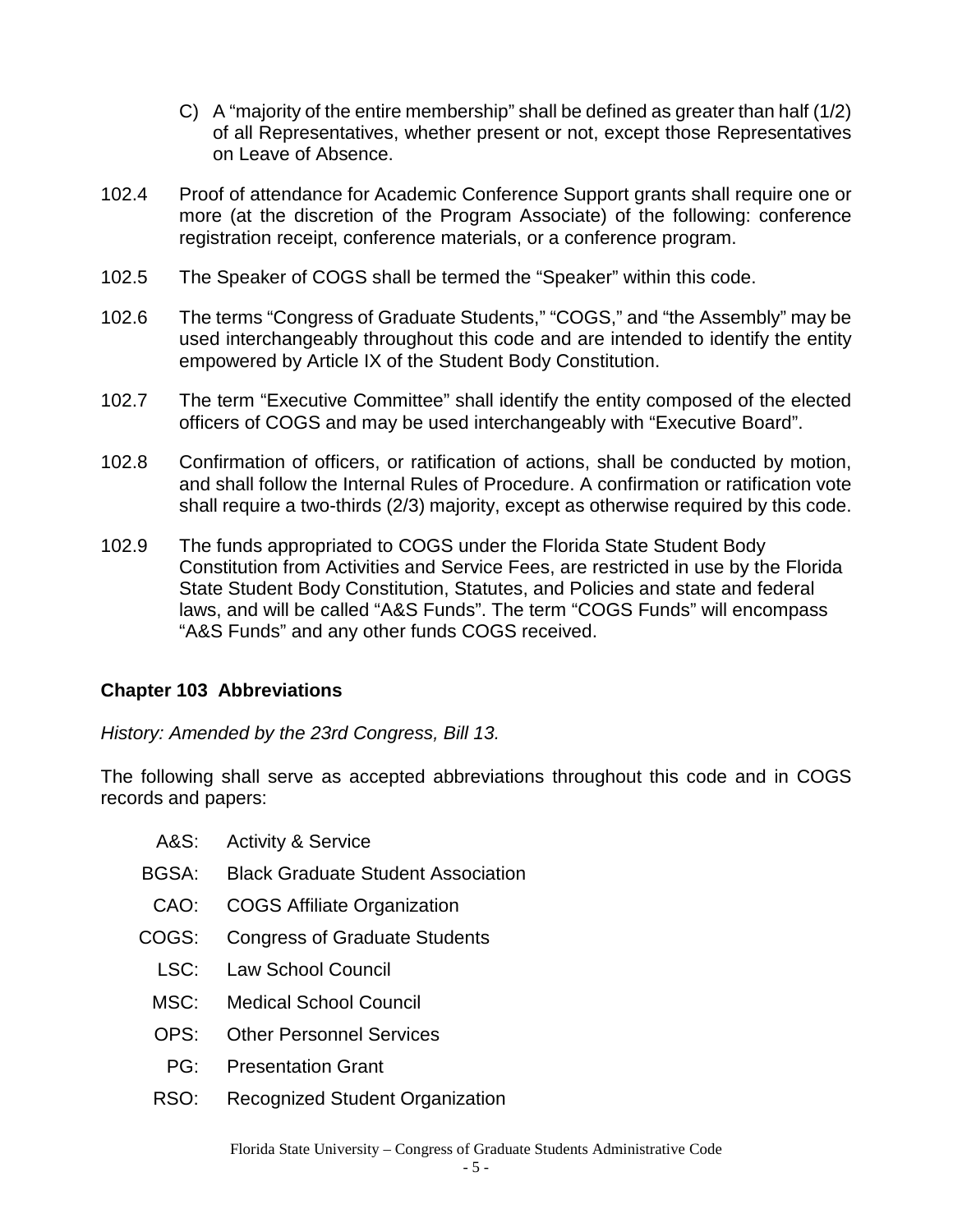- SA&O: Student Activities & Organizations
- SGA: Student Government Association

#### <span id="page-6-0"></span>**Chapter 104 COGS Officers and Duties**

*History: Amended by the 18th Congress, Bill 34 and 3; 19th Congress Bill 21; 21st Congress, Bill 30.*

- 104.1 The COGS Speaker, Deputy Speaker for Finance, Deputy Speaker for Judicial Affairs, and Deputy Speaker for Communication shall be elected by a majority vote of COGS at the first meeting following the fall semester COGS elections, and they shall together compose the "Executive Committee."
- 104.2 The Speaker shall:
	- A) Preside over all COGS functions.
	- B) Represent COGS and the Graduate Student Body to the University and the public.
	- C) Create and oversee the implementation of COGS functions.
	- D) Appoint Representatives to all standing and ad-hoc committees, and may appoint a temporary chair until such position is filled by the committee.
	- E) Take care that the COGS Code, Budget, and the Florida State University Student Body Statutes are faithfully executed.
	- F) Chair the Executive Committee.
	- G) Perform all other duties and responsibilities as may be required by law and the Florida State University Student Body Statutes and Constitution.
- 104.3 The Deputy Speaker for Judicial Affairs shall:
	- A) Audit the COGS Code and bylaws to ensure continued compliance with the Florida State University Student Body Constitution and Statutes.
	- B) Preside over the impeachment process.
	- C) Swear in new members of the Assembly and inform them of their responsibilities prior to their petition hearing before the Assembly.
	- D) Conduct an audit of COGS financial records no less than once per fiscal year, or upon request of the Speaker.
	- E) Disseminate information concerning vacant seats in the Assembly to Florida State University students.

Florida State University – Congress of Graduate Students Administrative Code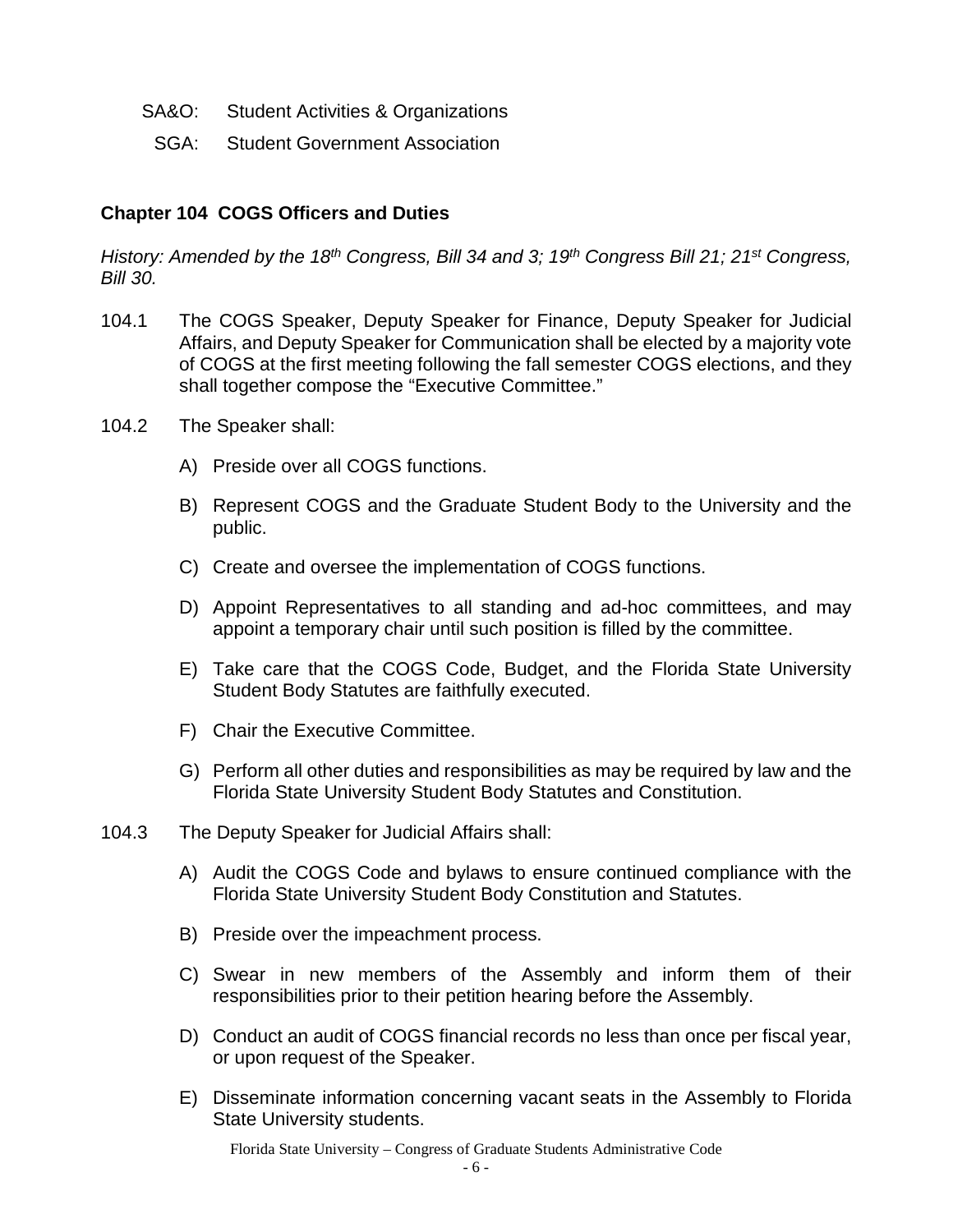- F) Assemble and disseminate to the members of the Assembly an extensive list of pertinent questions to be asked in consideration of petitions of new members.
- G) Assist the Speaker as needed with the administration of COGS.
- 104.4 The Deputy Speaker for Communication shall:
	- A) Inform all members of meeting dates and happenings.
	- B) Create and supervise COGS announcements and bulletins.
	- C) Act as the public relations liaison between COGS, Florida State University, and public press domains.
	- D) Record minutes of all Executive Committee meetings.
	- E) Work with SGA Student Publications to maintain a website.
	- F) Assist the Speaker as needed with the administration of COGS.
- 104.5 The Deputy Speaker for Finance shall:
	- A) Oversee the expenditure of the Annual Budget.
	- B) Prepare budget request guidelines for the upcoming fiscal year for ratification by the Assembly.
	- C) Issue reports on the balance and expenditures of COGS accounts.
	- D) Oversee Travel Grant disbursement.
	- E) Serve as a member of the Internal Affairs Committee.
	- F) Assist the Speaker as needed with the administration of COGS.
- 104.6 The individuals acting as Speaker and Deputy Speakers at the expiration of a Congress shall remain in their offices until the election of a new Speaker and Deputy Speakers at the beginning of the new Congress. Such officers shall act in a caretaking capacity, conducting only normal executive business, until the initiation of the new Congress; they shall not undertake to effect any substantial policy deviations until a new Congress convenes.
- 104.7 The COGS Executive Editor:
	- A) Shall review and revise any proposed legislation prior to an Assembly meeting to correct grammatical and technical errors, and improve the clarity of language by adopting clear and uniform language. Such revision by the Executive Editor shall not be considered an amendment for the purposes of the Internal Rules of Procedure.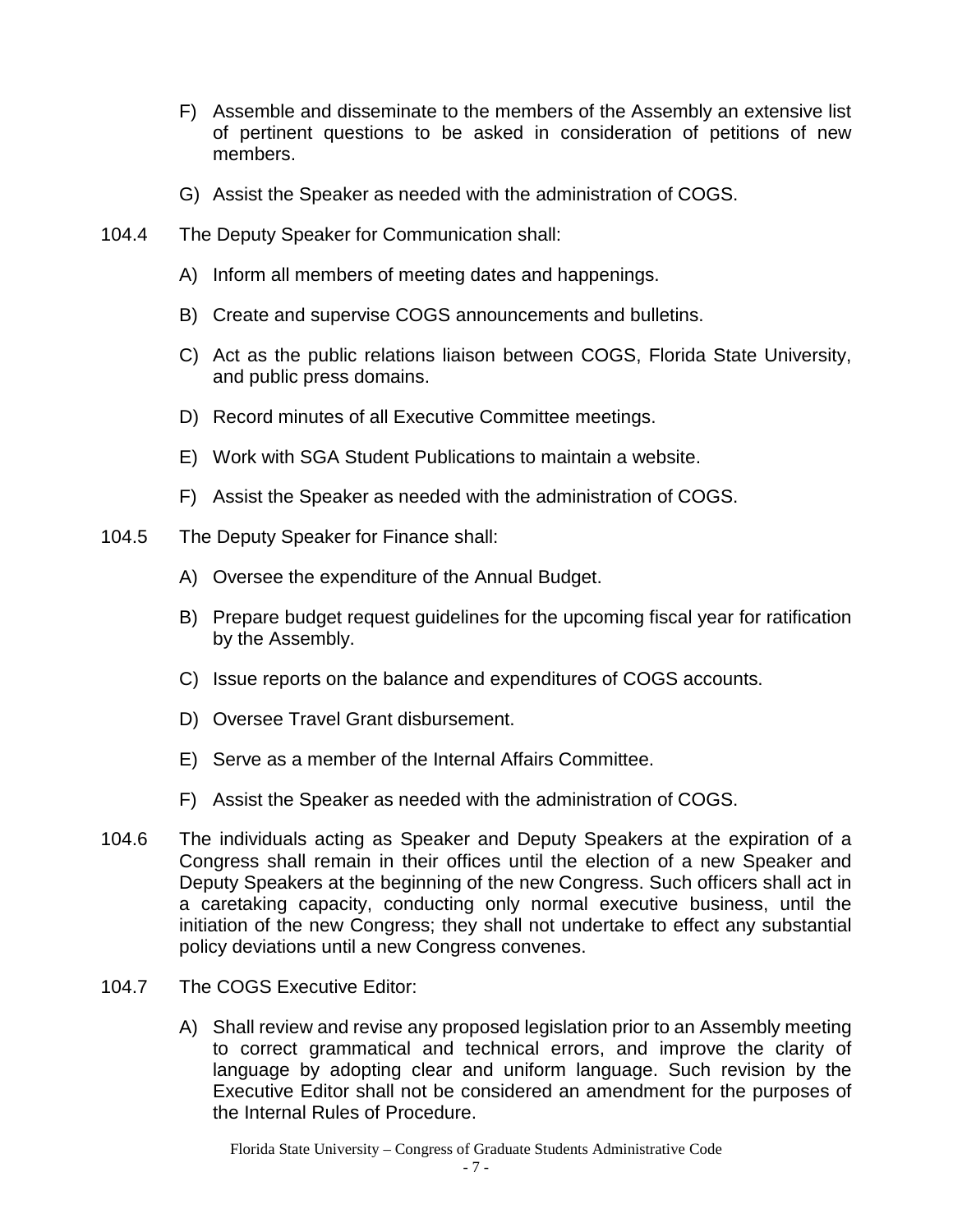- B) Shall not have the authority to make any amendments or revisions to proposed legislation which would result in substantive changes in the meaning, policy, or interpretation of a measure.
- C) Shall be allowed to make amendments that are proposed by a Representative that are approved by the sponsor(s). If any of these amendments are made, the Editor must have a report for the COGS meeting stating these amendments.
- D) Shall submit a copy of proposed revisions to the sponsor(s) of the legislation, and to the COGS Program Associate one (1) day (twenty-four [24] hours) prior to an Assembly meeting. Failure to comply with this provision, or any provision in this section, shall constitute nonfeasance by the Editor, but shall not prohibit COGS from conducting a vote and adopting a measure.
- E) The Executive Editor may be any currently enrolled graduate or professional student and shall be appointed by the Speaker and confirmed by the Assembly. The Executive Editor may be removed through impeachment proceedings.
	- 1) Preference in appointments should be given to:
		- a) Representatives with a semester or more experience in the Congress
		- b) Students with specialized skills in the area of drafting and editing, as indicated by their educational and professional background.
		- c) Students with previous experience in student government.

# <span id="page-8-0"></span>**Chapter 105 The Annual Budget Procedures Act of 2012**

*History: Amended by the 17th Congress, Bill 8; 19th Congress, Bill 39; 20th Congress, Bill 11; 23rd Congress, Bill 14.*

- 105.1 This act is to establish a procedure by which the COGS Annual Budget is produced and passed.
- 105.2 The Annual Budget will be prepared and proposed by a committee appointed by the Speaker and confirmed by a two-thirds (2/3) vote of the Assembly. This committee shall be known as the "Budget Committee."
- 105.3 Hearings, deliberations, and meetings of the Budget Committee shall be properly noticed to the public.
- 105.4 Hearings, deliberations, and meetings of the Budget Committee are public and shall be advertised in the Congress. The Chairperson of the Budget Committee shall not exclude any student from witnessing the hearings or deliberations in accordance with Chapter 409 of the Florida State Student Body Statutes.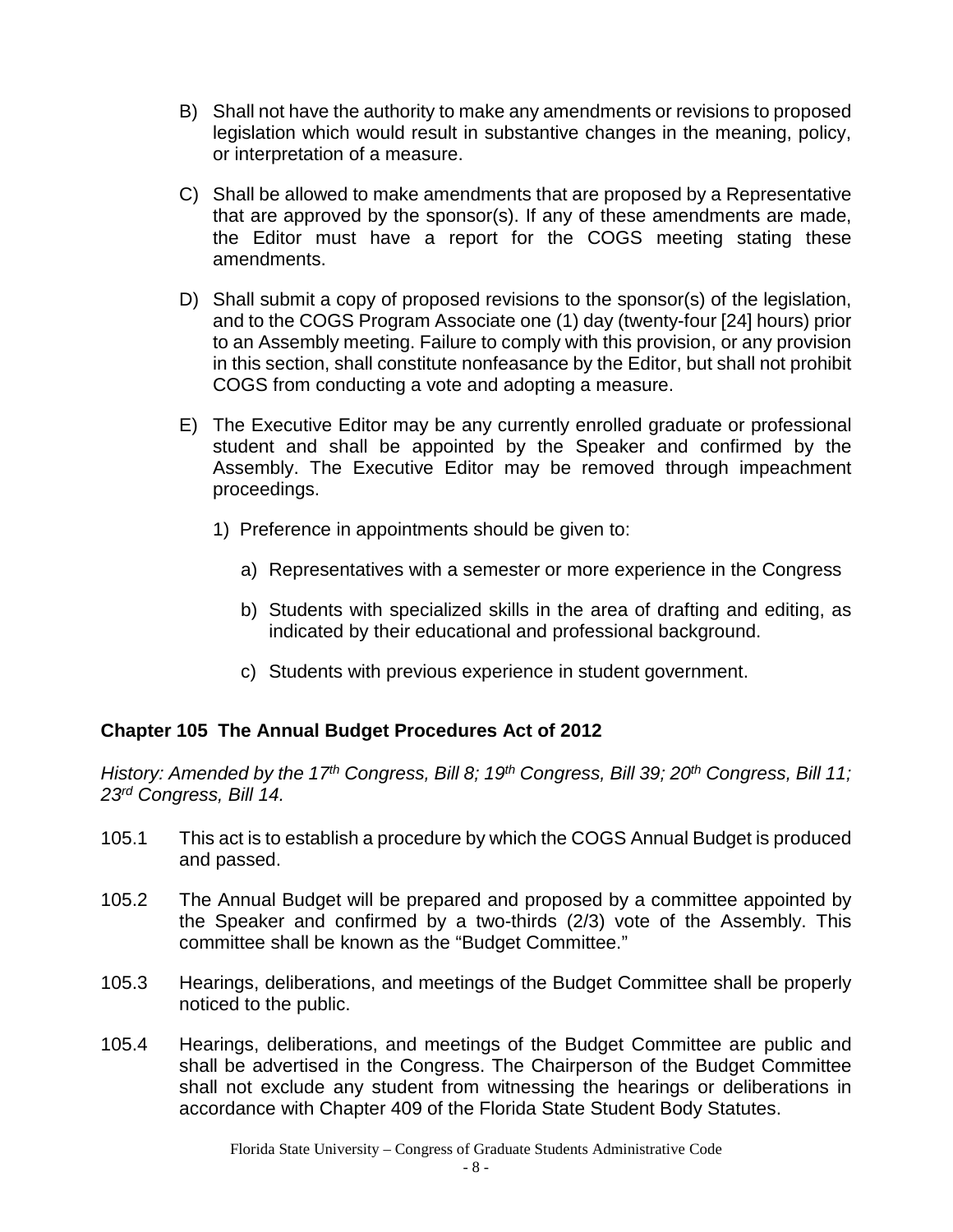- 105.5 All graduate RSOs that are not funded by MSC and LSC will be able to petition for annual funding from COGS' Annual Budget process.
- 105.6 Each organization receiving money from the Annual Budget shall make a budget request. The Budget Committee shall hold hearings during which budget requests are defended. Each budget request shall have a separate hearing. The Budget Committee is authorized to fund more than the amount requested.
	- A) A budget request shall consist of questions pertaining to the organization's activities in a form designed by the Deputy Speaker for Finance and approved by the Budget Committee.
- 105.7 When the proposed Annual Budget has been approved in whole by the Budget Committee it will be presented by the Chair to the Congress, either in person or via email, at least two (2) weeks (ten [10] school days) prior to a floor vote.
- 105.8 The Chair of the Budget Committee will provide to the COGS Program Associate an electronic copy of the proposed Annual Budget as presented to the Assembly.
- 105.9 The proposed Annual Budget and proviso language must be advertised on the COGS website by the Chair at least one (1) week (five [5] school days) before it is considered in a meeting of the Assembly. Such publication must include the date, time, and location of the COGS meeting where the proposed Annual Budget is to be debated, along with the phrase "public comment is welcome."
- 105.10 The Annual Budget shall be approved by COGS before the beginning of the fiscal year that it affects.
- 105.11 The Annual Budget and proviso language cannot be approved separately. Changes to the proviso language may be made via resolution at any point before the proposed Annual Budget is approved. This resolution shall be passed with a two-thirds (2/3) vote of the Congress.
- 105.12 Amendments to the proposed Annual Budget must follow a majority vote to unlock a specific line item and category of the proposed Annual Budget or a line of the proviso language. Any amendment which affects the allocation amount in any line of any recipient shall require a two-thirds (2/3) vote of the Congress.
- 105.13 The proposed Annual Budget shall be passed by a roll-call vote. A two-thirds (2/3) majority is required for passage.
- 105.14 If COGS fails to pass the proposed Annual Budget, the Budget Committee shall propose a new Annual Budget with substantial changes within three (3) weeks of the prior proposed Annual Budget's failure in the Congress.
- 105.15 Once approved by COGS, the Annual Budget shall be presented to the Director of Student Affairs for approval and forwarded to the Vice President for Student Affairs for signature.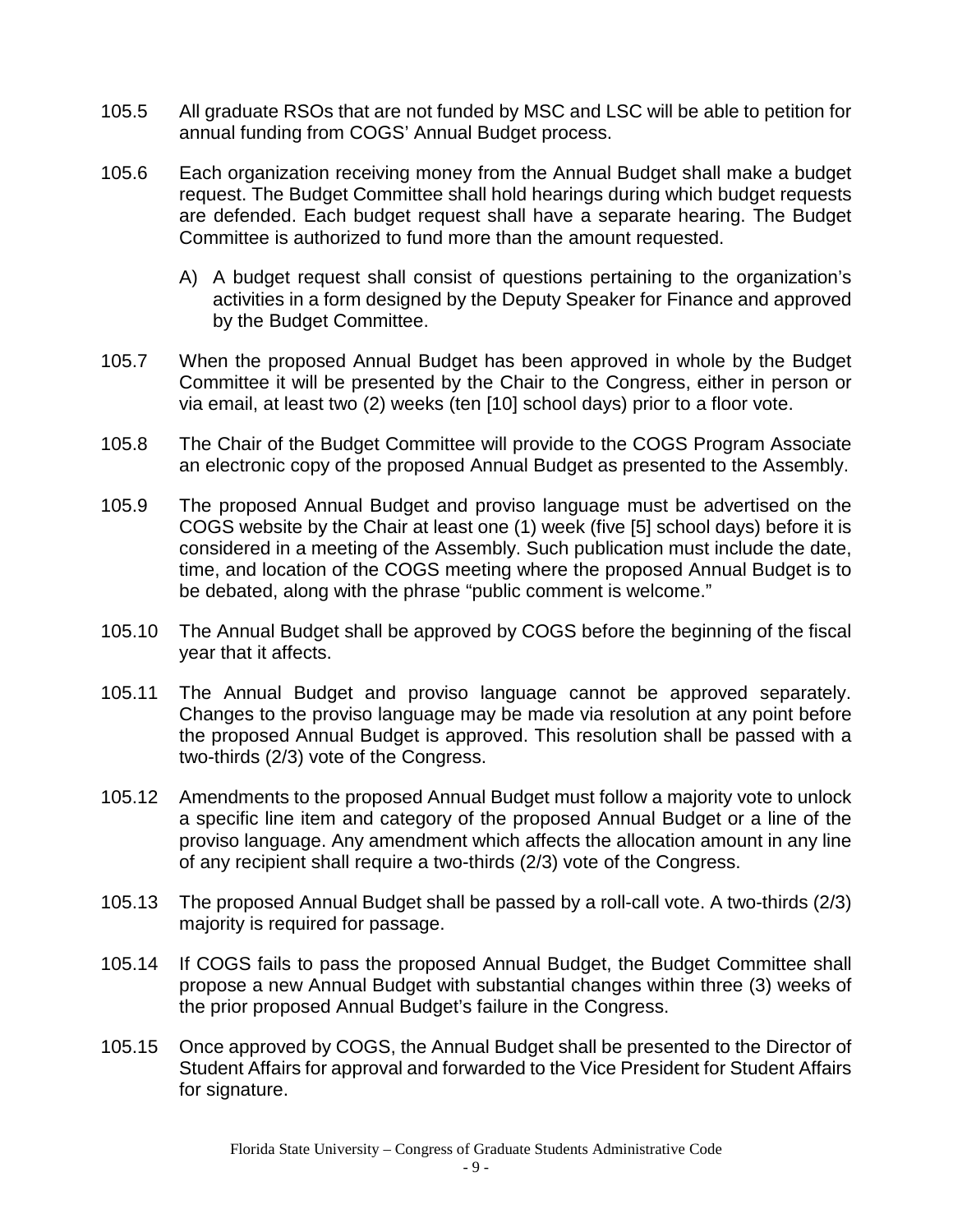- 105.16 If the Vice President for Student Affairs or his/her designee should veto the Annual Budget, it shall be returned to COGS for revision. If the Vice President for Student Affairs or his/her designee does not sign or veto the Annual Budget within fifteen (15) school days of receipt, the Annual Budget will be considered approved.
- 105.17 If this chapter is violated by COGS with respect to any RSO, no prejudice shall be held against the RSO for failure to appear or failure to comply with the process before the RSO learned of the meeting or process.
- 105.18 The Annual Budget will derive its funds from those funds appropriated to it under the Florida State Body Constitution and any other source.

## <span id="page-10-0"></span>**Chapter 106 After-the-Fact Amendments to the Annual Budget**

- 106.1 After the Annual Budget has been approved, an amount not to exceed \$500.00 may be moved between the categories of Salary, OPS Wages, Contractual Services, Expense, or OCO upon request of any COGS-funded entity with the signatures of the Speaker, Deputy Speaker for Finance, and Vice President for Student Affairs or his/her designee.
- 106.2 COGS, by a majority vote of the Assembly, may make any lawful amendments to the Annual Budget it deems necessary, regardless of amount or category. Any such revision shall still require the signature of the Vice President for Student Affairs or his/her designee.

#### <span id="page-10-1"></span>**Chapter 107 Amendments to the COGS Code**

107.1 Amendments to the COGS Code shall require a two-thirds (2/3) vote of COGS.

# <span id="page-10-2"></span>**Chapter 108 Committees**

*History: Amended by the 17th Congress, Bill 17; 18th Congress, Bills 29 & 31; 19th Congress, Bills 31, 32 & 33; 20th Congress, Bill 10; 21st Congress, Bill 30; 23rd Congress, Bill 13.*

- 108.1 All special committees shall be formed upon request of any member of COGS that is ratified by a majority vote of the Assembly, or by recommendation of the Speaker that is approved by a majority vote of the Executive Committee. The individual initiating the request for formation of the committee shall describe the purpose, intent, and scope of the committee.
- 108.2 The Speaker shall appoint Representatives to the standing committees no later than each Representative's second meeting of the Congress.
- 108.3 The following are the standing committees of COGS:
	- A) The Student Affairs Committee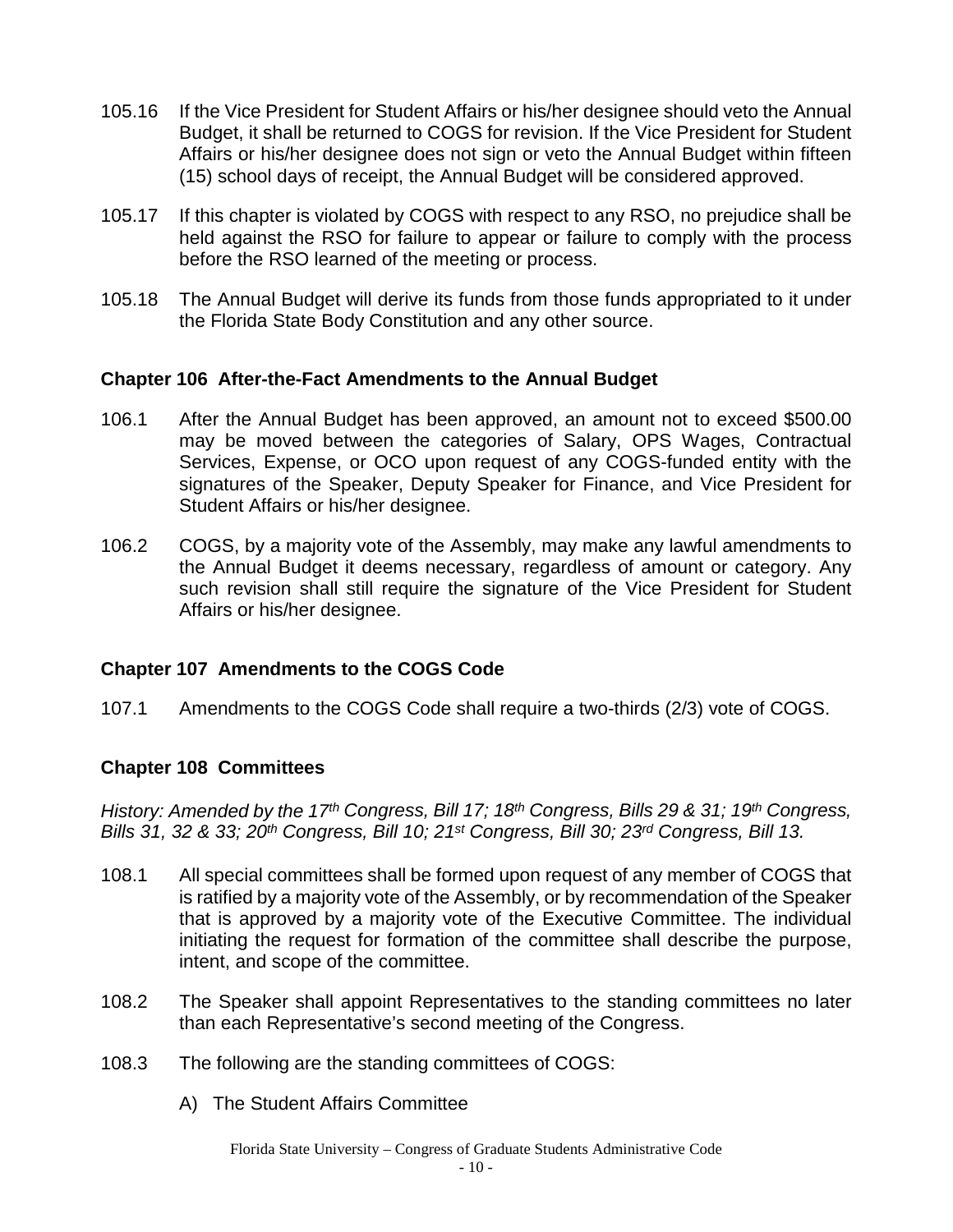- B) The Student Advocacy Committee
- C) The Internal Affairs Committee
- D) The Budget Committee
- E) Committee leadership elections shall be held before February 19<sup>th</sup>, 2018 for any COGS Committee not existing prior to February 5<sup>th</sup>, 2018.
- F) On February  $5<sup>th</sup>$ , 2018, the membership and leadership of the COGS committees listed here, shall be dissolved, at which point this provision 108.3(E) shall be stricken from the COGS Code: Internal Affairs Committee, Academics & Student Life Committee and Ways & Means Committee.
- 108.4 At each meeting of the Assembly, each committee will be required to inform the Assembly of its activities. This shall be the responsibility of either the Chair, or a committee member designated by the Chair. The Budget Committee shall only be required to report when necessary, in accordance to [Chapter 105](#page-8-0) of the COGS Code.
- 108.5 Standing committees (with the exception of the Budget Committee) shall meet no less than once every two (2) months. The Chair will have the authority to set the meeting time and location on campus in consultation with the committee. Once a month the chairs if all standing committees (with the exception of the Budget Committee) shall meet with the Speaker to submit a written progress report, establish goals, and assign new members to committees.
- 108.6 The Speaker shall be entitled to refer any measure for consideration by the Assembly to an appropriate committee before a floor vote. This decision may only be overturned by a majority vote of members present at a COGS meeting.
- 108.7 Each committee shall be empowered to propose any measure it feels appropriate to the Assembly, as well as be vested with all those investigative powers necessary to fulfill the responsibilities of the committee.
- 108.8 The Student Affairs Committee shall focus on the following areas:
	- A) Academics and Honor Policy
	- B) Parking and Transportation
	- C) Housing and Dining
	- D) Library
	- E) Health and Wellness
	- F) Social and Community Planning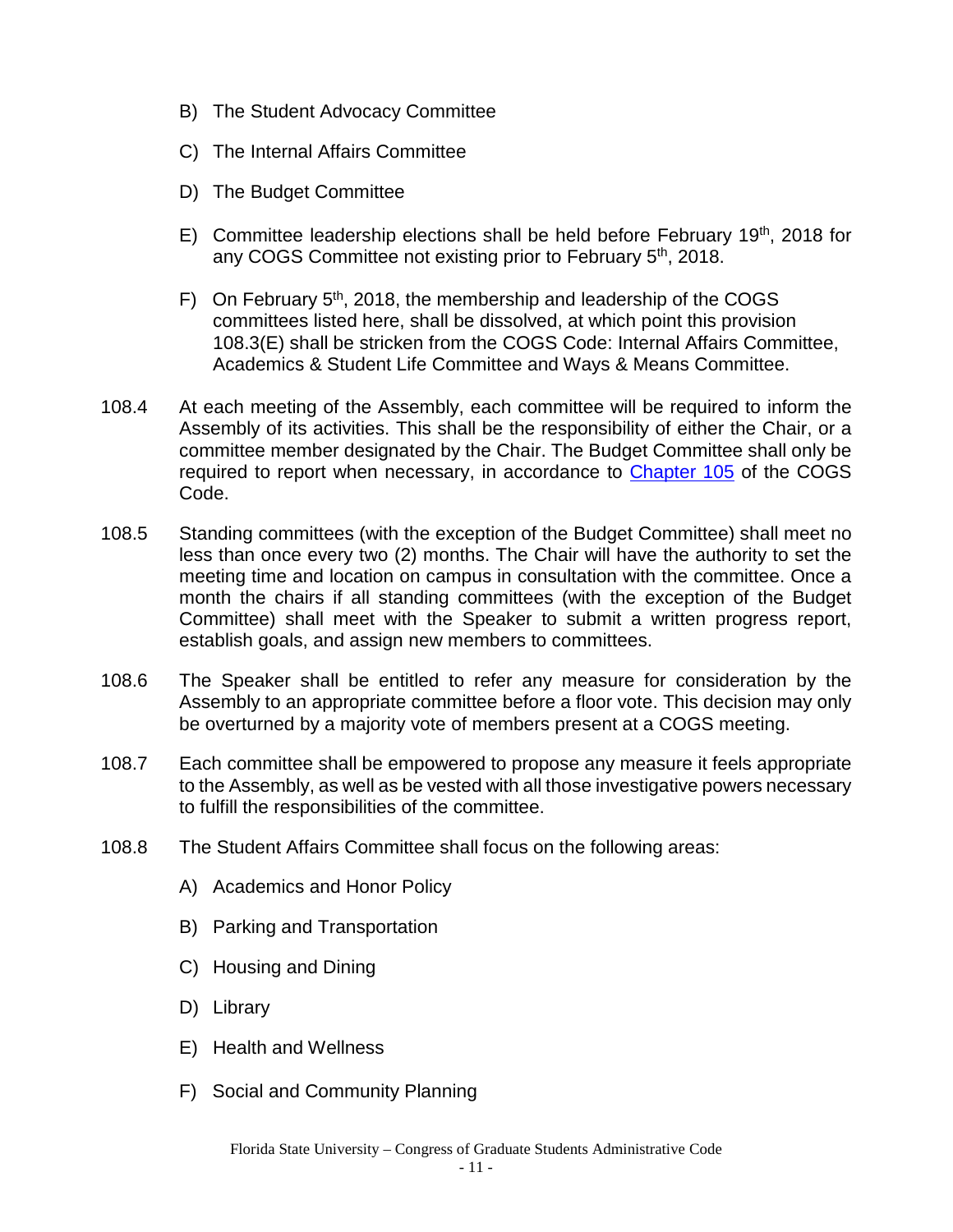- F) All other areas in which the Chair and the Speaker agree the committee should focus.
- 108.9 The Student Advocacy Committee shall focus on the following areas:
	- A) Graduate student pay and funding
	- B) Childcare
	- C) Relations with the Graduate Assistants Union
	- D) Diversity on campus
	- E) Health Insurance
	- F) All other areas in which the Chair and the Speaker agree the committee should focus
- 108.10 The Internal Affairs Committee shall focus on the following areas:
	- A) Prepare and distribute the monthly COGS newsletter
	- B) Keep website information updated
	- C) Outreach to fill vacant seats in the Assembly
	- D) Relations between COGS and the SGA, MSC, and LSC
	- E) Oversight all COGS funding expenditure
	- F) Train new COGS members
	- G) Make/Propose amendments to the COGS Code
	- H) Hear cases of impeachment and removal prior to the full assembly
	- I) Maintain attendance records, initiate removal proceedings for members who are no longer in compliance with attendance requirements

J) All other areas in which the Chair and Speaker agree the Committee should focus

108.11 The Budget Committee shall: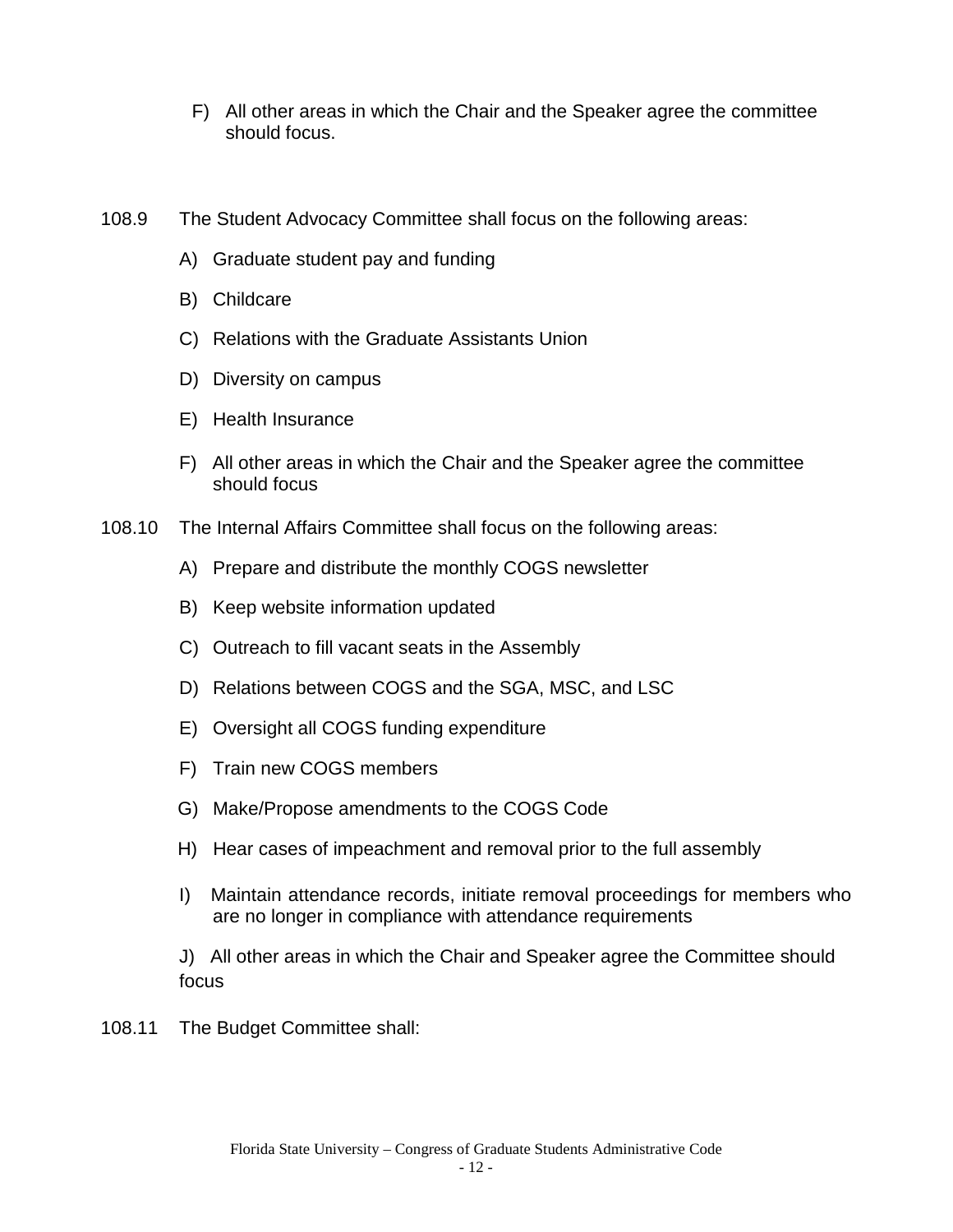- A) Consist of the Deputy Speaker for Finance and at least four other COGS members appointed by the Speaker and confirmed by the Assembly. The Budget Committee shall focus on the preparation of the Annual Budget in accordance with Chapter 105 of the COGS Code.
- B) Notify graduate RSOs fifteen (15) school days before budget petitions are accepted.
- C) Along with the COGS Program Associate, notify the graduate RSOs at Florida State University by email letter educating them of their opportunity to receive annual funding during the budget process.
- D) Present the Annual Budget before the COGS Assembly prior to a floor vote in accordance with Chapter 105 of the COGS Code.
- 108.12 The following provisions shall govern selection, retention, and replacement of committee leadership:
	- A) Each committee shall elect its own chair and vice-chair. The Vice Chair shall serve as the secretary to the committee and shall also chair committee meetings in the Chair's absence.
	- B) Each committee shall also be empowered to recall the Chair or Vice Chair at any time for any reason whatsoever by a two-thirds (2/3) majority vote of the committee.
	- C) No election or recall of any Chair or Vice Chair shall take place without at least a two (2) school days' (forty-eight [48] hours) notice to the Assembly of intent to conduct an election.
	- D) A Chair can be recalled by a majority decision of the Executive Committee and the Chairs of all standing committees.
- 108.13 All members of the Assembly shall participate on a committee other than the Budget Committee. If for a legitimate reason a member is unable to serve on a committee, waiver of this provision may be granted at the discretion of the Speaker. Appeals of the Speaker's decision shall be made to the Assembly which shall ultimately approve or deny the request for waiver.
- 108.14 Any member of the Assembly receiving a waiver under the provisions of §108.13 will be assigned associate membership on a committee. Such associate members may participate in their assigned committee, with all voting privileges, and will count towards quorum when present, but shall never count against quorum, nor be assessed as absent, when not present.
- 108.15 After initial committee assignments are made, transfers to a specific committee shall only be made if both the Speaker and the Representative to be transferred give consent. Any Representative shall be transferred out of a committee to an undesignated committee upon request.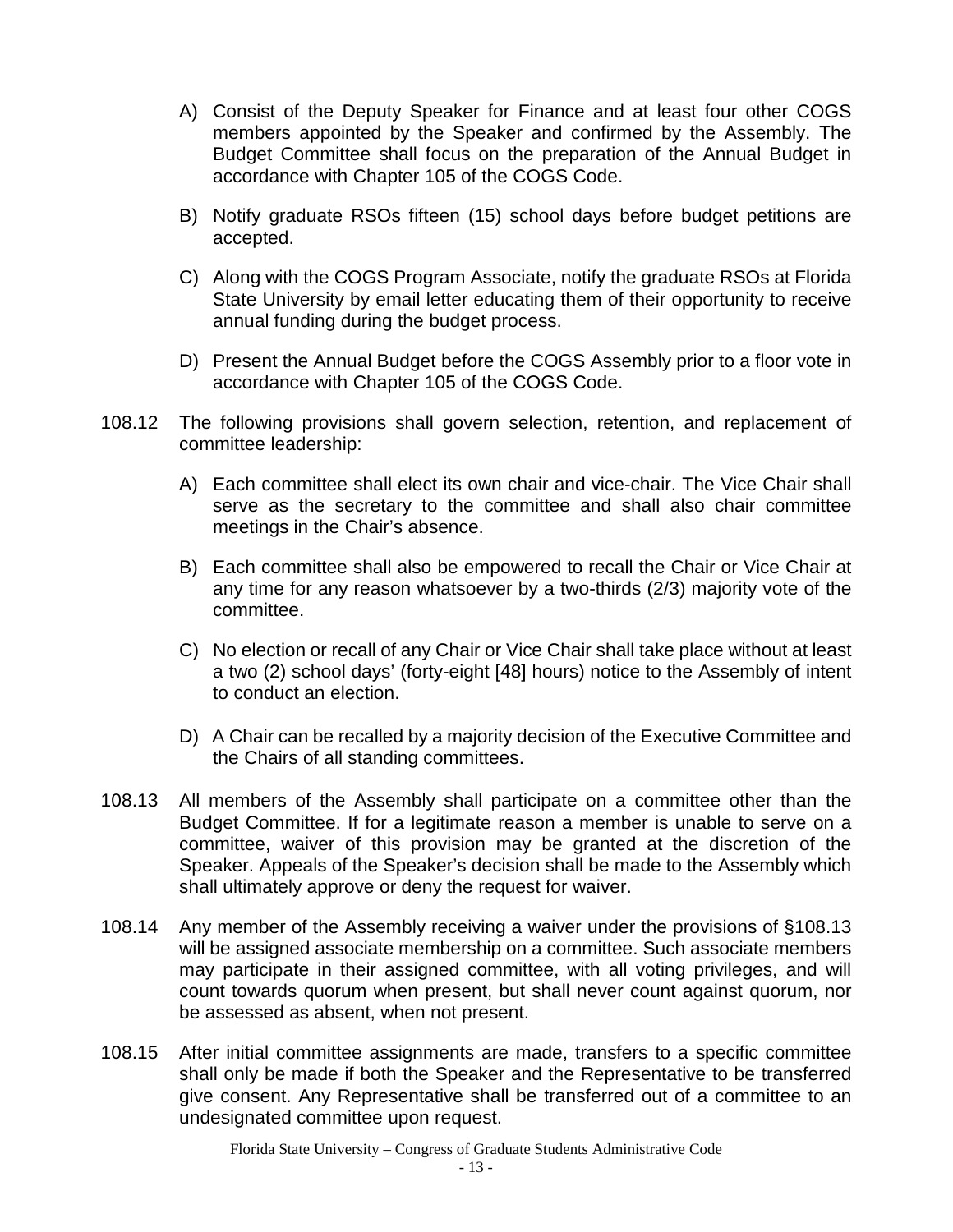- 108.16 If the membership of any committee (with the exception of the Budget Committee) should fall below five (5) members, the consent requirement in § 108.14 of this code shall be waived and it shall be the duty of the Speaker to reassign a sufficient number of Representatives so that no committee has less than five (5) members. Deference should be given where possible to the desire of Representatives to be transferred.
- 108.17 If the membership of the Student Affairs and the Student Advocacy committees are unbalanced (a difference of three or more members) the consent requirement in S. 108.14 of this code shall be waived and it shall be the duty of the Speaker to reassign a sufficient number of Representatives so that the committees are balanced.

# <span id="page-14-0"></span>**Chapter 109 Quorum**

*History: Amended by the 21st Congress, Bill 12.*

- 109.1 Quorum is required to conduct business.
- 109.2 Quorum exists if both of the following conditions are met:
	- A) The Speaker or a designated chair is present
	- B) A majority of Representatives is present at a meeting called in accordance with the COGS Code and Internal Rules of Procedure.

#### <span id="page-14-1"></span>**Chapter 110 COGS Internal Rules of Procedure**

110.1 COGS, as per Article IX of the Florida State University Student Body Constitution, shall have the authority to adopt its own internal rules of procedure by a two-thirds (2/3) vote.

#### <span id="page-14-2"></span>**Chapter 111 Elections**

*History: Amended by the 17th Congress, Bill 2; Amended by the 18th Congress Bill 4; 20th Congress, Bill 9.*

111.1 The COGS Executive Committee shall be responsible for conducting elections for the Congress of Graduate Students. If COGS chooses to participate in the SGA election process, then they fall under the Student Government Election Code and are responsible for following all requirements.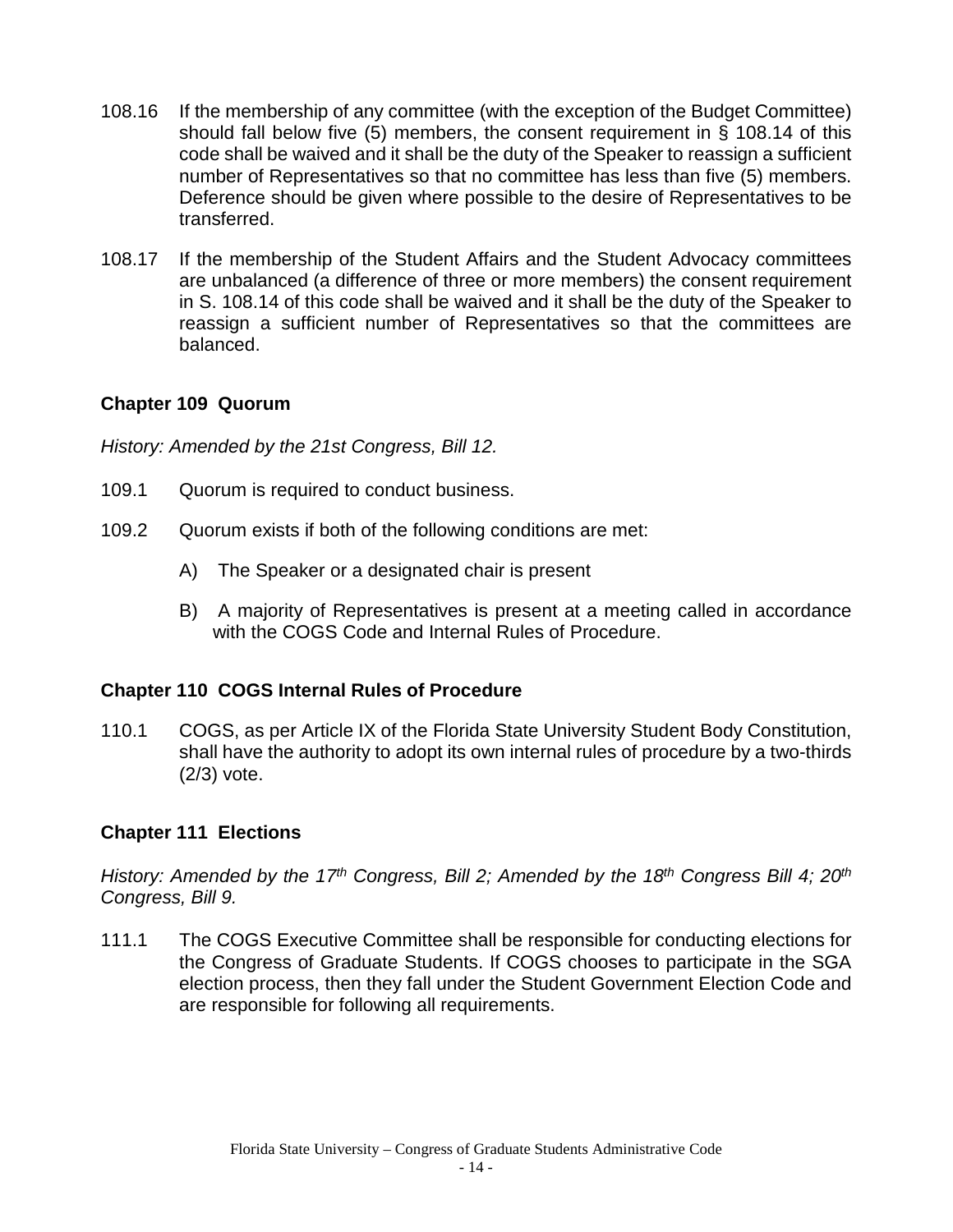- 111.2 Seats shall be allocated to each college and school according to its graduate student enrollment as published in the most recent Florida State Fact Book. One seat shall be allocated to a college or school for every two-hundred and ninetynine (299) graduate students, or portion thereof, enrolled. One seat shall be allocated for students who are currently enrolled in a graduate program at the Florida State University Panama City Campus. In addition, one seat will be allocated for each two-hundred and ninety-nine (299) graduate students, or portion thereof, enrolled and classified by the University Registrar as "postbaccalaureate/special;" any graduate student may fill seats of this classification as an Advocate.
- <span id="page-15-0"></span>111.3 In addition to the seats listed in § 111.2, one seat shall be allocated for each of the following: Graduate Student Housing Advocate, International Student Advocate, LGBTQ+ Student Advocate, Minority Student Advocate, Veteran's Advocate, Student with Disabilities Advocate and At Large, all of which shall be open to any graduate student at Florida State University.
- 111.4 The Deputy Speaker for Communication shall advertise the seat allocation information at least twenty-four (24) hours before the first day of the Declaration of Candidacy date, as specified by the Student Government Election Code. Seat allocation information shall be advertised by email as well.
- 111.5 Elections will be held in conjunction with the regular fall semester Student Government elections.
- 111.6 All enrolled graduate students are eligible to vote in COGS elections.
- 111.7 Election appeals shall be made first to the COGS Executive Committee. Further appeals shall be made to the full Assembly. If COGS chooses to participate in the SGA election process, appeals shall follow the procedures under the Student Government Election Code.
- 111.8 Regular elections to the Assembly shall take place only during the fall semester.
- 111.9 Elections of the officers for COGS shall take place on the first meeting of the newly convened Congress. Members of the COGS Executive Committee must be elected before the first meeting adjourns.
- 111.10 COGS officer election procedures shall be the following:
	- A) Members of the COGS Executive Committee shall be elected from among the membership of COGS. Election shall be by secret ballot and shall require a majority vote in order to elect a candidate. Quorum of the Congress must be present for the election of each member of the COGS Executive Committee.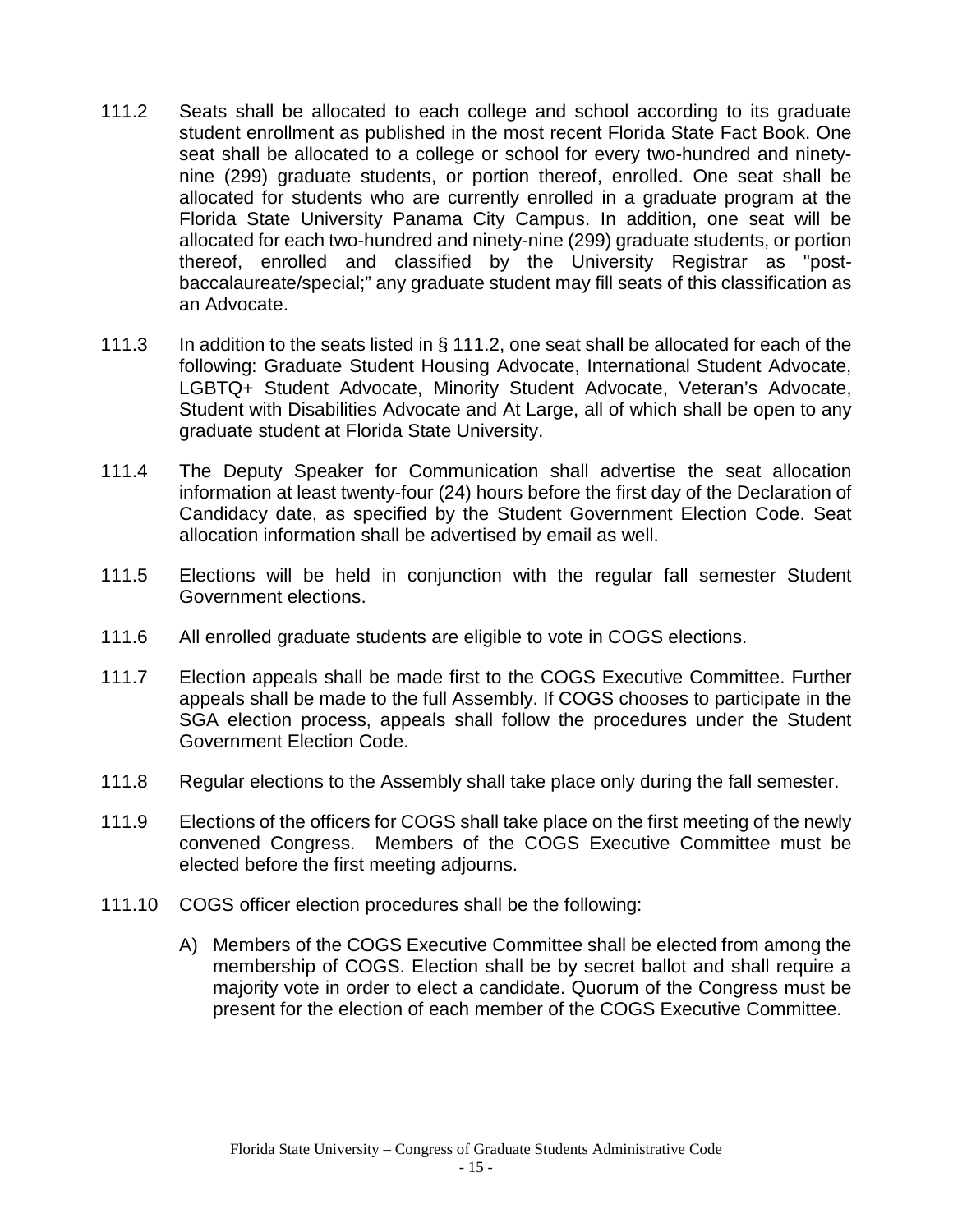- B) An elected member of the SGA Executive Branch shall act as the Temporary Chair for the first meeting of the new Congress until the Congress elects a Representative to the Office of the Speaker, at which time the Speaker shall be sworn in and chair the Congress. The Temporary Chair shall have the right to cast a vote for election of the Speaker in such cases where his/her vote would be decisive.
- C) Nominations for Officers shall be taken from the floor and shall require a second. Each candidate may accept or decline the nomination. Candidates who accept their nomination shall be allowed, in alphabetical order, to address the Congress for no more than two (2) minutes. The Chair shall allow three (3) minutes of questions per candidate. No "con" debate shall be permitted during the election process. All nominees not addressing or taking questions from the Congress shall remain outside the COGS Chambers. Candidates shall not be present during debate on the candidates. Debate on the candidates shall take no more than five (5) minutes. Motions to extend time for opening addresses, questions and discussion of the candidates may be made by Representatives in the Chambers and pass by a majority vote of the Representatives in the Chambers. Once the question has successfully been called to vote on the position, all nominees may enter the Chambers and cast their own secret ballots with the rest of the Congress.

# <span id="page-16-0"></span>**Chapter 112 Vacancies, Recall, and Petitions into the Assembly**

#### *History: Amended by the 23rd Congress, Bill 13*

- 112.1 The Deputy Speaker for Communication shall advertise vacancies within twentyfour (24) hours to the appropriate colleges in which the vacancies have occurred. In the case of vacancies in Advocacy seats, all colleges shall be informed. Vacancies shall also be forwarded to the SGA President's Chief of Staff.
- 112.2 A graduate student may fill a vacant seat with the signature of twenty (20) enrolled students within their college, or 10% of the graduate student body of that college, whichever is less. Petitioners must file their petitions with the COGS Program Associate at least forty-eight (48) hours before a general meeting unless excused of this by a majority vote of the Executive Committee or Assembly. All petitioners must be accepted by a majority vote of COGS members present at an official meeting. In cases where two (2) or more petitions are received for the same seat, COGS shall fill the seat by a majority vote after deliberation, as per the COGS [Internal Rules of Procedure.](http://sga.fsu.edu/cogs/forms/COGS_Internal_Rules.pdf)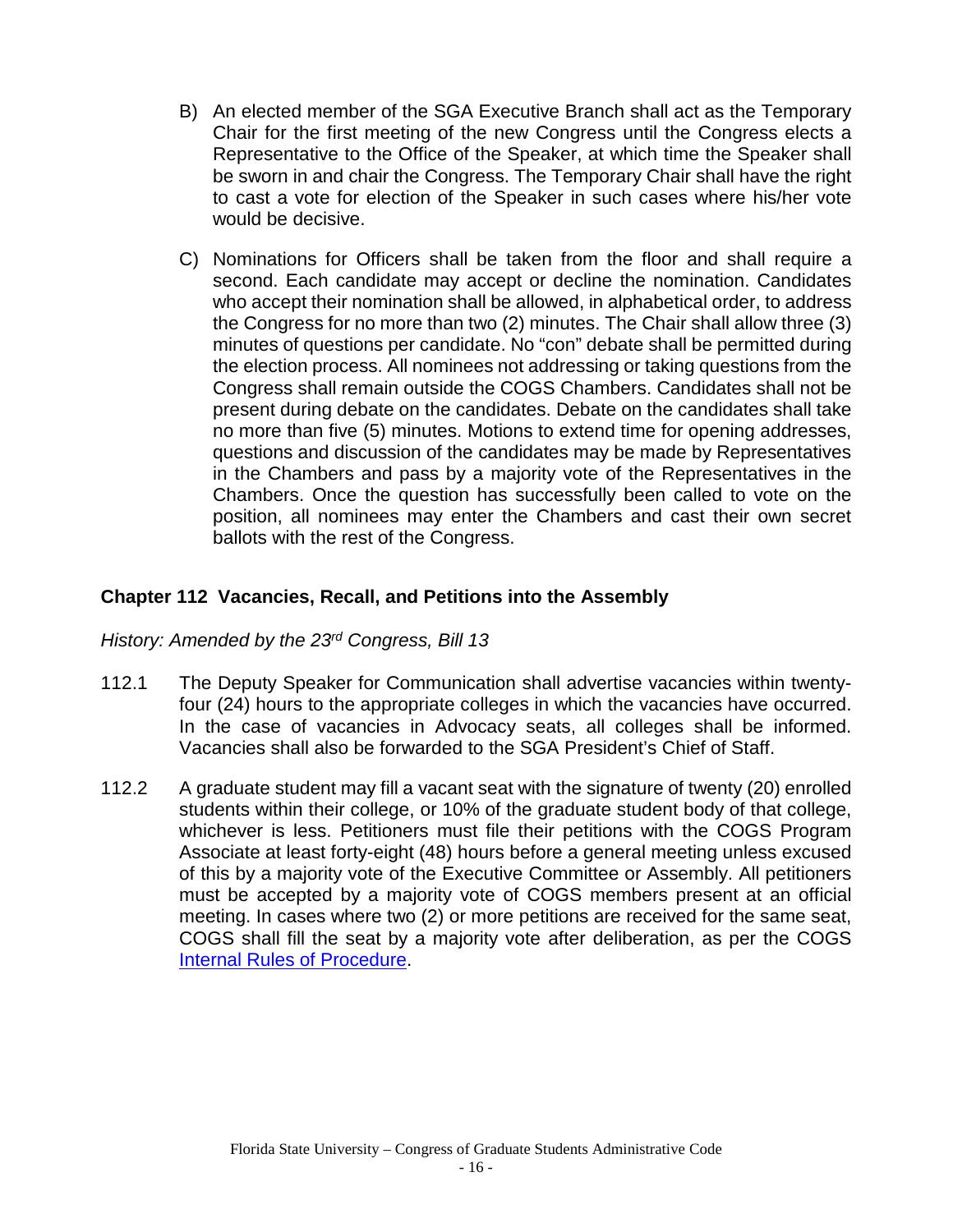112.3 Any student(s) may demand the recall of a COGS Representative who represents a school or entity of which the student is a constituent, on the grounds of misfeasance, malfeasance, or nonfeasance. Furthermore, any student may demand the removal of the Representative(s) of the special seat(s) outlined in § [111.3](#page-15-0) of this code. The person(s) demanding recall shall set forth in a petition the reasons for the demand of recall. If the Representative in question offers their resignation, it shall be accepted and take effect on the day it is offered, and the vacancy shall be filled as provided by this code. If the Representative does not resign within thirty (30) days, a special election of the constituency (as defined in Senate Statutes) will be held to determine whether the Representative will be recalled. On the ballot, it shall be printed in not more than two-hundred (200) words the Representative's justification of their course in office, and not more than twohundred (200) words explaining the cause(s) for recalling the Representative. The Representative shall continue to perform the duties of their Office until the official results of the special election have been declared.

# <span id="page-17-0"></span>**Chapter 113 Requirements to Maintain Office**

*History: Amended by 18th Congress Bill 48; 21st Congress, Bill 30.*

- <span id="page-17-1"></span>113.1 A seat shall be declared vacant and the Representative removed from membership in the Assembly when one of the following conditions is met within the same Congress, unless a leave of absence is granted:
	- A) A Representative has accumulated three (3) unexcused absences from COGS Assembly or committee meetings
	- B) A Representative has accumulated six (6) total absences from COGS Assembly or committee meetings
	- C) A Representative is recommended by the Executive Committee to the Assembly for removal due to absenteeism, which the Assembly approves by a two-thirds (2/3) vote.
- 113.2 An "unexcused absence" is an absence for which no advance written notice was provided to the COGS Program Associate at least one (1) hour before the start of any COGS Assembly meeting; or an absence for which no advance written notice was provided to the committee's Chair at least one (1) hour before the start of a committee meeting. Any Representative who leaves during an Assembly meeting, without prior notification to the Executive Committee, will have one (1) day to submit their excuse to the Executive Committee before the absence is automatically considered unexcused. If tendered on time, the appeal will go to review by the Executive Committee as per § [113.3](#page-18-2) of this code.
	- A) Written notice shall be constituted by physical correspondence or email.
	- B) All unexcused absences shall be announced during Assembly roll call.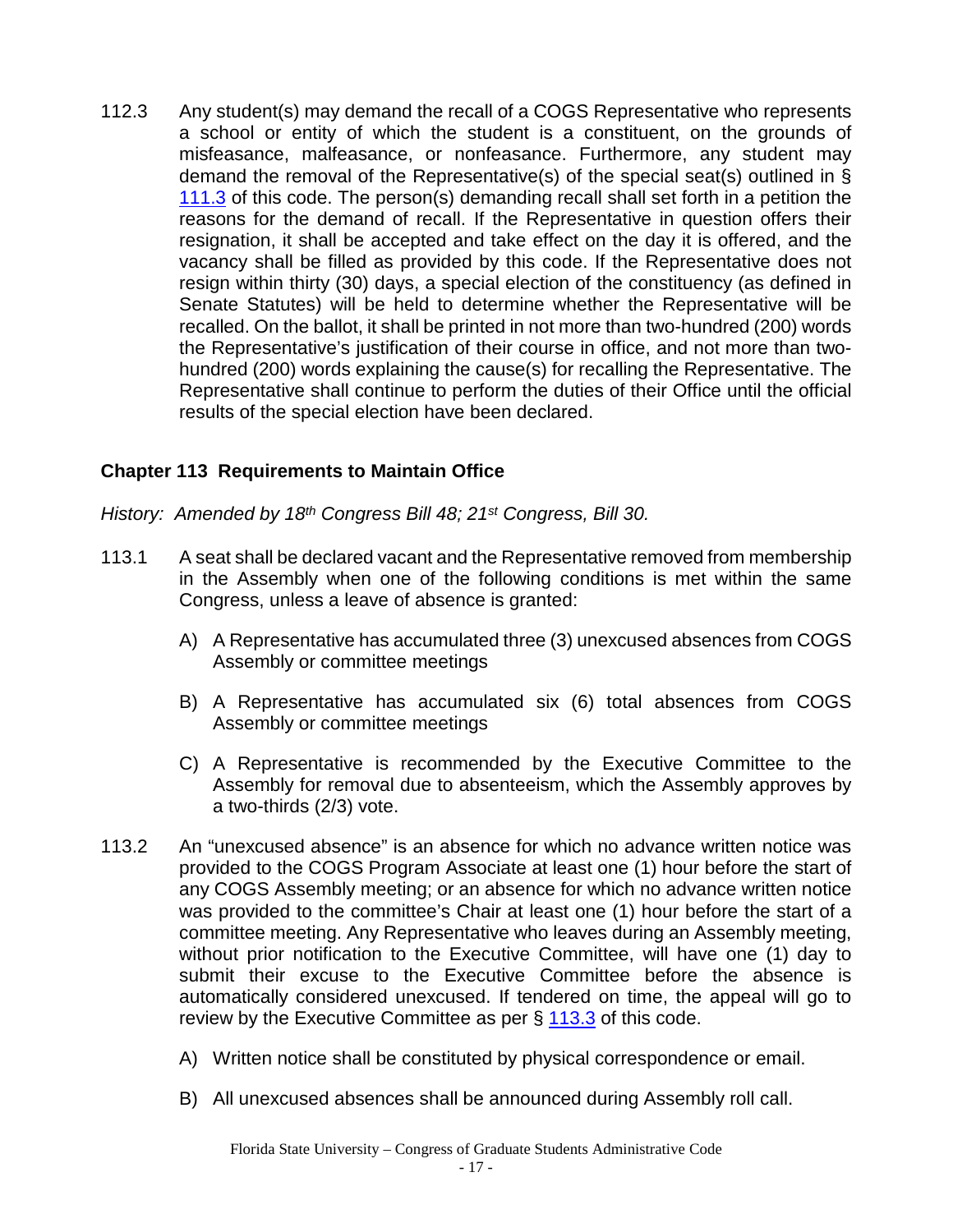- <span id="page-18-2"></span>113.3 All absences can be declared "excused" by a majority vote of the Executive Committee. Exceptions to §§ [113.1](#page-17-1) and [113.2](file://FSU.EDU/CTSMgd/SGA/SGA-COGS/COGS/Data%20from%20SGA%20Server%20S%20Drive/COGS%20Code/unexcused_absence#_An_) of this code can be granted by unanimous recommendation by the Executive Committee, and ratified by majority of the entire membership of the Assembly.
- 113.4 COGS Representatives, council members, and funding board representatives must become financially certified by his or her second Assembly meeting every fiscal year.

## <span id="page-18-0"></span>**Chapter 114 Removal for Truancy**

*History: Added by the 18th Congress, Bill 9; Amended by 19th Congress, Bill 12.*

- 114.1 The Internal Affairs Committee shall have jurisdiction to review absences of COGS members from Assembly meetings and committee meetings. If the Representative is found to be non-compliant with attendance requirements on the basis of a verifiable factual record, the Committee shall suspend the member by a two-thirds (2/3) vote.
	- A) The Committee action shall be submitted via report to the COGS Speaker.
	- B) The suspended officer may submit an appeal of the suspension to the Assembly within fifteen (15) business days.
	- C) The rules governing truancy proceedings within the Assembly may be laid down in the COGS Internal Rules of Procedure, but in the absence of such provisions, the Speaker shall determine through memorandum what rules shall be followed.
- 114.2 A Representative who arrives after a meeting has been called to order, is considered to be "late."
- 114.3 An "excused late" (or "excused early dismissal") is one for which written notice was provided to the COGS Program Associate no later than one (1) day from the start of said COGS Assembly meeting and shall count as one-half (1/2) of an excused absence.
- 114.4 An "unexcused late" (or "unexcused early dismissal") is a late for which no written notice was provided to the COGS Program Associate no later than one (1) day from the start of said COGS Assembly meeting and shall count as one (1) unexcused absence.

#### <span id="page-18-1"></span>**Chapter 115 Impeachment**

*History: Added by the 18th Congress, Bill 9.* 

115.1 This chapter shall apply to officers of the following organizations: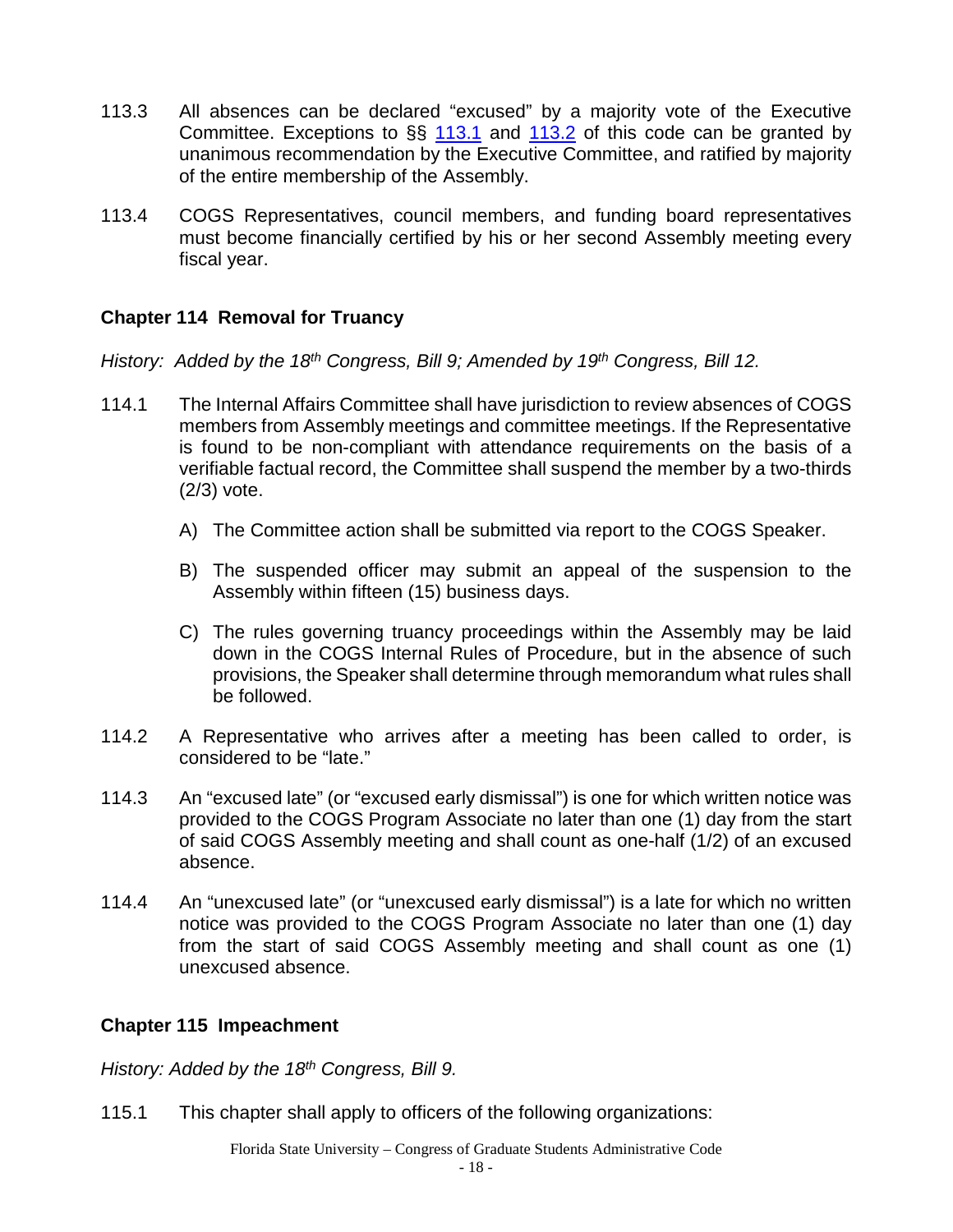- A) The Congress of Graduate Students
- B) The Medical School Council
- C) The Law School Council
- D) The Black Graduate Student Association
- 115.2 The scope of impeachable charges shall be limited to misfeasance, malfeasance, or nonfeasance of the following: the COGS Code, the Florida State University [Student Body Statutes,](http://sga.fsu.edu/statutes/statutes.pdf) [Constitution,](http://sga.fsu.edu/PDF/CONSTITUTION_OF_THE_STUDENT_BODY.pdf) and [Conduct Code,](http://srr.fsu.edu/Student-Conduct-Code) or state or federal law.
	- A) This provision shall not interfere with legislative immunity enjoyed by Representatives on the floor of the Assembly.
- 115.3 Initiation of impeachment proceedings:
	- A) The Internal Affairs Committee, by a majority vote, shall be responsible for initiating impeachment proceedings against any officer, only after formal charges have been presented to the Chair of the Committee by the COGS Program Associate.
	- B) Charges must be filed within fifteen (15) business days of the alleged offense. The Internal Affairs Committee must meet within fifteen (15) business days after said charges have been filed and decide whether to recommend impeachment to the Congress.
	- C) The formal charges must include the name of the student lodging the charge, the name of the officer who committed the alleged offense, the provision of the regulation which the officer has allegedly violated, as well as the date, time, and location where the offense was alleged to occur.
		- 1) The charge may include multiple offenses.
		- 2) The charge must be signed by the student lodging the complaint.
			- a) The student lodging the complaint is encouraged, but not required to appear before the Internal Affairs Committee and testify.
	- D) Any member of the Student Body may file a charge with the COGS Program Associate, so long as the charge is consistent with this chapter..
	- E) Once formal charges have been filed, the Speaker of COGS shall request that a [University Defender](http://sga.fsu.edu/?page_id=366) be assigned as counsel to the accused officer. The officer charged may also retain outside counsel at their expense if they so choose.
- 115.4 Impeachment requirements: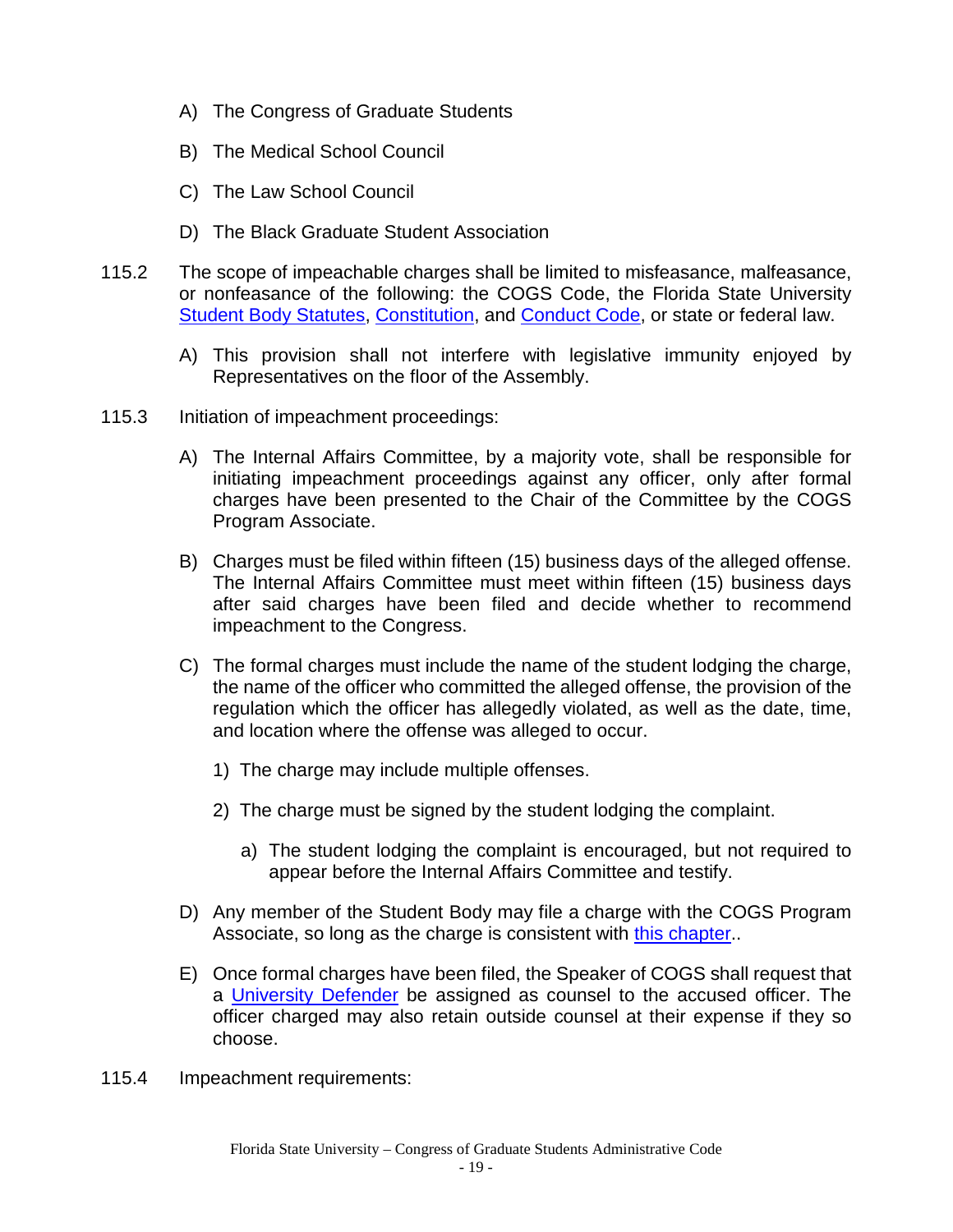- A) Impeachment of an officer shall require a majority vote of the Internal Affairs Committee, followed by a two-thirds (2/3) vote of COGS.
- 115.5 Internal Affairs Committee impeachment procedures
	- A) The Chair of the Internal Affairs Committee shall notify the accused officer of the date, time, and location of any hearing to consider the impeachment, no less than twenty-four (24) hours before the hearing. At the hearing, the accused shall have the right to speak in his/her defense, refuse to appear, remain silent, or refer to counsel at any time. At the conclusion of the hearing, the Committee shall openly deliberate, and then vote by secret ballot on whether or not to recommend impeachment to the full Assembly.
		- 1) The Committee shall have the power to subpoena witnesses to testify before it during the course of the proceedings. Such witnesses must be given no less than a twenty-four (24) hours' notice. Non-compliance with a subpoena without good cause shall be considered nonfeasance and the individual will be held in contempt of the Congress.
	- B) If the Committee does not vote to recommend impeachment, the charges shall be dismissed, and no appeal to the Assembly shall be available. This shall not prejudice the ability of individuals to initiate impeachment proceedings with the Student Senate after the fact.
	- C) If the Committee does recommend impeachment, impeachment proceedings for the officer in question will be added to the agenda of the next regularly scheduled session of the Assembly.
- 115.6 Impeachment Procedures for the Assembly
	- A) The rules governing impeachment proceedings within the Assembly may be laid down in the COGS Internal Rules of Procedure, but in the absence of such provisions, the Speaker shall determine through memorandum what rules shall be followed. In either event, the proceedings shall conclude with a roll-call vote as to whether or not the officer should be impeached. Impeachment shall require a two-thirds (2/3) vote of the Assembly; abstentions shall not be entertained.
		- 1) The Assembly shall have the power to subpoena witnesses to testify before it during the hearing. Such witnesses shall be notified no less than twentyfour (24) hours in advance of the hearing. Non-compliance with a subpoena without good cause shall be considered nonfeasance and the individual will be held in contempt of the Congress.
	- B) If the impeachment vote is unsuccessful, the charges will be dismissed. This shall not prejudice the ability of individuals to initiate impeachment proceedings with the Student Senate after the fact.
	- C) If the impeachment vote is successful: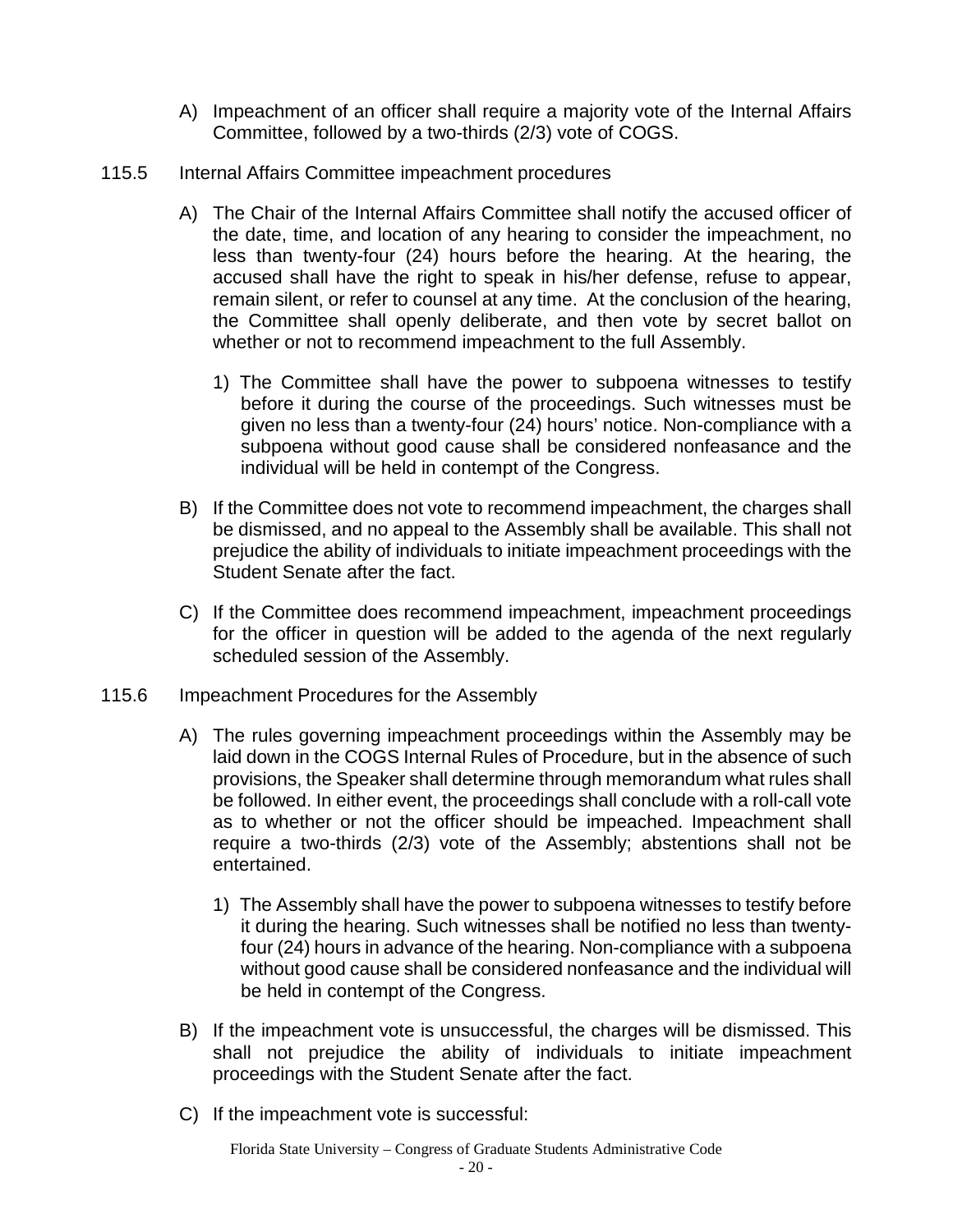- 1) The Speaker shall immediately transmit a report of the proceedings to the Student Senate President Pro Tempore explaining the proceedings and identifying the officer who was impeached.
- 2) The officer shall be immediately suspended from their position, and shall lose all rights and privileges of office.
- D) If after the impeachment report has been lodged with the Senate, the Senate may respond with an order to reinstate the officer, the officer will be immediately reinstated with all rights and privileges of office thereto appertaining.
- E) If after the impeachment report has been lodged with the Senate and the Senate should sustain it, then provisions for the removal of the officer will proceed in accordance with § 405.5 of the Florida State University Student Body Statutes.
- F) Both plaintiff and defendant have the right to appeal the decision of the Student Supreme Court to the Vice President of Student Affairs. Appeals must be submitted within three (3) business days of the decision of the Supreme Court.

# <span id="page-21-0"></span>**Chapter 116 Investigative Rights of the Congress of Graduate Students**

*History: Added by the 18th Congress, Bill 9.*

116.1 COGS shall be vested with the necessary powers to investigate acts of students, RSOs, and other entities or officers who are associated with COGS. This shall include, but not be limited to, subpoenaing witnesses, hearing testimony, and reviewing documents. The exercise of this power shall be delineated in the COGS [Internal Rules of Procedure,](http://sga.fsu.edu/cogs/forms/COGS_Internal_Rules.pdf) or in the absence of such provisions, at the discretion of the Speaker.

# <span id="page-21-1"></span>**Chapter 117 Line of Succession of the Congress of Graduate Students**

*History: Added by the 18th Congress, Bill 2; Amended by the 20th Congress, Bill 16; 21st Congress, Bill 30.*

- 117.1 In the event of a vacancy in the Office of the Speaker for reason(s) of resignation, incapacitation, ineligibility under the Florida State Student Body Constitution, or for any other lawful reason, the Deputy Speaker for Finance shall act as Speaker until the next regularly scheduled meeting of the Assembly. At this time, a new Speaker shall be elected to serve until the expiration of the Congress in which the vacancy occurred. If the Assembly does not elect a new Speaker, the acting Speaker will continue until the Speaker returns or a new Speaker is elected.
	- A) If the Deputy Speaker for Finance is unavailable, then the order of succession, in descending order, shall be:

<span id="page-21-2"></span>Florida State University – Congress of Graduate Students Administrative Code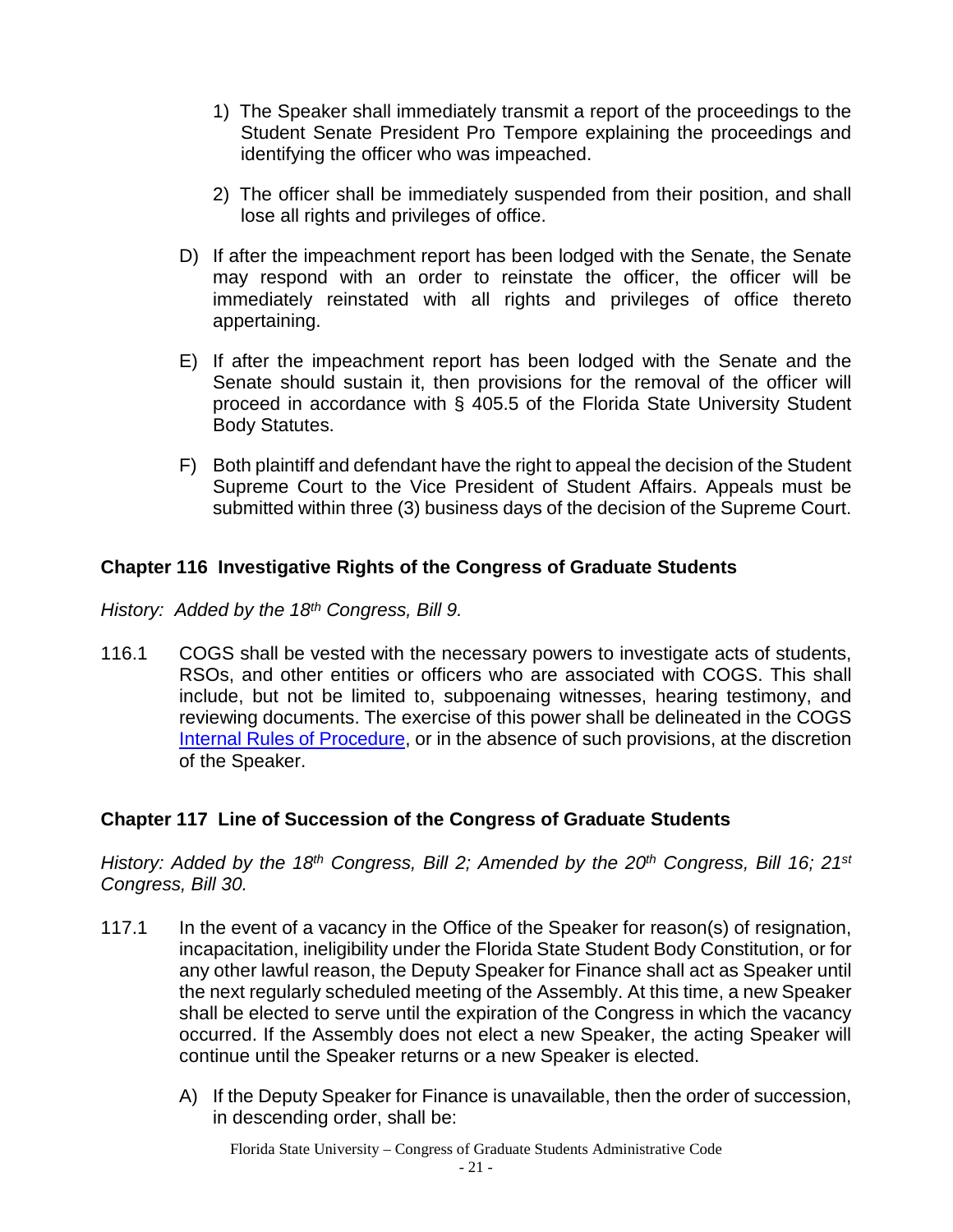- 1) Deputy Speaker for Communication
- 2) Deputy Speaker for Judicial Affairs
- 3) Chair of Internal Affairs
- 4) Chair of Student Affairs
- 5) Chair of Student Advocacy
- 6) A COGS Representative selected by the Student Body President
- B) If the current acting Speaker is nominated for the office of Speaker, the next officer willing, able, and eligible to serve as identified in § 117.1(A) of this code, in descending order, shall immediately assume the Chair for the purpose of conducting the election. If no officer is willing and able, the Student Body President or their designee shall immediately assume the Chair for the purpose of conducting the election.
- 117.2 In the event of a vacancy in the Office of Deputy Speaker for Finance, the next officer willing, able, and eligible to serve as identified in § 117.1(A) of this code (replacing "Student Body President" with "Speaker"), in descending order, shall serve as Deputy Speaker for Finance until the next regularly scheduled meeting of the Assembly. At this time, a new Deputy Speaker for Finance may be elected to serve until the expiration of the Congress in which the vacancy occurred. If the Assembly does not elect a new Deputy Speaker for Finance, the acting Deputy Speaker for Finance will continue until the Deputy Speaker for Finance returns or a new Deputy Speaker for Finance is elected.
- 117.3 In the event of a permanent vacancy in the office of Deputy Speaker for Communication or Deputy Speaker for Judicial Affairs, the Speaker shall appoint a replacement officer who shall serve until the next regularly scheduled meeting of the Assembly. At this time, a new Deputy Speaker shall be elected who shall serve until the expiration of the Congress in which the vacancy occurred. In the event of a temporary vacancy, the Speaker shall appoint a replacement officer who shall serve until the Deputy Speaker returns, which must be confirmed by the Assembly.
- 117.4 In the event that the position of Speaker, Deputy Speaker for Finance and all positions identified in  $\S 117.1(A) (1)$  $\S 117.1(A) (1)$  $\S 117.1(A) (1)$ -(5) of this code are vacant simultaneously after the first meeting of the Congress, an elected member of the Florida State SGA Executive Branch shall be requested to temporarily chair an emergency meeting of the Congress until a Representative is elected to the office of Speaker. The COGS Program Associate shall notify all COGS Representatives and call an emergency meeting of COGS no later than one (1) week from when the concurrent vacancies were discovered. Quorum shall not be required for such a meeting. In such a meeting the only business conducted shall be the election of a Speaker and Deputy Speaker for Finance who shall serve until the expiration of the Congress in which the vacancies occurred.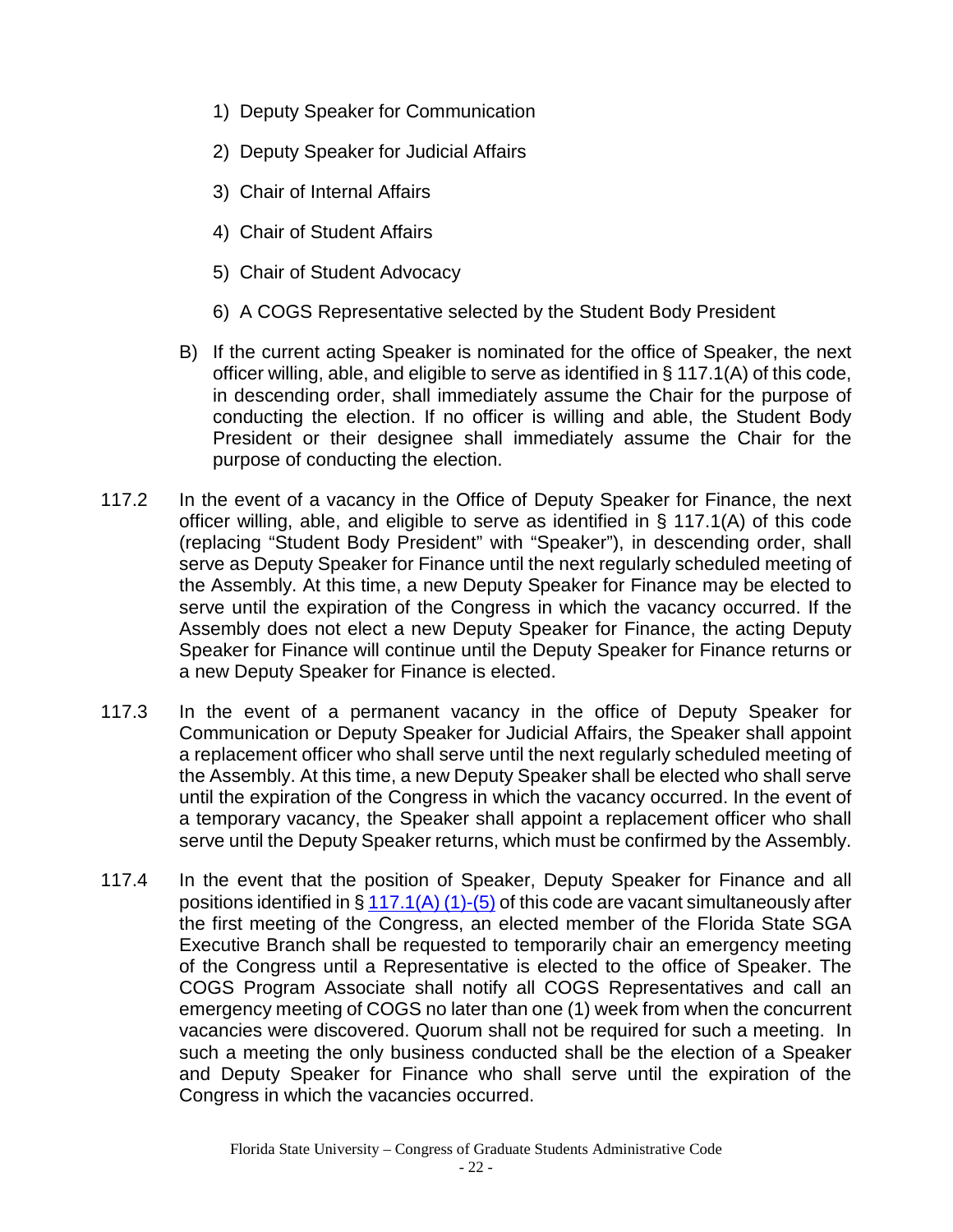## <span id="page-23-0"></span>**Chapter 118 Resignation Standards**

*History: Added by the 18th Congress, Bill 28.*

- 118.1 No resignation shall become effective unless a written letter of resignation has been communicated to the COGS Program Associate and Speaker or acting Speaker. Such letter must contain the individual's name, position, and effective date of resignation. Such letter should be signed by the individual resigning and submitted in person. No letter may have an effective date more than thirty (30) calendar days from submission of the letter.
- 118.2 In the event of resignation of the Speaker or any Deputy Speaker, the program associate shall notify the Assembly within two (2) school days (forty-eight [48] hours) from the receipt of resignation.
- 118.3 In the event of resignation of the Chair or Vice Chair of any committee, the individual resigning shall notify the committee within two (2) school days (fortyeight [48] hours) of resignation.

## <span id="page-23-1"></span>**Chapter 119 Leave of Absence Standards**

*History: Added by the 18th Congress, Bill 35. Amended by 22nd Congress, Bill 9.*

- 119.1 A "leave of absence" shall be understood as creating a temporary vacancy in the seat of the Representative requesting the leave.
	- A) The Representative's seat may be temporarily filled through petition by another student with similar qualifications; the Representative on a leave of absence shall resume his or her seat upon the end of the leave.
	- B) The student temporarily filling the vacant seat shall be informed, prior to accepting the position, of the length of his or her seat. Such a temporary Representative may petition the Congress to fill another vacant term (for which he or she is qualified), either temporary or permanent, without submitting an additional petition form, if the new term would be effective not more than one (1) regular meeting after the old term.
- 119.2 No leave of absence shall become effective unless a written letter requesting a leave of absence has been communicated to the COGS Program Associate and Speaker or acting Speaker. Such letter must contain the individual's name, position, duration of leave of absence (including effective dates of initiation and termination of leave), and reason for the request.
- 119.3 A representative's requested leave of absence will not be granted unless one of the following conditions is met:
	- A) The representative will not be enrolled in graduate credit hours; or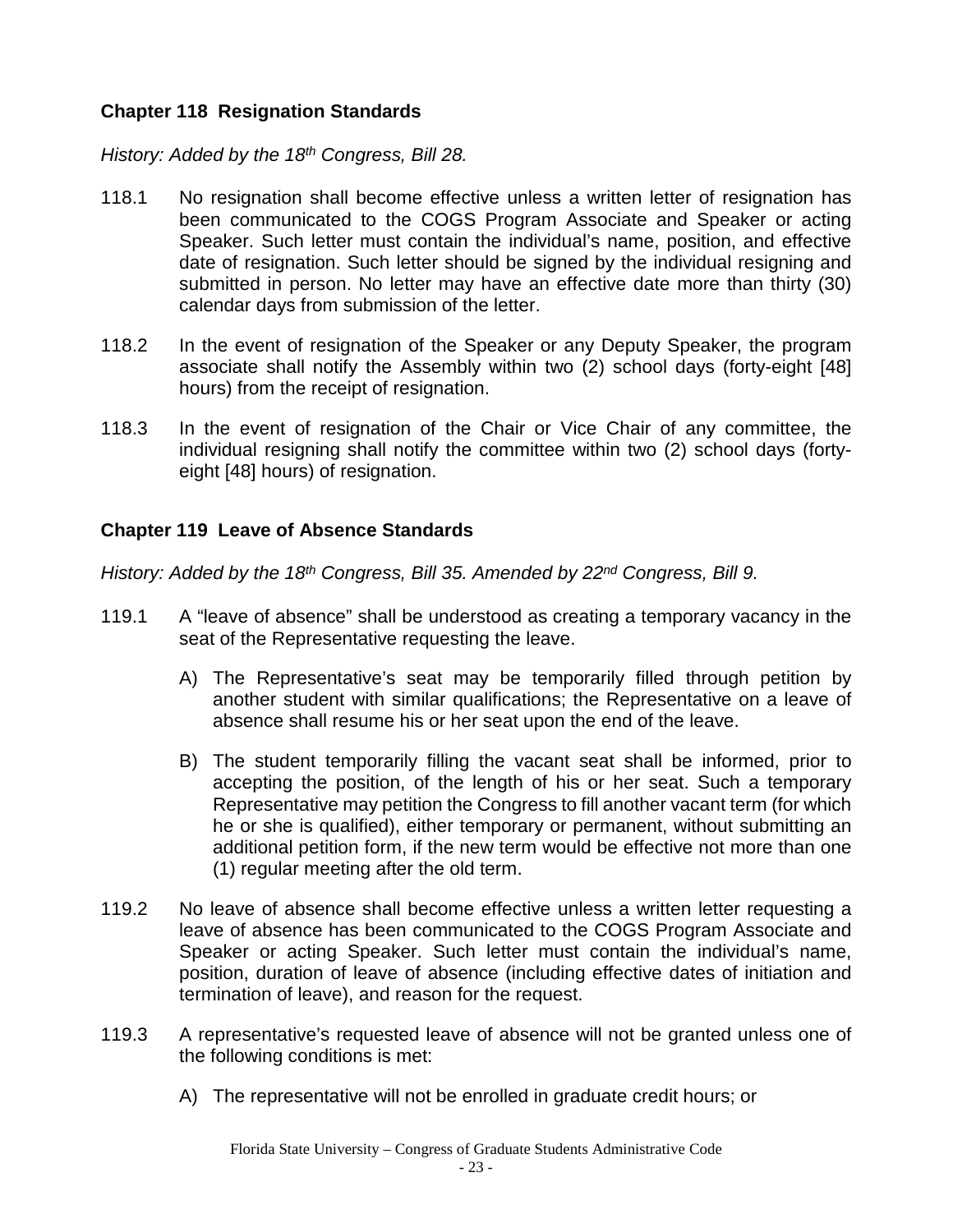- B) The representative will be out of town for academic opportunities, such as study abroad, or field research, and will be missing at least three regular meetings; or
- C) Any other reason, if request is approved by the Internal Affairs Committee.
- 119.4 A leave of absence may not be granted if the Representative will not return before the end of the Congress.

#### <span id="page-24-0"></span>**Chapter 120 COGS Code of Ethics and Professional Responsibility**

*History: Added by the 18th Congress, Bill 36. Amended by the 21st Congress, Bill 23.*

- 120.1 This chapter may be referred to as the "Ethics Code."
- 120.2 Failure to comply with the Ethics Code may result in an investigation in accordance with the COGS [Internal Rules of Procedure,](http://sga.fsu.edu/cogs/forms/COGS_Internal_Rules.pdf) the initiation of the impeachment process outlined in [Chapter 114](#page-18-0) of this code, a resolution of censure passed by a two-thirds (2/3) vote of the Assembly, or any combination thereof. Punitive action under this chapter shall in no way affect liability for violation of the Florida State [Student Code of Conduct,](http://srr.fsu.edu/Student-Conduct-Code) [Student Body Statutes,](http://sga.fsu.edu/statutes/statutes.pdf) or any other lawful procedure.
- 120.3 The following shall constitute the individual rules governing the ethical and professional conduct of COGS Representatives and members of funding boards:
	- A) Representative Office in COGS is a trust to be performed with integrity in the public interest. By personal example and by admonition to colleagues whose behavior may threaten the honor of the Congress, they shall watchfully guard the responsibility of their Office and the responsibilities and duties placed on them by the Congress.
	- B) A member shall respect and comply with the law and shall conduct themselves at all times in a manner that promotes public confidence in the integrity and independence of the Congress. Each member shall conduct themselves at all times in a manner that promotes a professional environment, free from discrimination.
	- C) A member shall accept nothing which reasonably may be construed to improperly influence their official act, decision, or vote.
	- D) A member shall scrupulously comply with the requirements of all laws related to the ethics of public officers.
	- E) No member shall knowingly make or issue false or malicious statements about other Representatives or officers of the Student Body.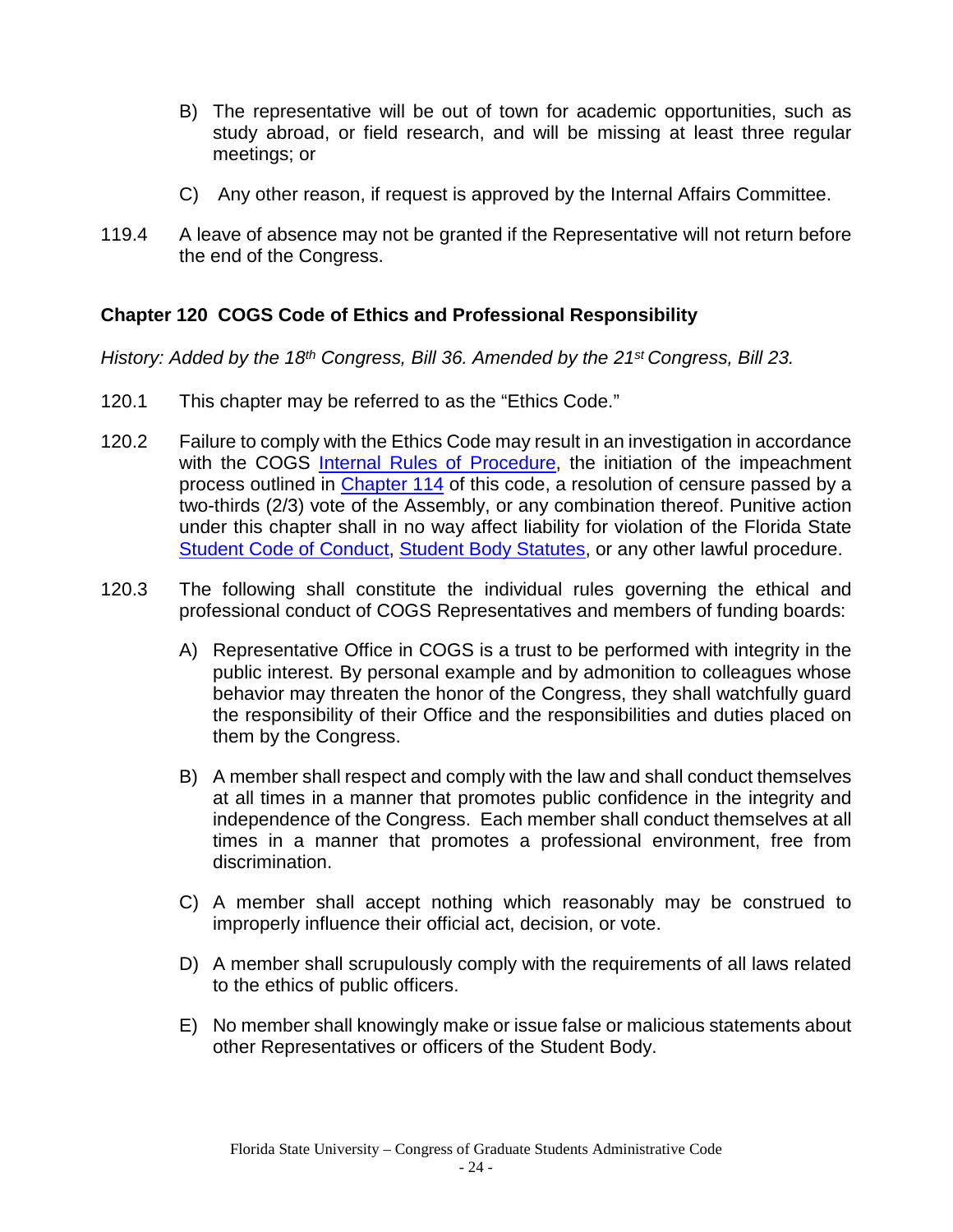- F) With the exception of the Annual Budget, no member shall vote on any measure which will personally and directly impact them financially. This provision shall not empower the Speaker or Chair to strip a Representative of their vote; however, voting incompatible with this section is an actionable violation of the Ethics Code.
- G) With the exception of the Annual Budget, no member shall vote on any measure which will directly impact any organization of which that member is the current president or treasurer. This provision shall not empower the Speaker or Chair to strip a Representative of their vote; however, voting incompatible with this section is an actionable violation of the Ethics Code.
- 120.4 Violations of the Ethics Code are to be filed in writing with the COGS Program Associate and COGS Speaker. Allegations of violations of this chapter shall be referred to the Internal Affairs Committee within ten (10) school days of receipt of the charges.

## <span id="page-25-0"></span>**Chapter 121 Mandatory Waiver of Assembly Meetings**

*History: Added by the 19th Congress, Bill 13.*

- <span id="page-25-3"></span>121.1 If a regularly scheduled meeting of the Assembly would fall within any of the following occurrences, then such meeting shall be considered waived; no makeup meeting shall be necessary:
	- A) Within seven (7) days prior to, and seven (7) days following, the official Florida State diploma date.
	- B) During Spring Break
	- C) During Winter Break
	- D) During observed University holidays.
- 121.2 If an emergency situation should arise during any of the times identified in  $\S$  [121.1](#page-25-3) of this code, upon the concurrence of the Speaker and the COGS Advisor, the Speaker shall be empowered to call a special session of the Assembly. At such special session, no other business than that which is on the agenda at the beginning of the meeting shall be entertained.

# **Title II: Finance Provisions**

# <span id="page-25-1"></span>**Chapter 200 Provisions for Recognized Student Organizations**

*History: Amended by 18th Congress, Bill 49; Amended by 19th Congress, Bills 29, 30, 36.*

<span id="page-25-2"></span>Florida State University – Congress of Graduate Students Administrative Code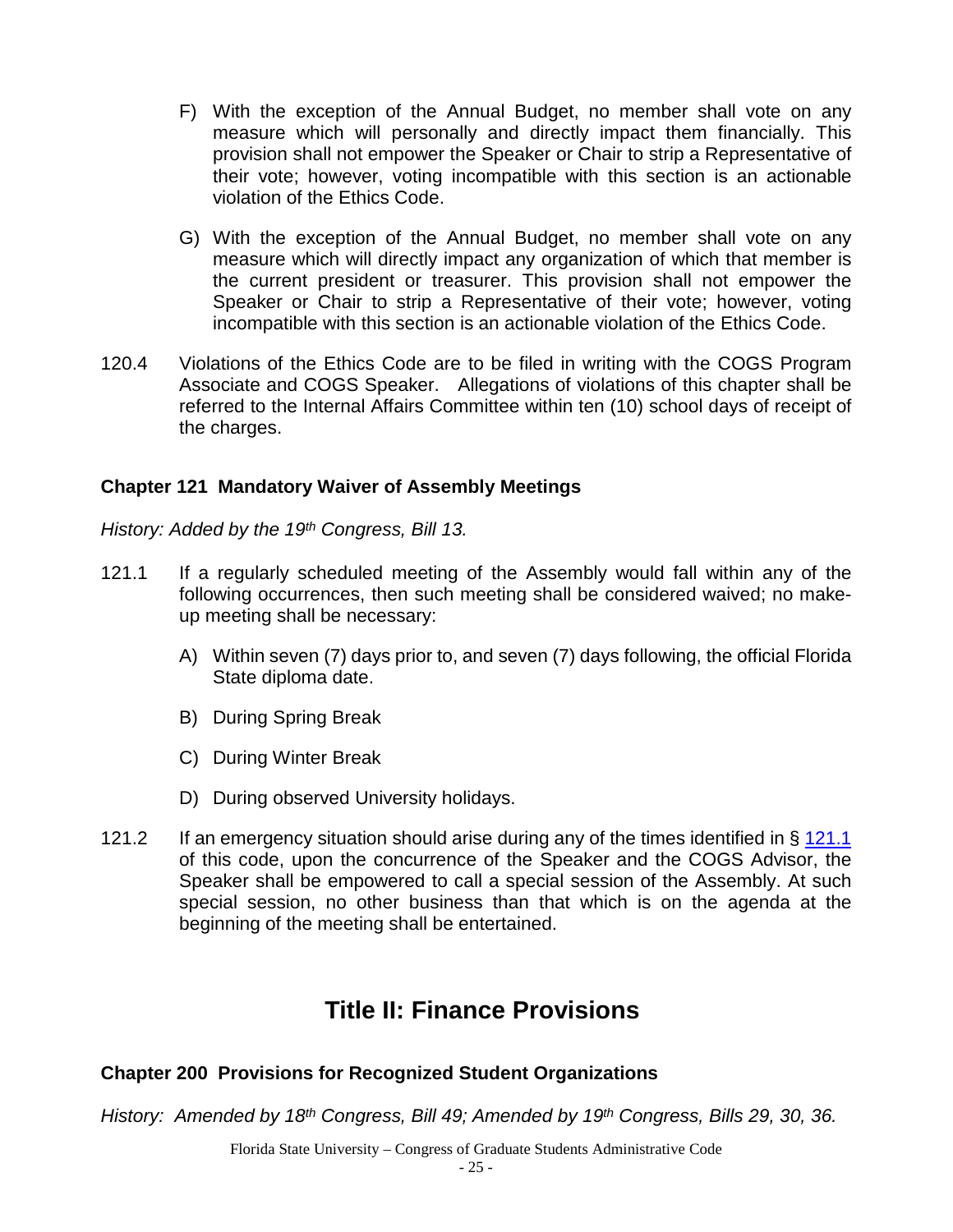- 200.1 All student organizations must be recognized by the Division of Student Affairs for a minimum of four (4) weeks in order to receive COGS Funds.
- 200.2 The president and treasurer of an RSO must be financially certified by COGS in order to receive COGS Funds. This requirement can be temporarily waived by two-thirds (2/3) vote of the Assembly.
- 200.3 RSOs not administered by MSC or LSC shall be eligible to request an annual budget from COGS at the time of Annual Budget proceedings. This does not preclude the RSO from requesting supplemental funding from C-SAC or the Assembly itself.
	- A) RSOs shall receive fifteen (15) days' notice of Annual Budget proceedings and shall be advised of their eligibility to appear before COGS to request an annual budget.
- 200.4 RSOs shall submit a COGS Funding Request form in order to receive COGS Funds outside the Annual Budget process. Consideration of the funding request is subject to fund availability. At least fifty percent (50%) of RSO membership must be graduate students to be considered for funding.
- 200.5 RSOs must have an on-campus mailing address.
- 200.6 RSOs are required to elect a Financial Officer to oversee budgetary accounts and a President to countersign for expenditures. All expenditures of COGS Funds by said organizations will require a signature from the acting Financial Officer and one of the organization's Executive Officers. All signatures on said account must be on file with the SA&O Accounting Office.
- 200.7 In order to receive COGS Funds, the President and Treasurer of the RSO and a majority of its members, must be A&S fee-paying graduate students at Florida State University.
- 200.8 No RSO, which receives funding from COGS, or any of its sub-allocation authorities, may violate the provisions of its individual RSO constitution. Failure of an RSO to abide by, or secure any right granted under its constitution, shall make the organization subject to the measures outlined in Chapter 211 of this Code.
	- A) The Speaker shall enforce this provision upon application from any student, or upon being made aware of an ongoing violation of an RSO's constitution.
	- B) The Florida State University Student Supreme Court shall have concurrent jurisdiction to enforce the provisions of this section through appropriate writs. In the event of a conflict between the Speaker and the Student Supreme Court, the determination and orders of the Student Supreme Court shall prevail.
	- C) The copy of an RSO's constitution, filed with the Student Activities office during the annual RSO recognition process, shall be considered authoritative.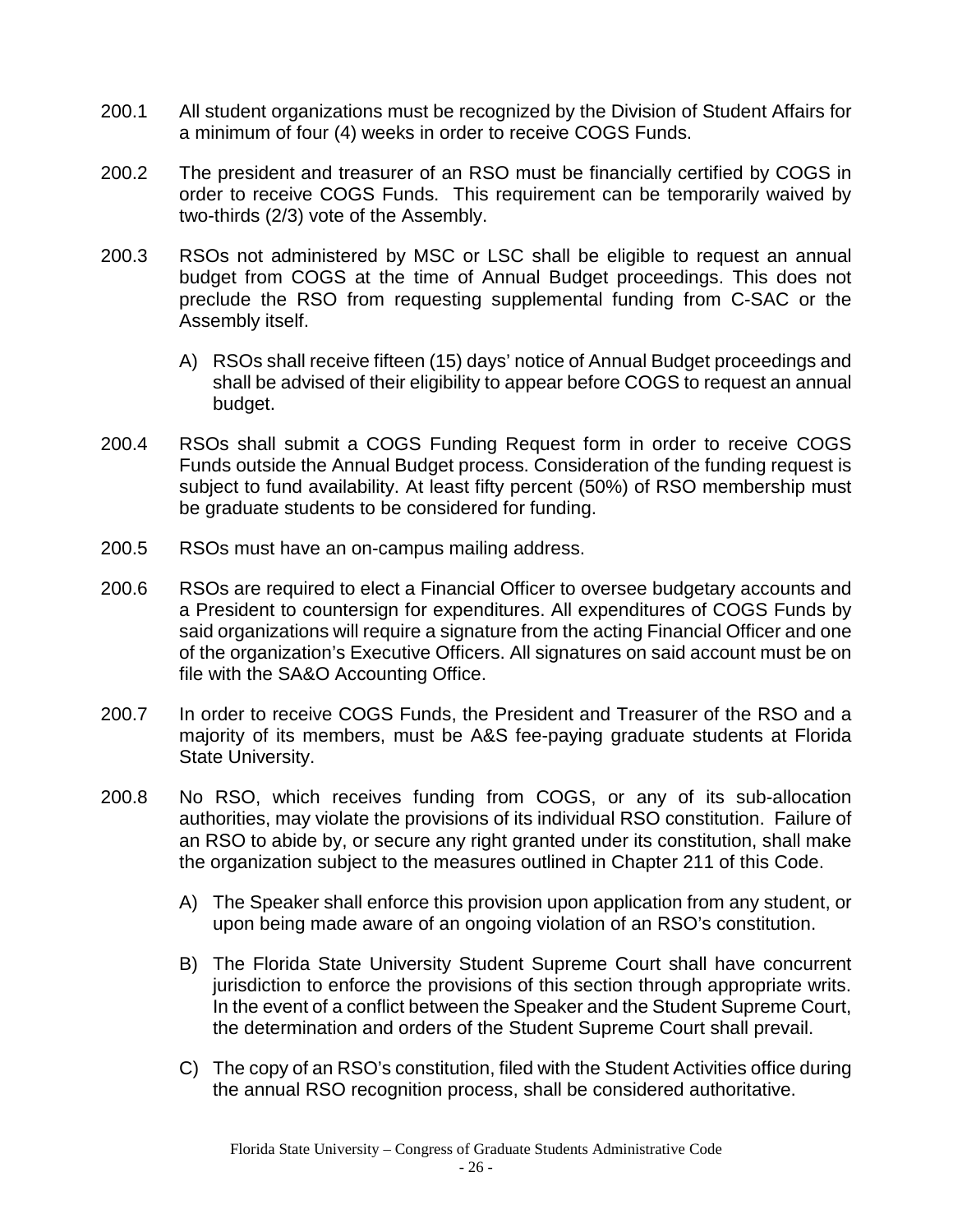200.9 No provision under this section shall guarantee an RSO to receive COGS Funds from the SGA Accounting office.

## <span id="page-27-0"></span>**Chapter 201 General Restrictions on Spending**

*History: Amended by the 18th Congress, Bill 7.*

- 201.1 COGS and all entities within its jurisdiction, or which receive its support, shall promote accessibility to education, effective funding of RSOs, and support to Florida State University administrative functions or offices which contribute to the assimilation, organization, and professional development of graduate students at Florida State University.
- 201.2 All Funds allocated by COGS or its sub-allocation authorities, such as graduate funding boards, shall be offered in an effort to nurture the highest levels of scholarship, research, creativity, and social activities necessary to support a comprehensive graduate research university.
- 201.3 No RSO which receives funding from COGS will practice de facto or de jure discrimination against any of the individuals or classes protected in the Florida State University [Student Body Equal Opportunity and Non-Discrimination](http://www.hr.fsu.edu/PDF/Publications/diversity/EEO_Statement.pdf)  [Statement](http://www.hr.fsu.edu/PDF/Publications/diversity/EEO_Statement.pdf) as determined by the Senate. Additionally, no entity which receives funding from COGS will engage in de facto or de jure differential treatment in membership or otherwise on the basis of race, creed, religion, sex, sexual orientation, gender identity or expression, family status, or socio-economic status.
- 201.4 Funds may not be expended to support, in whole or in part, a candidate for political office, nor for contribution to a political party.
- 201.5 Activities funded must not conflict with the purpose and regulations of this code, the Florida State University [Student Body Constitution,](http://sga.fsu.edu/PDF/CONSTITUTION_OF_THE_STUDENT_BODY.pdf) [Statutes,](http://sga.fsu.edu/statutes/statutes.pdf) and Board of Trustees' policies, or with state or federal laws.
- 201.6 All events funded in whole, or in part, by COGS Funds or derivative resources must be equally accessible to all enrolled graduate students at Florida State University, or serve a legitimate academic purpose. All purchases for events held off of the Florida State University campus require the approval of the Assembly by resolution in a majority vote.
- 201.7 NO RSO shall incur more than \$15 per person on catering fees when using COGS Funds. No RSO receiving funding from COGS may charge Florida State University students for food purchased with COGS Funds. This section can be overridden by a two-third (2/3) majority vote of the Assembly.
- 201.8 COGS Funds cannot be used to fund alcoholic beverages.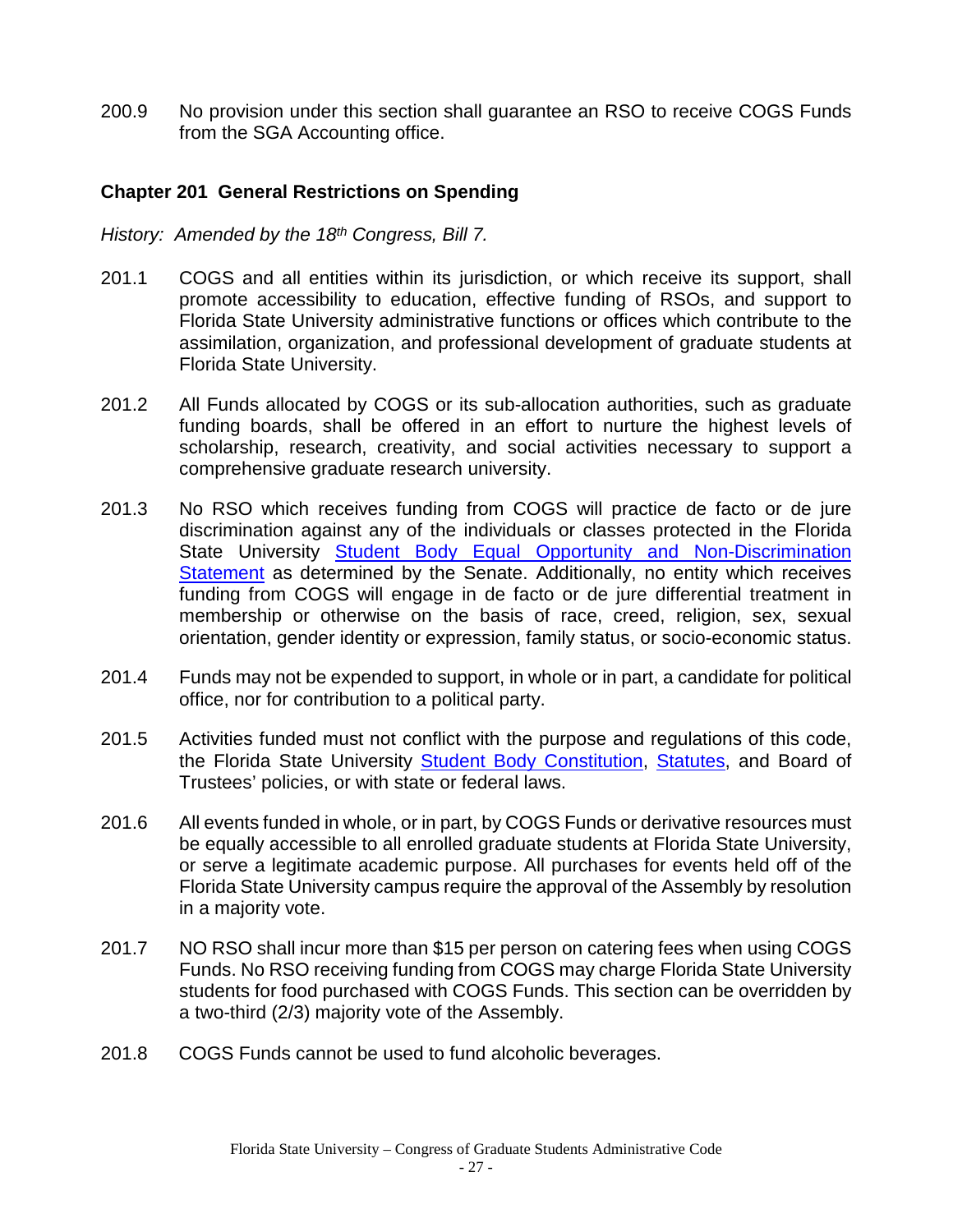- 201.9 COGS shall enforce a \$1,000 aggregate limit on literature purchases per RSO. Requests for such funding shall be in support of academically and/or vocationally appropriate materials. Said materials must be provided to Florida State University students free of charge. If the allocated COGS Funds do not cover the entire cost of the materials, the RSO requesting funds may charge for the materials by using the following formula: total cost, less allocated COGS Funds, divided by the number of materials purchased.
- 201.10 RSOs within the jurisdiction of COGS may only collect voluntary dues. This provision shall not require RSOs to pay state or national membership dues on behalf of members.
- 201.11 RSOs within the jurisdiction of COGS may not charge Florida State University students admissions fees to any event subsidized or paid for by COGS Funds.
- 201.12 RSOs may request, receive, and expend a reasonable amount not to exceed twenty percent (20%) as gratuity, for food purchases for events. Reimbursement shall not be granted on meals for individuals who are receiving a per diem in conjunction with travel. The gratuity must be recorded on the receipt and should be reflected in the total.
- 201.13 Any RSO requesting single-item purchases totaling \$1,000 or more must have the approval of COGS by a majority vote. Proper inventory must be kept for all items and they must have a COGS inventory sticker prominently displayed.
- 201.14 All funds shall be spent in accordance with the COGS Code and, the Florida State University Student Body Statutes, and the A&S Fee Guidelines.

#### <span id="page-28-0"></span>**Chapter 202 Travel**

- 202.1 This chapter applies to students, whose travel and/or accommodations are being funded by COGS Funds.
- 202.2 All funded individual travel must be in the performance of official duties on behalf of COGS, by a student making a presentation at an academic conference, by a student attending an academic conference, or for persons contracted to provide a service to the Student Body.
- 202.3 Paperwork must be completed as required by the Florida State University Travel Office and the SA&O Accounting Office.
- 202.4 All per diem shall be funded at the state rate. No per diem shall be authorized for any purposes other than food. This provision shall include, but is not limited to, a prohibition on entertainment and/or alcoholic beverage expenses. This provision may only be waived by a two-thirds (2/3) vote of COGS.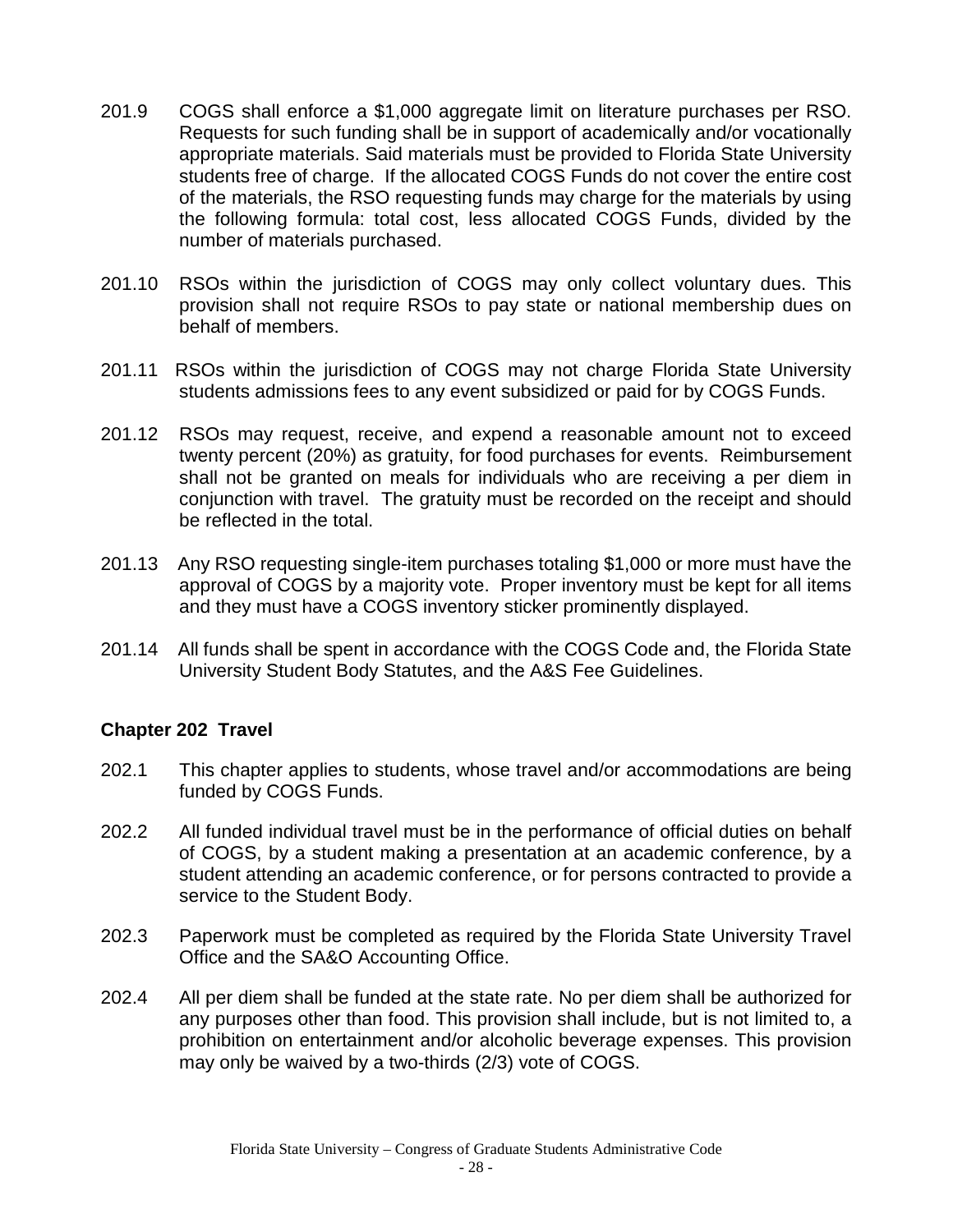202.5 No RSO shall receive COGS Funds for travel as a group more than twice in a fiscal year. This can be waived by two-thirds (2/3) vote of the Assembly.

> A) Group travel is limited to tabling as a promotional entity on behalf of the RSO and Florida State University, or a panel discussion in which at least three-fourths (3/4) of the members are leading.

- 202.6 RSOs can receive up to \$2,000 per fiscal year Travel. This rule can be waived by a two-thirds (2/3) vote of the Assembly.
- 202.7 RSOs can send up to four (4) representatives from their organization to the event for which the travel request is intended. This rule can be waived by a two-thirds (2/3) vote of the Assembly, and must be voted upon independent of the legislation for which the travel request is intended.

#### <span id="page-29-0"></span>**Chapter 203 Printed Materials**

- 203.1 All printed materials for any and all advertisements, services, activities, programs, or events sponsored by a recipient of COGS Funds must adequately display the [COGS logo](http://sga.fsu.edu/agency-logos/COGS.pdf) and the [SGA logo.](http://sga.fsu.edu/agency-logos/SGA_CMYK_OFFICIAL.pdf)
- 203.2 All printed materials of a COGS-Fund recipient that contain a political or controversial message shall carry the phrase "The views expressed herein do not necessarily reflect those of COGS or SGA."
- 203.3 Printed materials paid for, or in part by, COGS Funds must display the recipient's name.

#### <span id="page-29-1"></span>**Chapter 204 Other Personnel Services Positions**

- 204.1 Elective and non-elective OPS positions shall be held by persons currently enrolled at FSU unless otherwise specified in this Code, the rules of procedure, or Student Body Constitution and Statutes.
- 204.2 All OPS non-elective positions shall be advertised in a widely publicized campus forum for a minimum of two weeks.

#### <span id="page-29-2"></span>**Chapter 205 Self-Generated Funds**

- 205.1 Self-Generated Funds are funds earned or obtained without the expenditure of COGS Funds, or COGS-Fund derivative resources.
- 205.2 Self-generated funds may be housed within the organization's current SA&O or FSU Foundation account.
- 205.3 COGS funding may not be used solely for fund generation.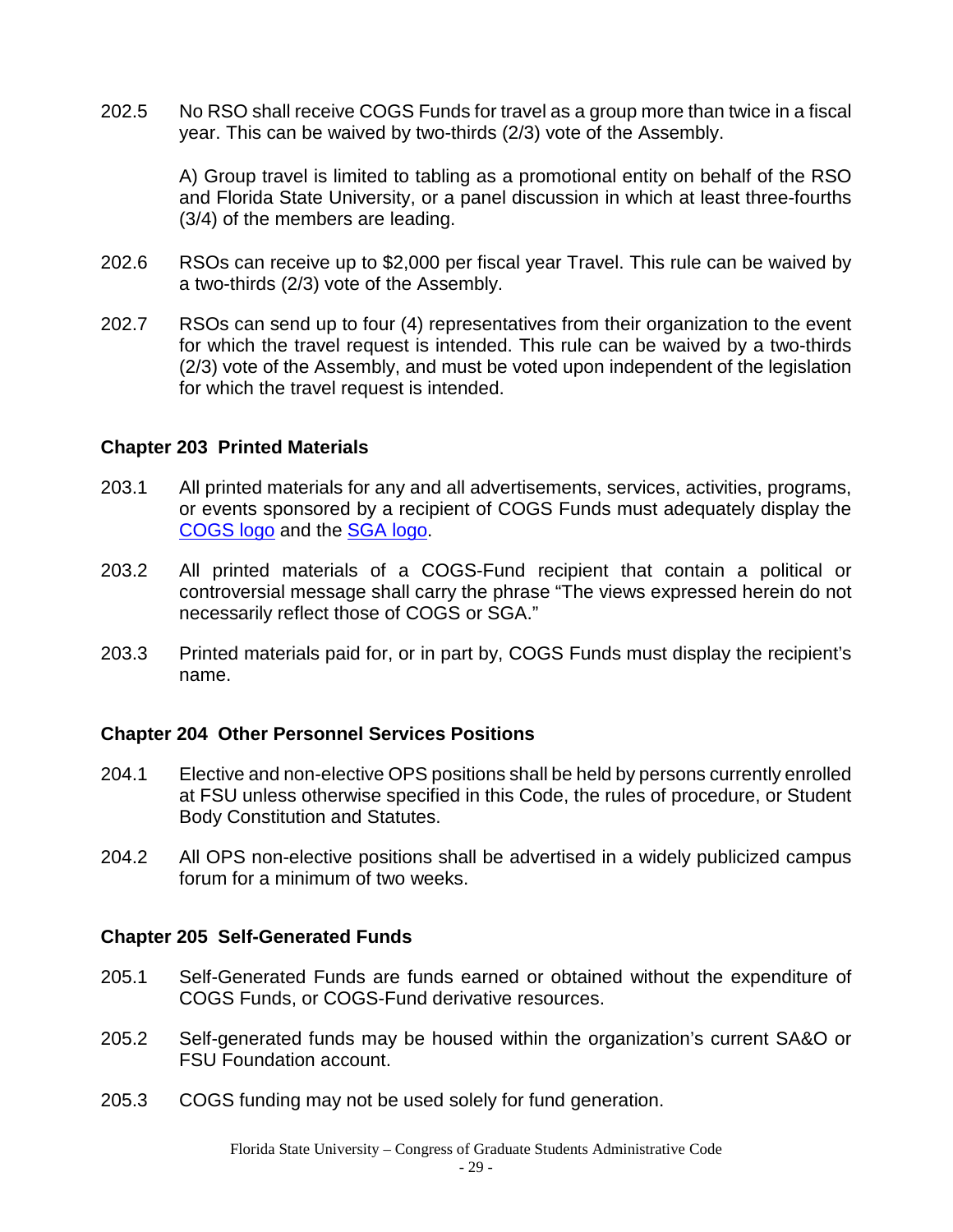- A) If funds are generated from an event that is paid in whole, or in part, by COGS Funds, the funds generated will be used to offset the cost of the event.
- 205.4 A copy of all deposit transmittals of Self-Generated Funds must be submitted to the SA&O Accounting Office in accordance with SA&O procedures.

## <span id="page-30-0"></span>**Chapter 206 Purchase Request Procedures and Restrictions**

- 206.1 All requests or expenditures must be submitted to the COGS Office located in A207 or A209 in [Oglesby Union.](https://union.fsu.edu/) Any requests initially submitted to the SA&O Accounting Office may not be processed.
- 206.2 All requests shall be submitted at least 15 business days in advance. Any request not fulfilling this requirement may be rejected by the Speaker or SGA Accounting.
- 206.3 Estimates of all materials to be produced should be included in the requests.
- 206.4 All expenditures shall include a justification identifying benefit(s) of the expense to all students at Florida State University.
- 206.5 Any request may be denied by the Assembly or by COGS Officers for any technical or substantive reason authorized by this code or the Florida State University [Student Body Statutes.](http://sga.fsu.edu/statutes/statutes.pdf) The initiation of a request in no way guarantees the receipt of funds.
- 206.6 The Speaker and Deputy Speaker for Finance may reject requests for expenditures that they deem fiscally irresponsible. Reasons for rejection include, but are not limited to, any request deemed excessive or irresponsible.

#### <span id="page-30-1"></span>**Chapter 207 General Provisions for Grants**

*History: Amended by the 18th Congress, Bill 14; Amended by the 19th Congress, Bills 18 and 27.*

- 207.1 The following restriction on requests for funding shall apply to all individual graduate students, student groups, and Recognized Student Organizations: presentation or conference support grant funding requests will not be heard by the Assembly. Individuals shall apply for funding through Presentation and/or Academic Conference Support Grant Programs. Funding shall be available on a first come first serve basis.
- 207.2 Any grant mentioned in Chapters [208](#page-31-0) or [209](#page-32-0) of this code shall be made available to students only as a funding source of last resort.
- 207.3 No student shall receive more than two (2) grants per fiscal year whether Presentation, Academic and Professional Conference Support, or any Combination thereof.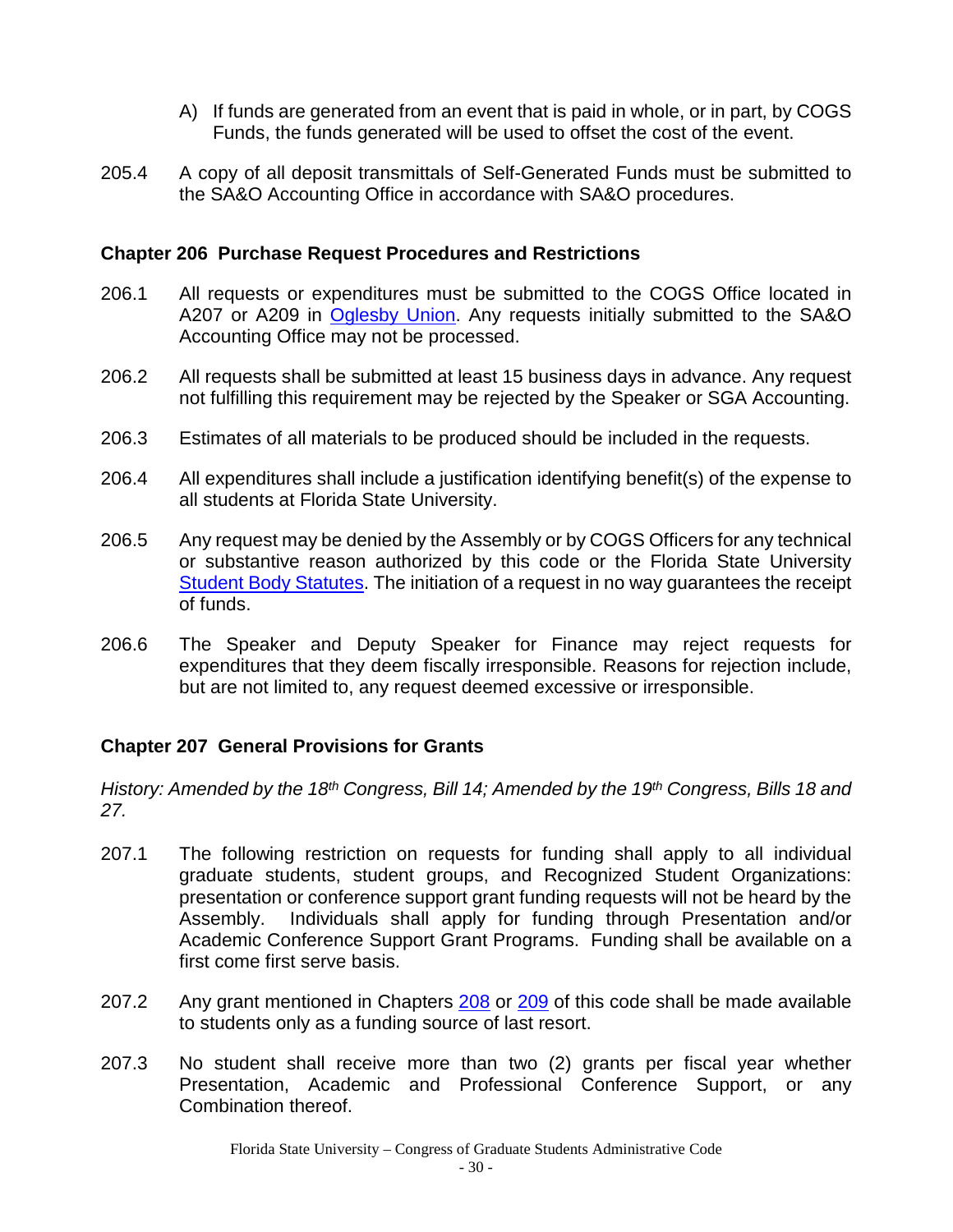- 207.4 If a student has already received a grant from COGS in the current fiscal year, no additional grant shall issue without a letter from the department of which the graduate or professional student is a member or without a letter from the student's academic advisor. The letter must indicate any financial support for the conference that is provided by the department.
- 207.5 No student shall receive more than \$2,500 in grants in any five- (5) year period as a student at Florida State University. Students are limited to no more than \$500 in total grants per fiscal year.

## <span id="page-31-0"></span>**Chapter 208 Presentation Grants**

*History: Amended by 19th Congress, Bills 18 and 27.*

- 208.1 [Presentation Grants](http://sga.fsu.edu/cogs-presentation.shtml) are given to encourage the presentation of graduate student research to other scholars at conferences. Eligibility for Presentation Grant funding shall require that the student be a currently enrolled graduate student who must be scheduled to make a presentation at the event for which they are applying for funding. Students shall apply for Presentation Grants using the designated application form established by the Executive Committee.
	- A) The completed application must include an acceptance letter from the conference the student is attending. The completed application must be submitted to COGS two (2) weeks prior to travel. All original receipts are due to the COGS office within thirty (30) days after attending the conference. Receipts must include the date of purchase, an itemization of the purchase, and preprinted vendor name and address. Credit card receipts which do not include the aforementioned items shall not meet the requirements of this provision.
- 208.2 The following criteria shall govern grant awards in this category:
	- A) Any conference (more than 100 miles) within the Continental United States shall be eligible for a grant of up to \$200.00 of appropriate conference-related expenses.
	- B) Any conference outside the Continental United States shall be eligible for a grant of up to \$500.00 of appropriate conference-related expenses.
	- C) No grant shall be greater than the difference between the total conferencerelated expenses and funding received from outside sources.
	- D) In the interests of fairness, the Speaker shall be authorized to permit a single \$300.00 grant for students traveling to a conference over 300 miles from Tallahassee until June 30, 2011 at which point this provision 208.2(D) shall be stricken from the COGS Code.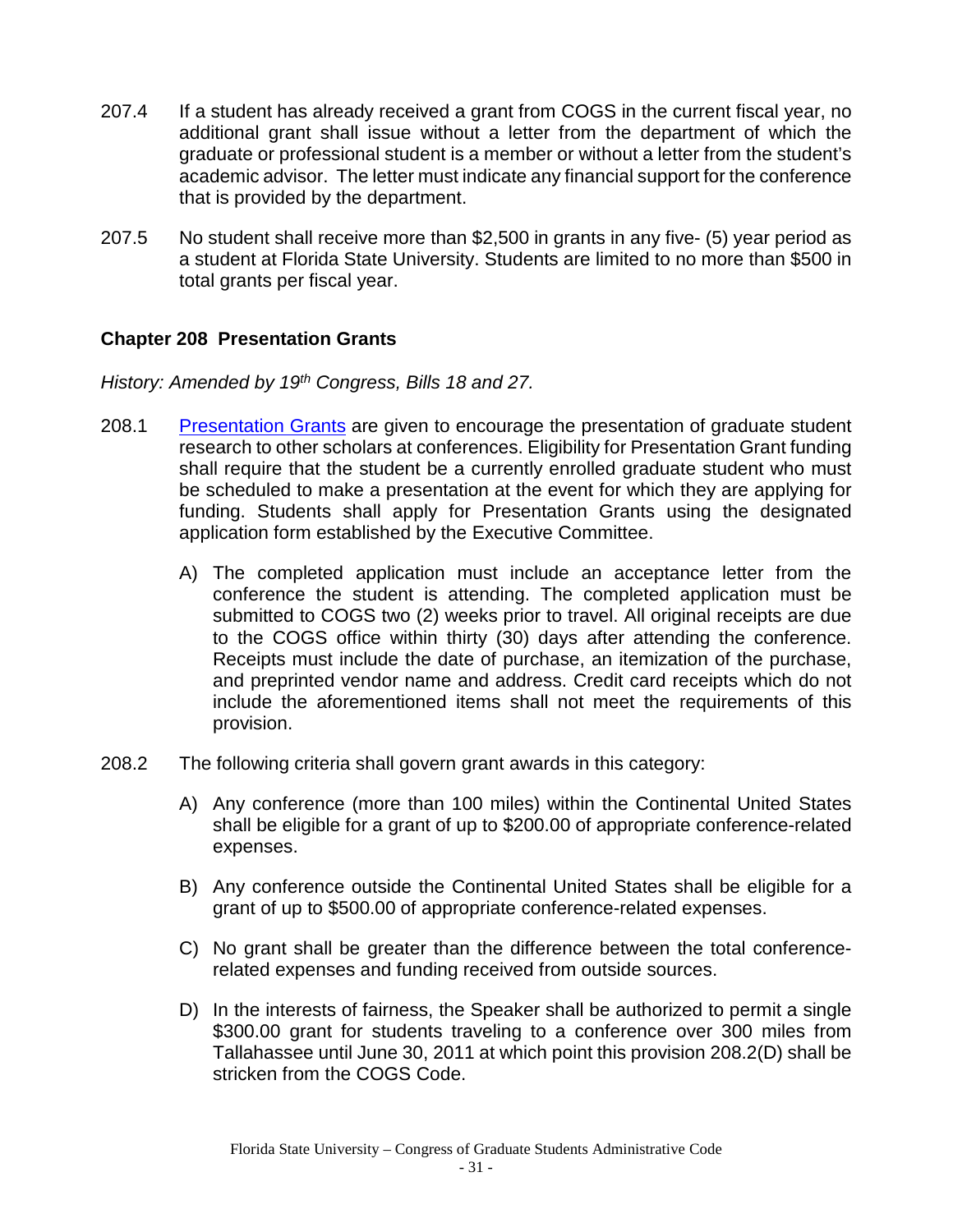# <span id="page-32-0"></span>**Chapter 209 Academic & Professional Conference Support Grants**

*History: Amended by the 18th Congress, Bills 1, 15, and 23.*

- 209.1 Academic & Professional Conference Support Grants Grants are given to encourage attendance at academic and professional conferences by graduate students who are not making presentations. To be eligible to receive an Academic & Professional Grant, a currently enrolled graduate student must be attending a conference that is related to his or her course of study, or otherwise serves a legitimate academic and/or professional purpose. Students shall apply for an A&P grant using the designated COGS application form established by the Executive Committee.
	- A) The completed application must include confirmation of registration and other identifying material stating the date and location, as well as contact information for the conference the student is attending. A completed application must be submitted to COGS two (2) weeks prior to travel. Proof of attendance is due to the COGS office within thirty (30) days after attending the conference.
	- B) This grant shall be unavailable to any student who has received any funding for the same conference from another COGS budget line or any other entity funded by SGA.
	- C) This Chapter shall be reviewed by the General Assembly contemporaneously with the Annual Budget.

#### <span id="page-32-1"></span>**Chapter 210 Organizational Support Funding**

*History: Amended by the 19th Congress, Bill 1; 21st Congress, Bill 30.*

- 210.1 This chapter shall apply to funding requests made outside the Annual Budget process.
- 210.2 RSOs, as well as any SGA or Florida State University affiliated entity, may request supplemental funds from COGS. When allocated, these funds shall take the form of COGS "Organizational Grants" and shall be subject to all the provisions of this code.
- 210.3 Any entity requesting an Organizational Grant must submit a COGS Organizational Funding Request Form and schedule an appearance before the Congress or appropriate COGS body. A budget request which is or exceeds \$1,000 will be made in person to the Congress. Any request of less than \$1,000 will be made in person before C-SAC or the respective funding board pertaining to the entity (LSC or MSC).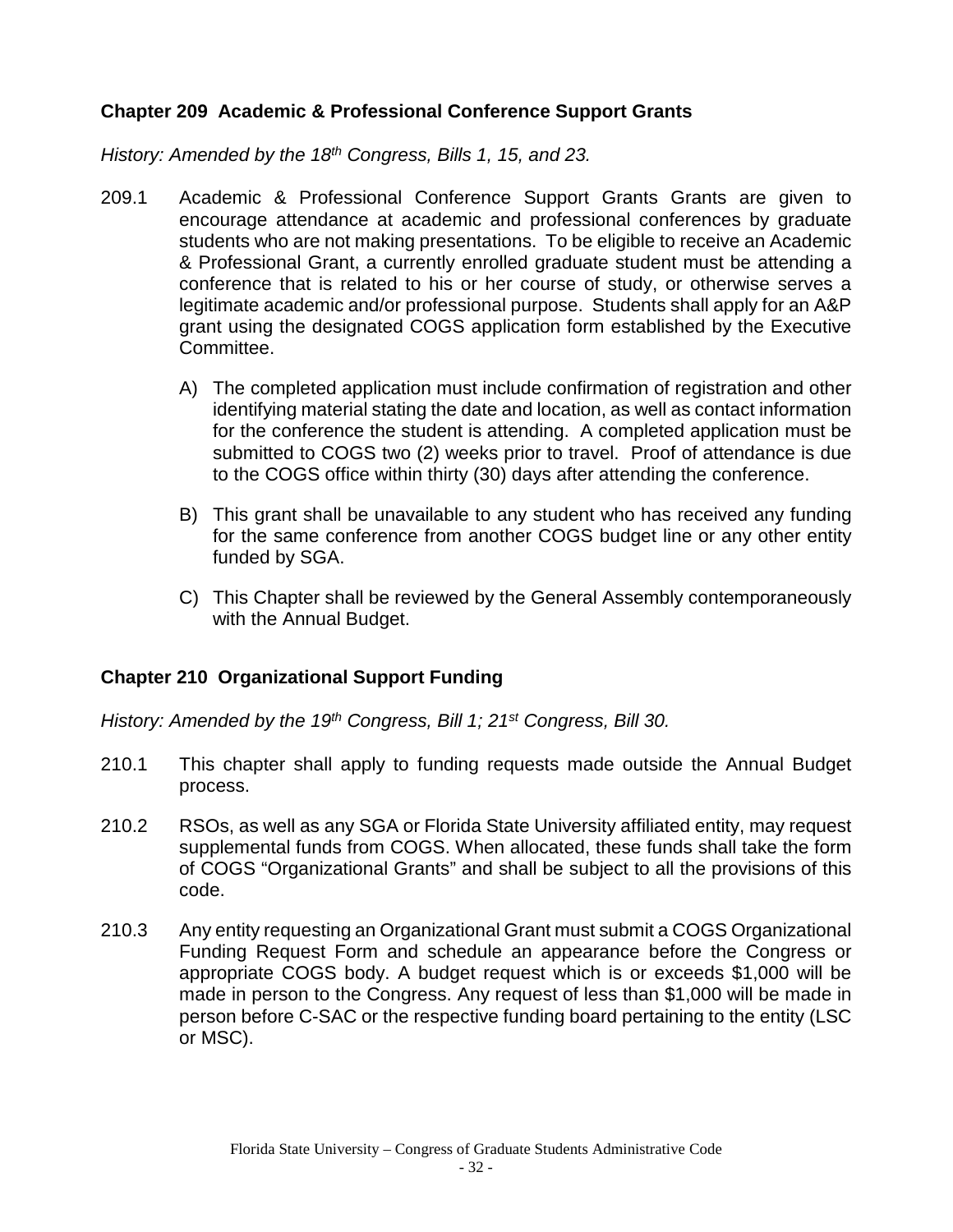- 210.4 C-SAC shall be composed of the COGS Deputy Speaker for Finance as well as at least three (3) other and no more than six (6) additional COGS Representatives appointed by the COGS Speaker on advice from the Deputy Speaker for Finance. The Deputy Speaker for Finance shall serve as the C-SAC Chair.
	- A) C-SAC funds shall be held in a separate line item in the COGS Annual Budget.
	- B) C-SAC shall meet prior to each COGS Assembly meeting, unless there are no supplemental funding requests pending before COGS.
	- C) All members of C-SAC shall be entitled to a vote. Allocations shall be made by a majority vote of members present at a C-SAC meeting. In the event of a tie, the request shall be referred to the Congress.
	- D) Organizations may appeal any C-SAC allocation to the Assembly, though no funds shall be disbursed or allocated while appeal is pending.
	- E) Any RSO which has requested more than \$1,000 per fiscal year shall bypass the C-SAC process and make a request directly to the Congress.
- 210.5 Embargoed Funds

Organizations which receive funds from C-SAC for upcoming events shall be informed of the allocation; however, at the discretion of the committee the funds may be embargoed and not released until the Deputy Speaker for Finance receives sufficient assurances from the Organization that the event for which monies were allocated will in fact occur.

- A) Embargoed funds shall be held in the C-SAC unallocated account as funds earmarked for specific organizations to be used in conjunction with specific events. In no event may embargoed funds be used in any manner other than for what they were initially requested without the prior authorization of C-SAC.
- B) Funds shall be designated by C-SAC as "For immediate release" or as "Embargoed" at the discretion of C-SAC. C-SAC may at their discretion establish a date whereby sufficient assurances must be made or funds will become available for general allocation.
- C) If a speaker has been contracted by the Organization for the event for which funds were embargoed, this shall constitute sufficient assurances under §210.4, though sufficient assurances may be demonstrated in other ways as well.
- D) If the event does not take place, the embargoed funds shall become available to C-SAC for general allocation.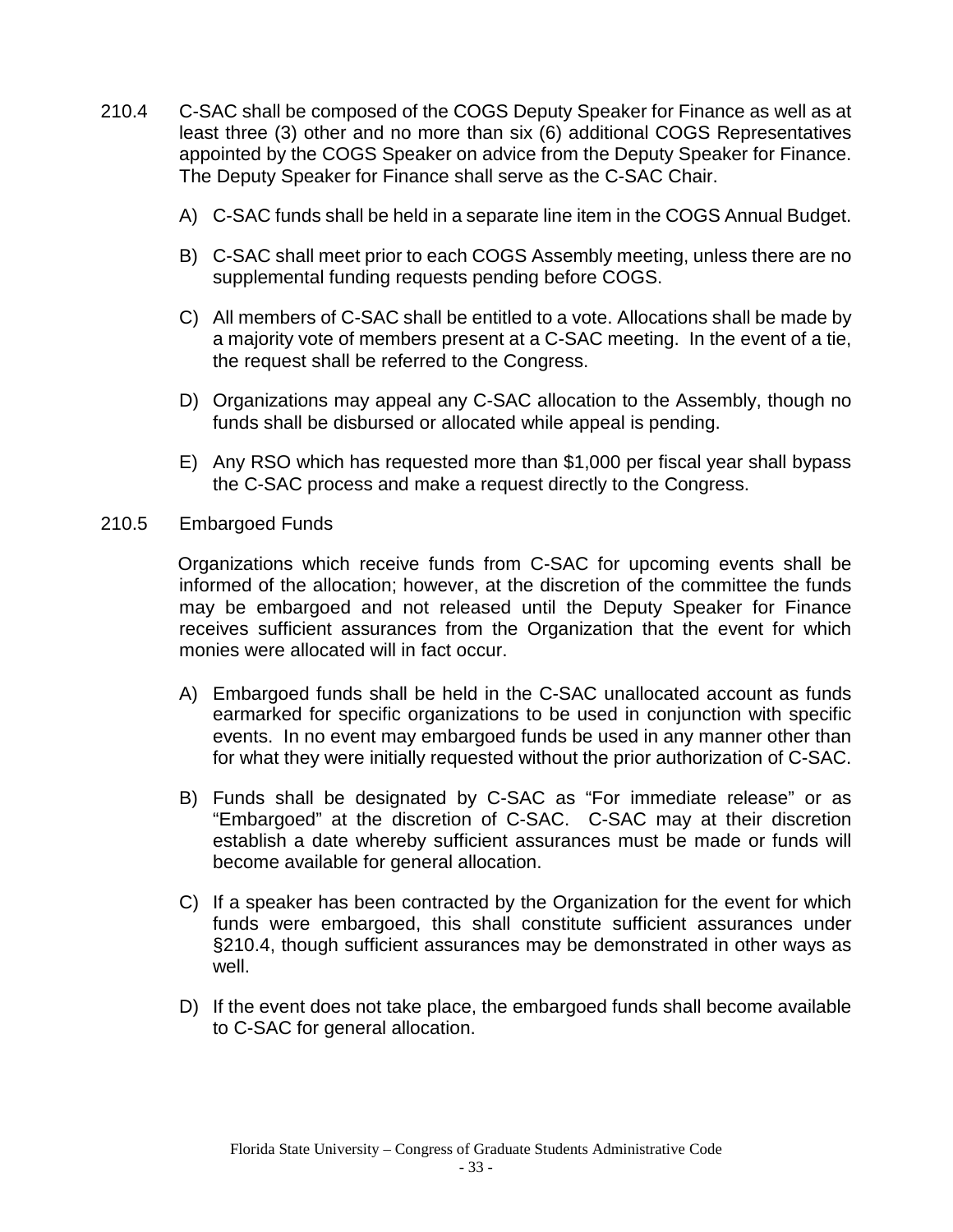- 210.6 C-SAC shall be empowered to establish guidelines for considering funding requests which may be amended by a majority vote of COGS; such amendments C-SAC may not amend. These guidelines shall be adopted or amended by a twothirds (66%) majority of the total number of C-SAC members. In forming the guidelines C-SAC shall keep in mind the unique mission of the Congress of Graduate Students and emphasize programs which expand academic opportunity over those which are purely social in nature.
- 210.7 Upon allocating funds, C-SAC shall present a Resolution to COGS for final approval.
	- A) This Resolution shall include a description of the allocation that C-SAC has made.
	- B) This Resolution shall be sponsored by the Chair of C-SAC who will speak in any instance of objection. If an objection is raised, the allocation is then debated by the Congress and approved by a majority vote.

## <span id="page-34-0"></span>**Chapter 211 Compliance and Enforcement Mechanisms**

*History: Added by the 18th Congress, Bill 8.*

- 211.1 Freezing of Funds
	- A) Upon the concurrence of the Speaker and the Deputy Speaker for Finance, a freeze may be placed upon the account of any RSO within the jurisdiction of COGS for violations of applicable rules. The duration of the freeze is not to exceed ten (10) school days. The purpose of freezing funds is to prohibit the RSO from spending funds, to give the RSO the opportunity to correct the problem(s), and to deter future actions that are inconsistent with the applicable rules.
		- 1) Applicable rules shall be defined as the provisions of the Florida State University [Student Body Statutes,](http://sga.fsu.edu/statutes/statutes.pdf) as well as the provisions of this code.
		- 2) Violations shall be defined as misfeasance, nonfeasance, or malfeasance of any responsibility under the applicable rules, or as conduct which is a violation prohibition contained within any of the rules, or as fraud or misrepresentation in interactions with COGS or SGA.
	- B) When initiating a freeze, the Speaker or Deputy Speaker for Finance shall identify the cause and duration of the freeze.
	- C) The Speaker may rescind the freeze at any time by written notification to the COGS Program Associate.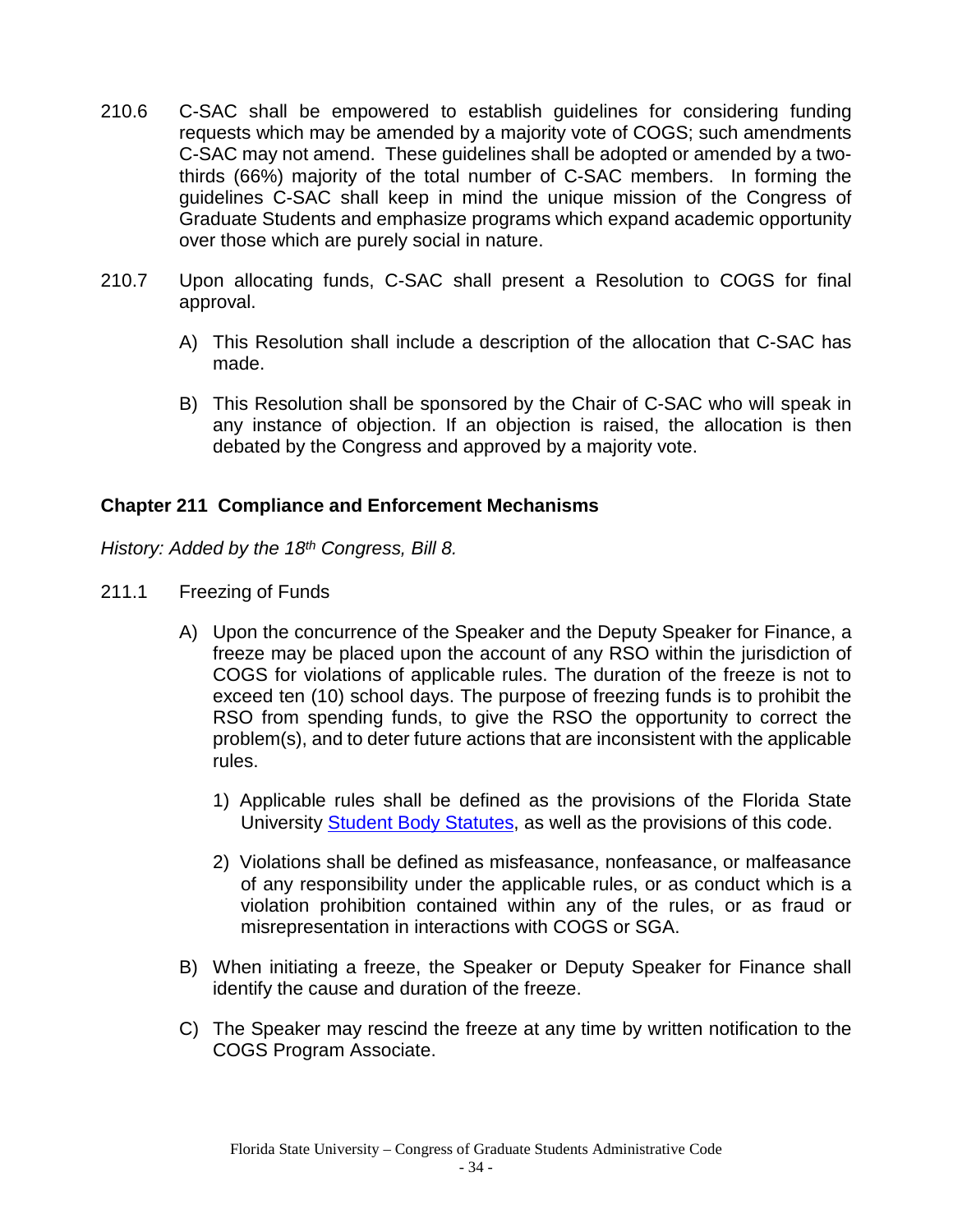- D) The decision to freeze funds may be appealed to the Student Senate, Student Body Treasurer, or any other officer authorized in the Student Body Statutes. An order by any such entity to lift the freeze shall be directly and immediately applicable.
- **E)** This chapter shall not prejudice the rights of any student body officers under the Florida State University [Student Body Constitution](http://sga.fsu.edu/PDF/CONSTITUTION_OF_THE_STUDENT_BODY.pdf) or [Statutes](http://sga.fsu.edu/statutes/statutes.pdf) to impose sanctions on RSOs without the authorization of COGS.
- 211.2 Public Censure

COGS may issue a public censure for RSOs or officers who engage in conduct that is either dishonest, unethical, or a violation of this code, if the Speaker and the Deputy Speaker for Finance concur.

- A) The censure shall include the reason for issuance, as well as the name of the officer or RSO responsible for the action.
- B) The original censure will be retained by the COGS Program Associate. A copy of the censure will be sent to the officer or RSO, and to any funding board that administers the RSO.
- C) A censure may only be revoked by the Speaker or by an affirmative vote of the Congress.
- D) Any censure will be included in its totality in the minutes of the next Assembly meeting.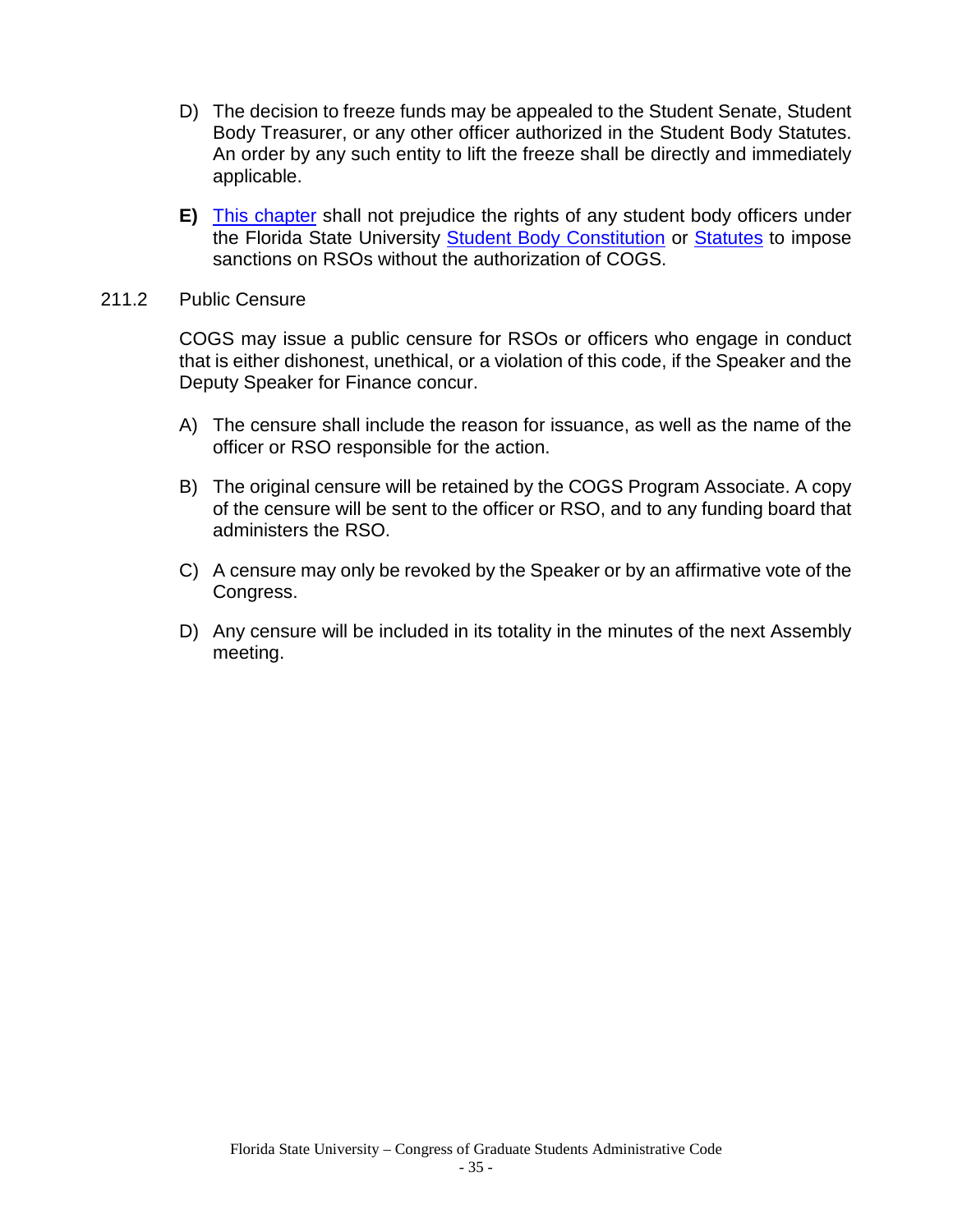# <span id="page-36-1"></span><span id="page-36-0"></span>**Title III: Specific Provisions for Select Graduate Organizations**

## **Chapter 300 The Law School Council**

*History: Amended by the 18th Congress, Bill 21; Amended by the 19th Congress, Bills 10 & 35; Amended by the 20th Congress, Bill 50. Amended by the 25th Congress, Bill 14.*

- 300.1 The Law School Council (LSC) shall be organized and administered by COGS as a funding board within its jurisdiction in accordance with the Florida State University [Student Body Statutes.](http://sga.fsu.edu/statutes/statutes.pdf)
- 300.2 The purpose of LSC is to represent Law School RSOs before all budgetary committees of SGA and COGS, to sub-allocate funds to Law School RSOs, and to monitor and coordinate the budget activities of the various Law School RSOs.
- 300.3 Composition of the Law School Council:
	- A) LSC shall be composed of seven (7) law students elected as Members-at-Large by the Law School Student Body.
	- B) Elections shall take place in February of each academic calendar year.
		- 1) Applicants to the LSC will submit an application and resume to the LSC Chair.
		- 2) Applicants will be interviewed by the LSC Selections Commission
		- 3) At the conclusion of the interviews, the LSC Selection Commission will select the 7 board members who will serve on the next LSC.
		- 4) LSC board members shall train the Members Elect. Members' terms will end at the conclusion of the final board meeting of the fiscal year, at which time Members Elect shall take office.
	- C) A rising 2L or 3L who currently serves on the LSC Board and wishes to remain on the board for the upcoming fiscal year will be permitted to submit a statement of continued interest. Those statements will be reviewed by the outgoing Chair to determine if the member is for to remain on the board for future service. In the event that the current Chair seeks to remain on the board, the statement of continued interest will be submitted to the LSC Selections Commission for review.
	- D) An administrative or faculty representative shall serve as an advisor to the LSC Board. This representative shall assist the Board in ensuring that LSC is compliant with the COGS Code, the Florida State University [Student Body](http://sga.fsu.edu/statutes/statutes.pdf)  [Statutes,](http://sga.fsu.edu/statutes/statutes.pdf) [Law School Policy,](http://law.fsu.edu/current_students/rules/index.html) and [Florida State University Policies and](http://policies.vpfa.fsu.edu/)  [Procedures.](http://policies.vpfa.fsu.edu/)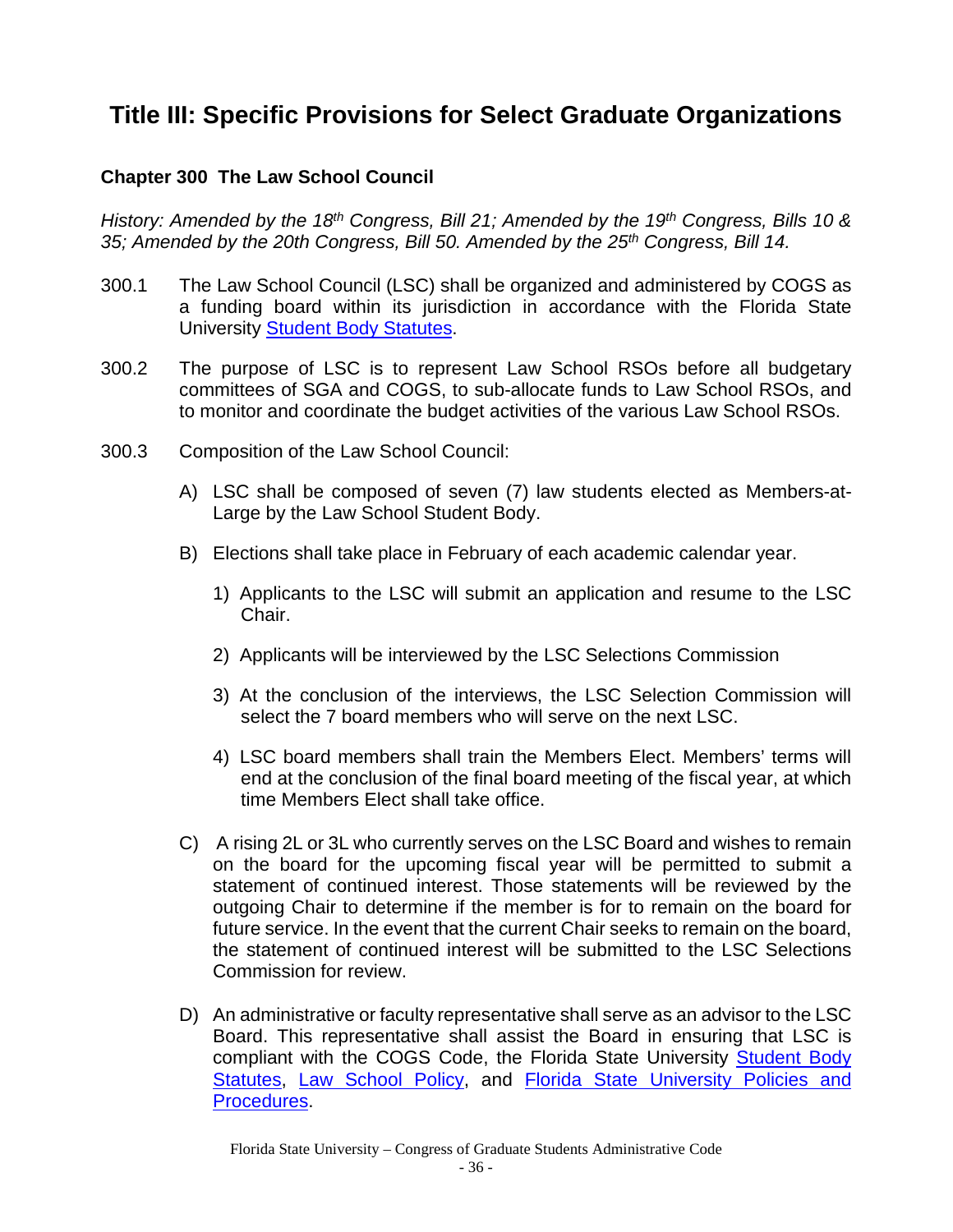E) The LSC Selections Commission will be composed of the COGS Speaker, the Law School Administration Representative to LSC, the Deputy Speaker of Finance, the Chair of the Internal Affairs Committee, and the outgoing LSC chair, unless they seek reelection.

1) In the event that the LSC Chair seeks reelection, a 3L appointed by the Assistant Dean of Student Affairs, or an incumbent of the LSC may serve on the commission in their place.

- F) Vacancies of the LSC Board shall be filled by appointment by the LSC Selections Commission.
- 300.4 The Executive Officers
	- A) Prior to the installation of the new board members, the outgoing LSC Chair shall invite Members Elect to submit a statement of interest to serve on the LSC Board as Chairperson, Treasurer, or Secretary.
	- B The outgoing LSC Chair shall appoint the Char. Upon appointment, the outgoing LSC Chair shall consult with the new Chair to appoint the new Treasurer and Secretary.
		- 1) In the event that the outgoing Chair seeks re-appointment, they will announce their intent to serve in that capacity to the members elect. Should a Member Elect seek the appointment of Chair, the position of Chair will go to a vote with the members elect and the person who receives the majority will be appointed Chair.
	- C Should a vacancy occur in an Executive Office, the LSC Chair shall appoint a replacement from its Board for the remainder of the term.
- 300.5 Duties of the Executive Officers
	- A) The Chair Shall:
		- 1) Preside over all LSC meetings.
		- 2) Represent LSC in all official business and budget matters before COGS or the Student Senate.
		- 3) Have the authority to call special meetings of LSC.
		- 4) Be responsible for all official correspondence of LSC.
		- 5) Perform any other duties as assigned by LSC or this code.
		- 6) Act as liaison between law school student organizations and SGA Accounting.

Florida State University – Congress of Graduate Students Administrative Code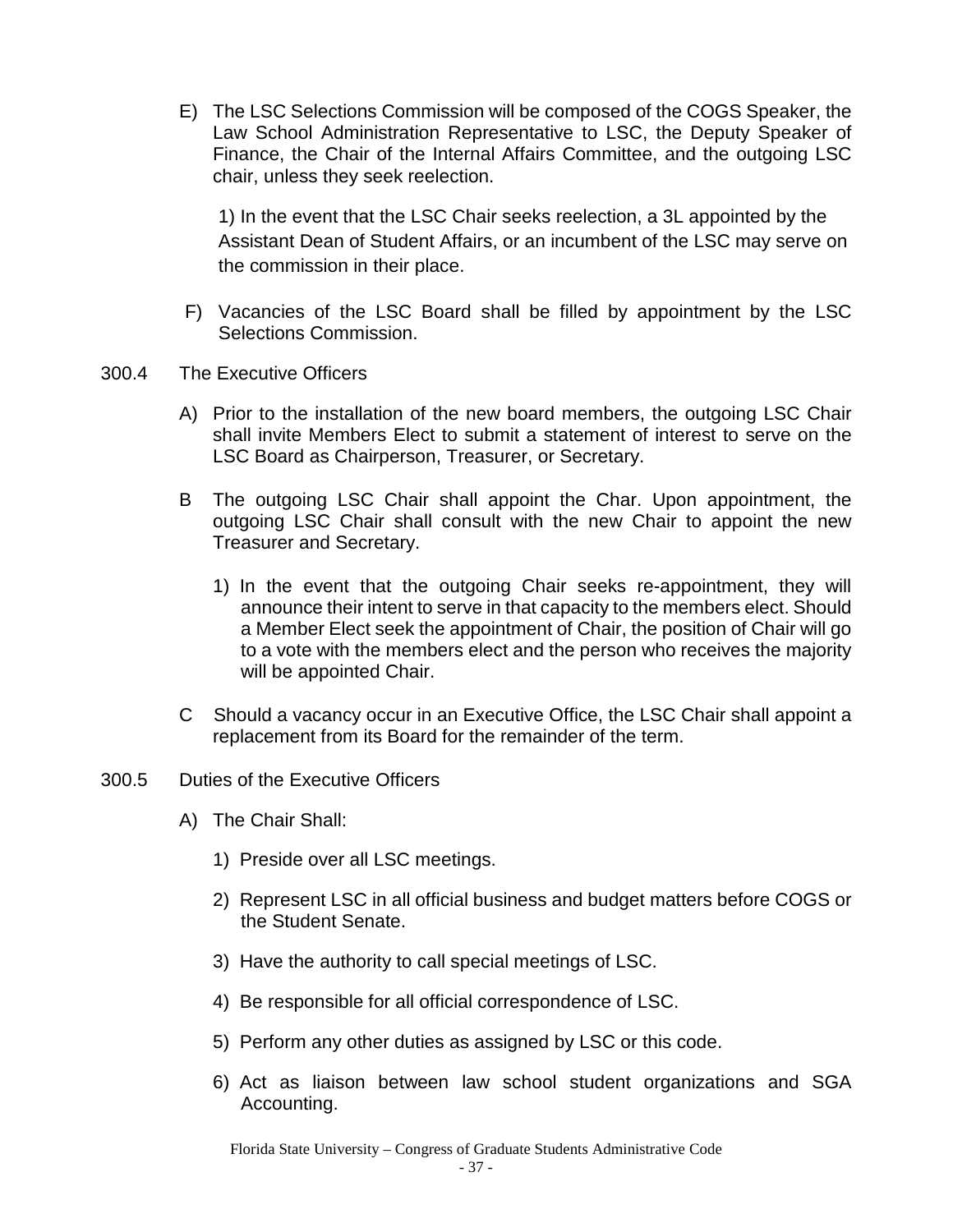- B) The Treasurer shall:
	- 1) Assume all duties of the Chair in the absence of the Chair.
	- 2) Keep an accurate and up-to-date budget.
	- 3) Perform any other duties as assigned by the LSC Chair or this code.
	- 4) Attend any budgetary meetings as an LSC representative in the event that the LSC Chair is unable to attend.
	- 5) Work with the Deputy Speaker of Finance in order to perform any requested external audits in compliance with this Code.
- C) The Secretary shall:
	- 1) Keep accurate minutes of all LSC meetings
	- 2) Email the minutes to the Chair at the conclusion of each LSC meeting.
	- 3) Perform any other duties as assigned by the LSC Chair or this Code.

#### 300.6 Appropriation

- A) LSC shall allocate those funds granted to it by COGS to the Recognized Student Organizations at the Law School in a fiscally responsible manner, keeping in mind the purpose of the allocation, which is to provide activities and services for the benefit of the maximum number of students.
- B) LSC shall submit a proposed budget on behalf of all Law School RSOs to COGS in compliance with all requirements of the Annual Budget process.
- C) All LSC allocations, whether original allocations, or after the fact amendments to the budget, shall require the signature of either the Speaker of COGS, or the Deputy Speaker for Finance. The Speaker or Deputy Speaker may deny any allocation or amendment deemed excessive or irresponsible.
- D) LSC shall sub-allocate its ordained funds to its member RSOs consistent with the Florida State University Student Body Constitution, Statutes, and A&S Fee Guidelines, as well as this code and any other applicable rules and regulations.
- E) LSC shall only sub-allocate funds to law school organizations which have been registered, in accordance with COGS guidelines.
- F) The allocation to LSC shall not be obligated or expended until the COGS annual Budget has been approved by the COGS Speaker and the Deputy Speaker for Finance, and the Vice President for Student Affairs,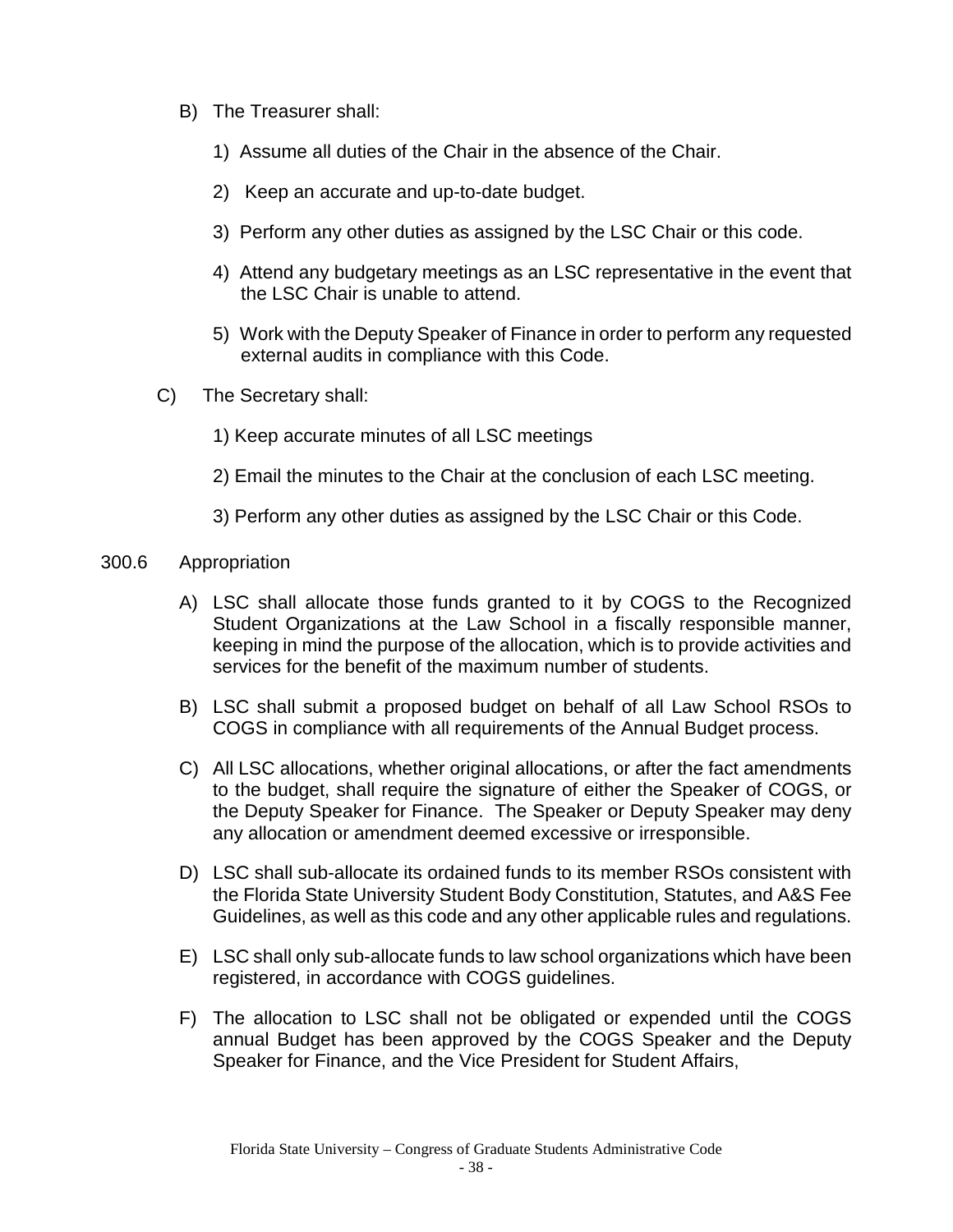- G) LSC RSOs shall process budget revisions and transfers on the forms prescribed by this code with all the requisite approvals prior to implementation.
- 300.7 The powers and duties of LSC
	- A) LSC shall have the following powers and duties under this code and shall be subject to all other applicable Florida State University [Student Body Statutes](http://sga.fsu.edu/statutes/statutes.pdf) in the exercise of its powers and duties.
		- 1) LSC shall hold budgetary hearings at which member RSOs must be present to submit their requests. In the event that a member of an RSO that submitted a request is unable to attend, the LSC Chair may present the RSO's request on their behalf.
		- 2) LSC shall then represent its member RSOs at all budgetary hearings and procedures of COGS.
		- 3) LSC shall report to the Internal Affairs Committee of COGS as requested by the Internal Affairs Committee, with a minimum fifteen (15) school days' notice.
		- 4) LSC may pass Resolutions on behalf of the Law School Student Body.
		- 5) LSC may remove any council member for nonfeasance by an affirmative, majority vote of all those board members not being considered for removal in the instant controversy.
		- 6) LSC may, by a majority vote, recommend any member for impeachment for misfeasance or malfeasance in accordance with Chapter 114 of this code.

#### 300.8 Meetings

- A) LSC shall hold open meetings on a monthly basis and shall send copies of the minutes of such meetings to all Law School RSOs and COGS.
- B) A special meeting of LSC may be called by petition of a two-thirds (2/3) majority of the Presidents of the Law School RSOs.
- C) Quorum shall be a majority of the total membership of LSC. A quorum must be present for LSC to conduct business.
- D) All LSC action must be approved by a majority vote of those LSC members present and voting.
- E) LSC shall announce and provide notice of its meetings and procedures to Law School RSOs. It shall provide notice at least five (5) school days before any forms, requests, or petitions are due for the meeting.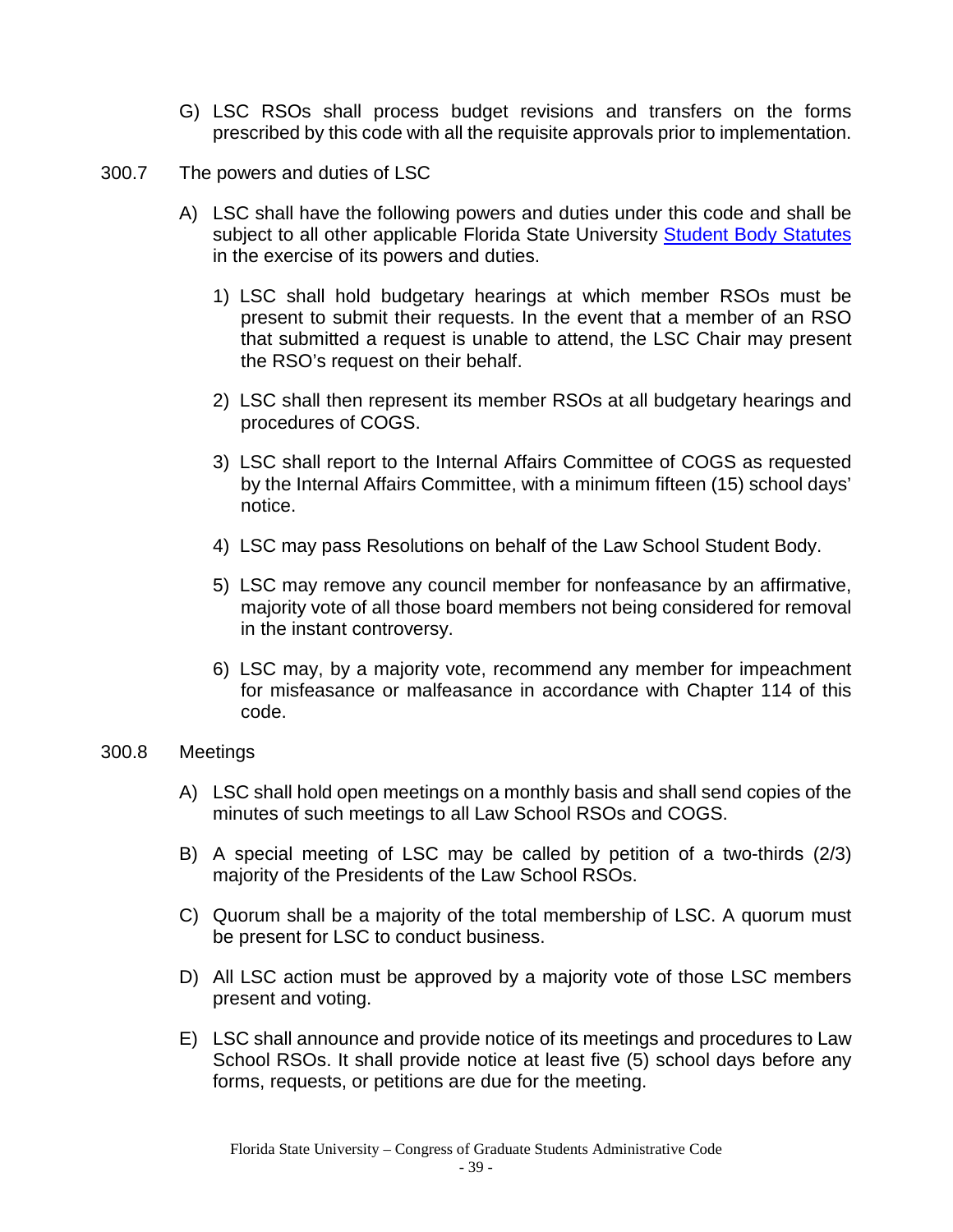F) Attendance at monthly meetings is mandatory for all LSC board members. If a member must be absent from a monthly meeting, they must provide adequate notice to the LSC Chair. If a member is absent from more than two monthly meetings, that member will be considered for removal by members of the board. All board members, except for the member at issue, will vote on the removal of the board member. A majority vote will effectively remove the member from the board. The vacancy will then be filled in accordance to the procedures outlined above.

#### <span id="page-40-0"></span>**Chapter 301 The Black Graduate Student Association**

- 301.1 BGSA is recognized as a line item for the Annual Budget purposes.
- 301.2 The purpose of BGSA shall be:
	- A) To disseminate information pertaining to academic, financial, and social needs to members.
	- B) To advocate and assist in the recruitment of black faculty, other professional staff administrators, and graduate students.
	- C) To promote excellence in educational instruction, research, and presentation of graduate work.
	- D) To strengthen liaisons with administrators, faculty, other student organizations, and the African American community at large.
- 301.3 BGSA shall annually receive funds from COGS including, but not limited to, funds allocated to COGS under Article IX, Section 1 of the Florida State University [Student Body Constitution.](http://sga.fsu.edu/PDF/CONSTITUTION_OF_THE_STUDENT_BODY.pdf)
- 301.4 BGSA shall submit an annual budget to the COGS Budget Committee each year during the Budget Committee's annual meetings.
- 301.5 BGSA shall report to the Internal Affairs Committee, at a Committee meeting, once in September and once in January; and as requested by the Committee with a minimum fifteen (15) school days' notice.
- 301.6 BGSA may petition COGS or the Student Senate for additional funds at any time during the fiscal year including the preliminary allocation. COGS or the Student Senate may award additional funds after a good cause showing.
- 301.7 BGSA shall implement programs related to these purposes by hosting speakers who educate the members on various topics, providing black undergraduate mentorship, and presenting relevant programs. In an effort to provide a nurturing atmosphere, the organization shall sponsor social events for its members, as well as other graduate organizations.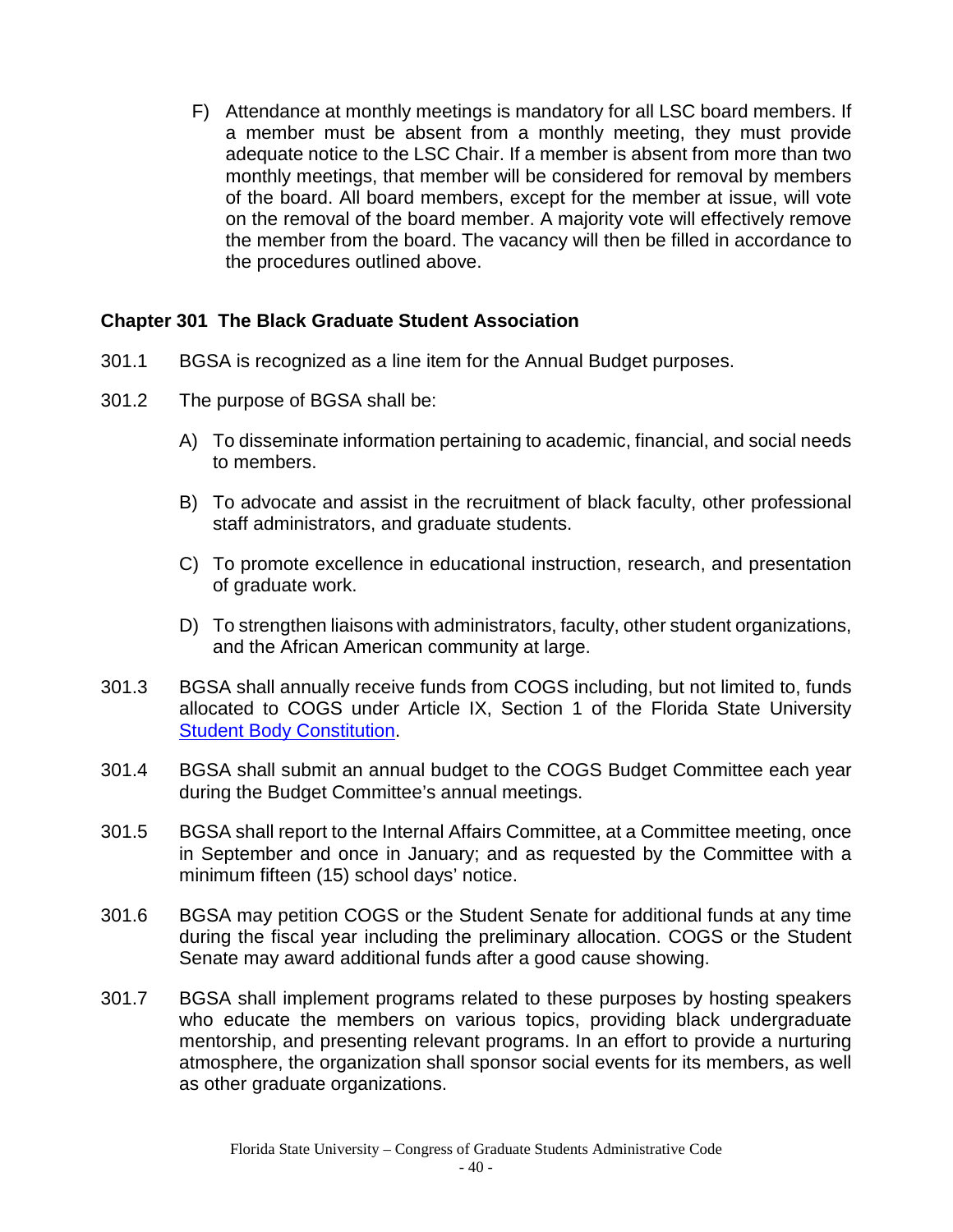# <span id="page-41-0"></span>**Chapter 302 The Medical School Council (MSC)**

*History: Amended by 19th Congress Bill 10; Amended by the 20th Congress, Bill 50*

#### 302.1 Purpose

The purpose of the Medical School Council is to represent Medical School RSOs before all budgetary committees of COGS, to sub-appropriate funds to MSC RSOs, enhance medical education at Florida State University by promoting a variety of speakers, conferences, and academic projects, express the will of the Medical School Student Body through Resolutions, and to monitor and coordinate the budget activities of the various Medical School RSOs.

#### 302.2 Selection

- A) The MSC shall be composed of an Executive Board and a General Board.
- B) The MSC Executive Board shall be elected by the Medical School Student Body, and shall be composed of a President, Vice President, Treasurer, Secretary, three Executives-at-Large, and a Representative at each regional campus. Two additional members of the board shall be the MSC Representatives to COGS. Elections shall take place every February. The MSC shall train the Members Elect. Members' terms will end on May 1st, at which time Members Elect shall take office.
- C) The President, Vice President, Treasurer, and Secretary shall be elected by the Medical School Student Body in a general election open to all students enrolled at the College of Medicine.
- D) The three Executives-at-Large shall be first-year graduate students who are enrolled in the College of Medicine. The Executives-at-Large shall be elected in August by a general election open to all first-year graduate students enrolled in the College of Medicine.

#### 302.3 The General Board

The MSC General Board shall be composed of an Organizational Representative from each of the MSC RSOs and any graduate student(s) enrolled in the College of Medicine who attain Member-at-Large status by meeting MSC attendance requirements.

A) An Administrative Representative appointed by the Dean of the College of Medicine shall be an advisory member to the MSC Board. This Representative shall assist the Board in ensuring that the MSC follows the guidelines established by this code and the Student Government Finance Code.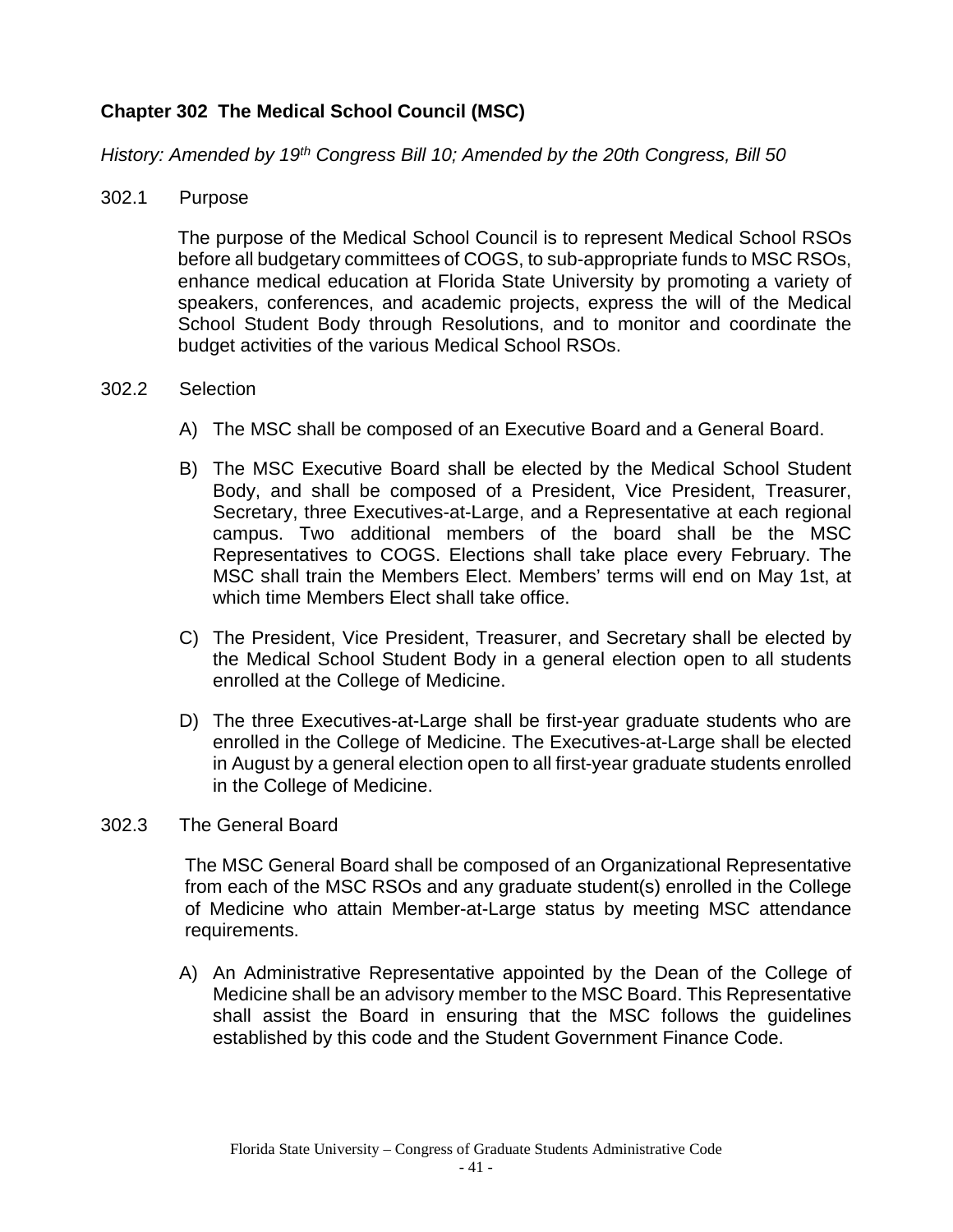- B) Vacancies of the MSC Executive Board and General Board shall be filled by appointment by the COGS Speaker at the recommendation of the MSC Executive Board.
- 302.4 The Executive Board
	- A) Duties of the Executive Officers
		- 1) The duties of the MSC President shall be:
			- a) To preside over all meetings of the Board according to Robert's Rules of Order.
			- b) To act as a spokesperson for the Board.
			- c) To chair the Executive Committee on all administrative matters.
			- d) To determine the MSC General and Executive Meeting Schedule.
			- e) Shall act in accordance with the Treasurer of MSC and the finance rules of Student Government on all financial matters.
		- 2) The duties of the MSC Vice President shall be:
			- a) To assume the duties of President when necessary.
			- b) To coordinate all public relations efforts of the Board.
			- c) To coordinate a monthly calendar of events.
			- d) To work with each student organization and review all constitutions to insure compliance with student body law.
			- e) To chair the Executive Committee for financial special requests.
		- 3) The duties of the MSC Treasurer shall be:
			- a) To chair the Executive Committee on all financial matters excluding special requests.
			- b) To coordinate all financial matters of the MSC.
			- c) To require monthly reports from Executives-at-Large regarding their organizational status and/or problems.
		- 4) The duties of the MSC Secretary shall be:
			- a) To keep accurate minutes of all meetings.
			- b) To keep voting records of all meetings.

Florida State University – Congress of Graduate Students Administrative Code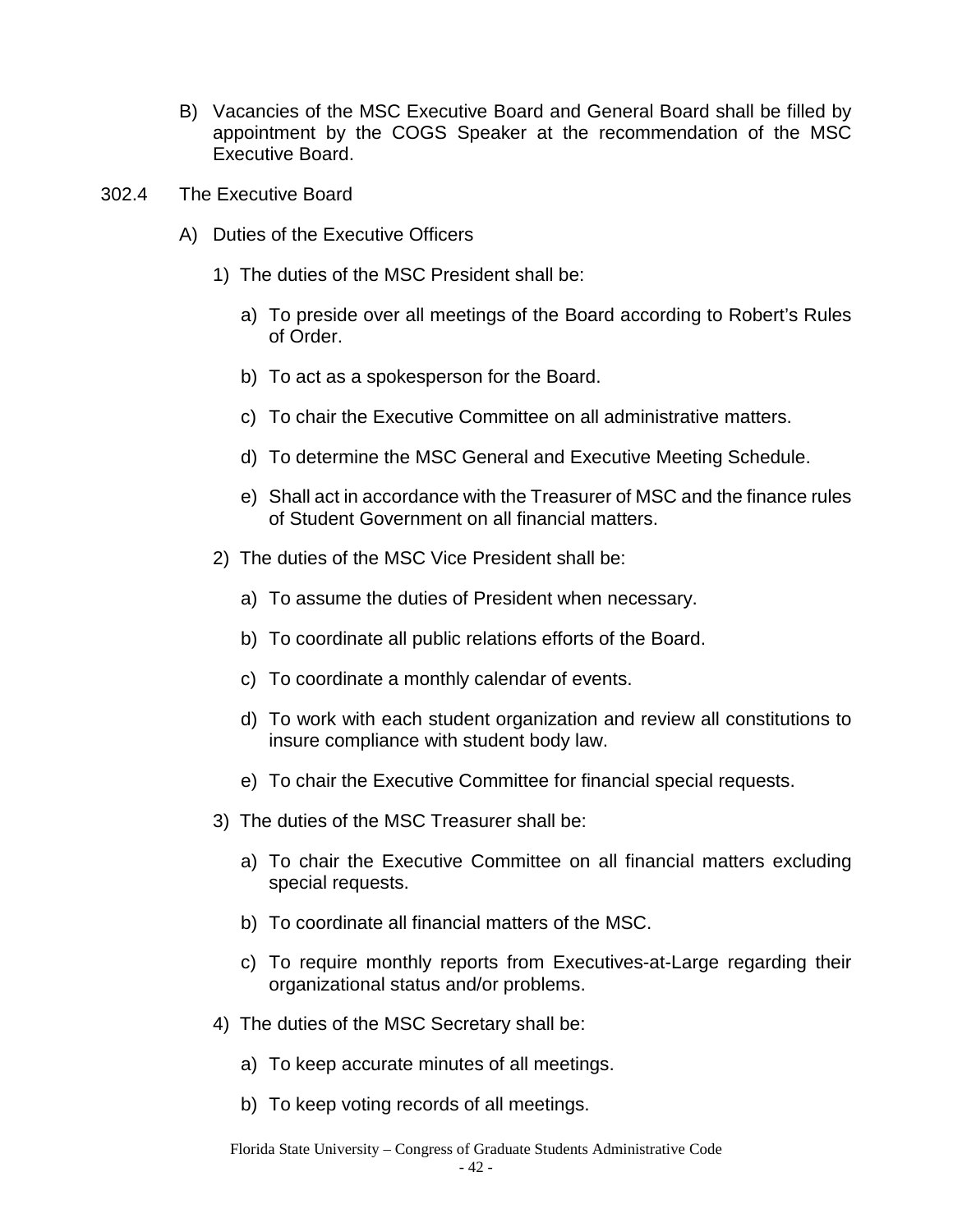- c) To keep accurate records of attendance and report any violation(s) of the attendance policy.
- d) To attend to all correspondence of the Board.
- e) To maintain a current list of all MSC RSO Representatives and organizational constitutions on file.
- f) To maintain an accurate list of all MSC RSOs.
- 5) The duties of the Executives-at-Large shall be:
	- a) To act as liaisons between the MSC RSO Representatives and the MSC.
	- b) To be assigned a number of MSC RSOs.
	- c) To attend at least one meeting per semester of the MSC RSOs to which the Executive-at-Large is assigned.
	- d) To oversee the MSC RSOs and their Representatives to ensure compliance of representative duties and MSC laws including, but not limited to, making sure files are updated and events are reported.
	- e) To assist their assigned MSC RSOs in formulating their annual budgets and ensure fiscal responsibility.
- 6) The duties of the MSC Representative to SGA and COGS shall be:
	- a) To keep the MSC Board updated on all events pertaining to SGA and COGS.
	- b) To keep SGA and COGS updated on the activities of the MSC.
- 7) The duties of the Regional Campus Representatives:
	- a) To act as liaisons between the MSC and their clinical campuses.
	- b) To attend all general meetings, in-person or via teleconference.
	- c) To report back to their clinical campuses all events and proceedings of the MSC.
- 302.5 Powers and duties of the MSC

The MSC shall have the following powers and duties under this code and shall also be subject to all other applicable Florida State University [Student Body Statutes.](http://sga.fsu.edu/statutes/statutes.pdf)

A) The MSC shall hold budgetary hearings at which member RSOs must be present to submit their requests.

Florida State University – Congress of Graduate Students Administrative Code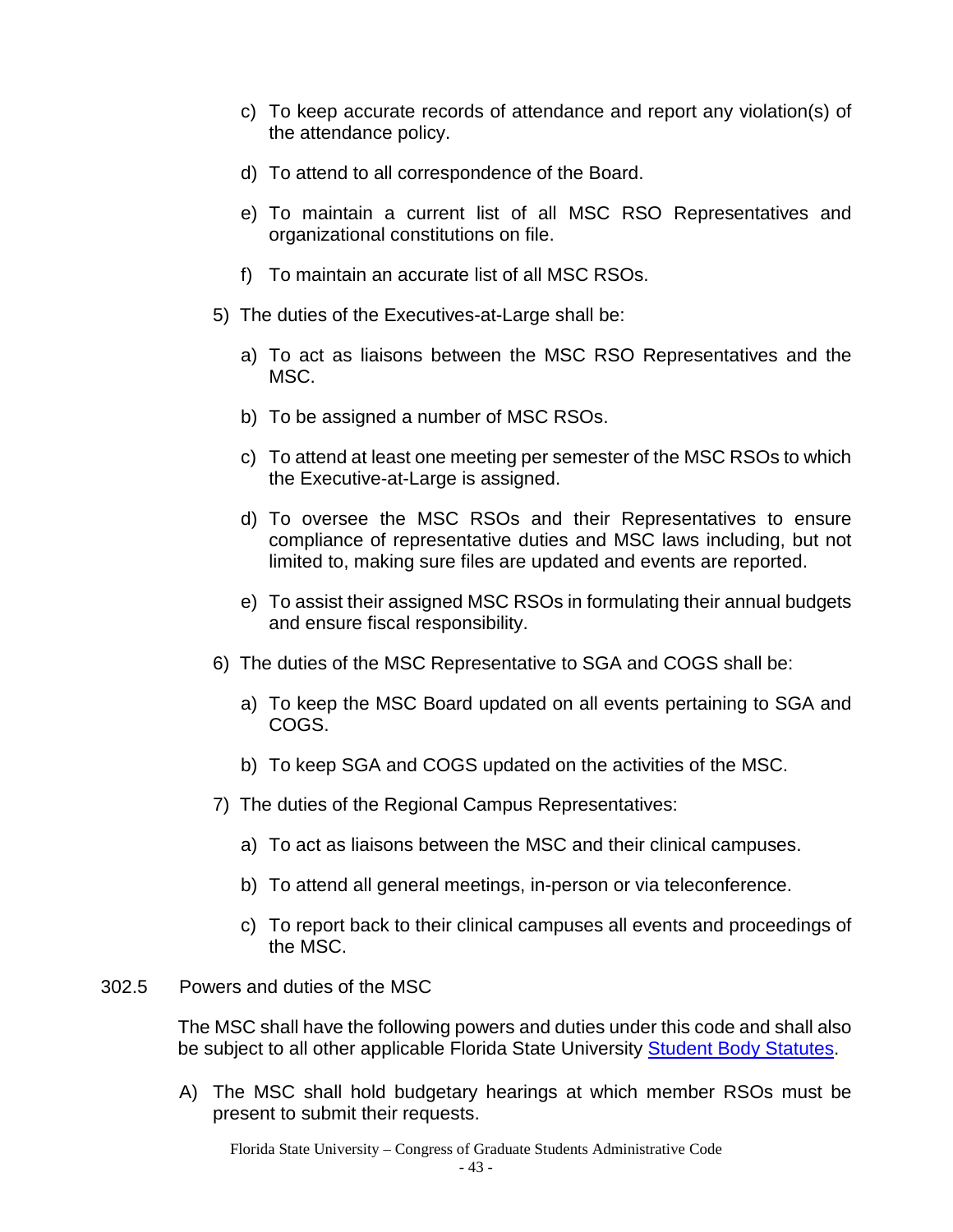- B) The MSC shall represent- member RSOs at all budgetary hearings and procedures of COGS.
- C) The MSC shall allocate its obtained funds to member RSOs consistent with this code, the Florida State University Student Body Constitution, Statutes, and A&S Fee Guidelines, as well as any other applicable rules and regulations.
- D) MSC shall only allocate funds to recognized medical school organizations in accordance with FSU Student Affairs guidelines, for a minimum of eight weeks, and which have a minimum of 10 student members.
- E) The allocation to MSC shall not be obligated or expended until the budget has been approved by the Vice President for Student Affairs. MSC may set up an MSC unallocated account.
- F) The MSC shall monitor the expenditures of sub-allocated funds to ensure that they are spent as budgeted and in accordance with this code, the Florida State University [Student Body Constitution,](http://sga.fsu.edu/PDF/CONSTITUTION_OF_THE_STUDENT_BODY.pdf) [Statutes,](http://sga.fsu.edu/statutes/statutes.pdf) and A&S Fee Guidelines, as well as any other applicable rules and regulations.
- G) MSC shall report to the Internal Affairs Committee, at a Committee meeting as requested by the Committee with a minimum fifteen (15) school days' notice.
- H) MSC RSOs shall process budget revisions and transfers on the forms prescribed by the appropriate authority with all the requisite approvals prior to implementation.
- I) MSC shall promulgate such other rules as deemed appropriate, which shall be kept on file for public record in the SA&O Accounting Office, the Office of Information Services, and the College of Medicine Student Organization Office.
- J) The MSC shall pass Resolutions on behalf of the College of Medicine Student Body.
- 302.6 Meetings
	- A) The MSC shall hold an Executive Board Meeting on a monthly basis and post an electronic copy of the minutes on the MSC website and on the COGS website.
		- 1) The agenda for the MSC General Meeting shall be composed at the Executive Board Meeting by a majority vote of members present and voting.
		- 2) The MSC Executive Board shall also make recommendations at this meeting for all new business, which shall be discussed at the General Meeting.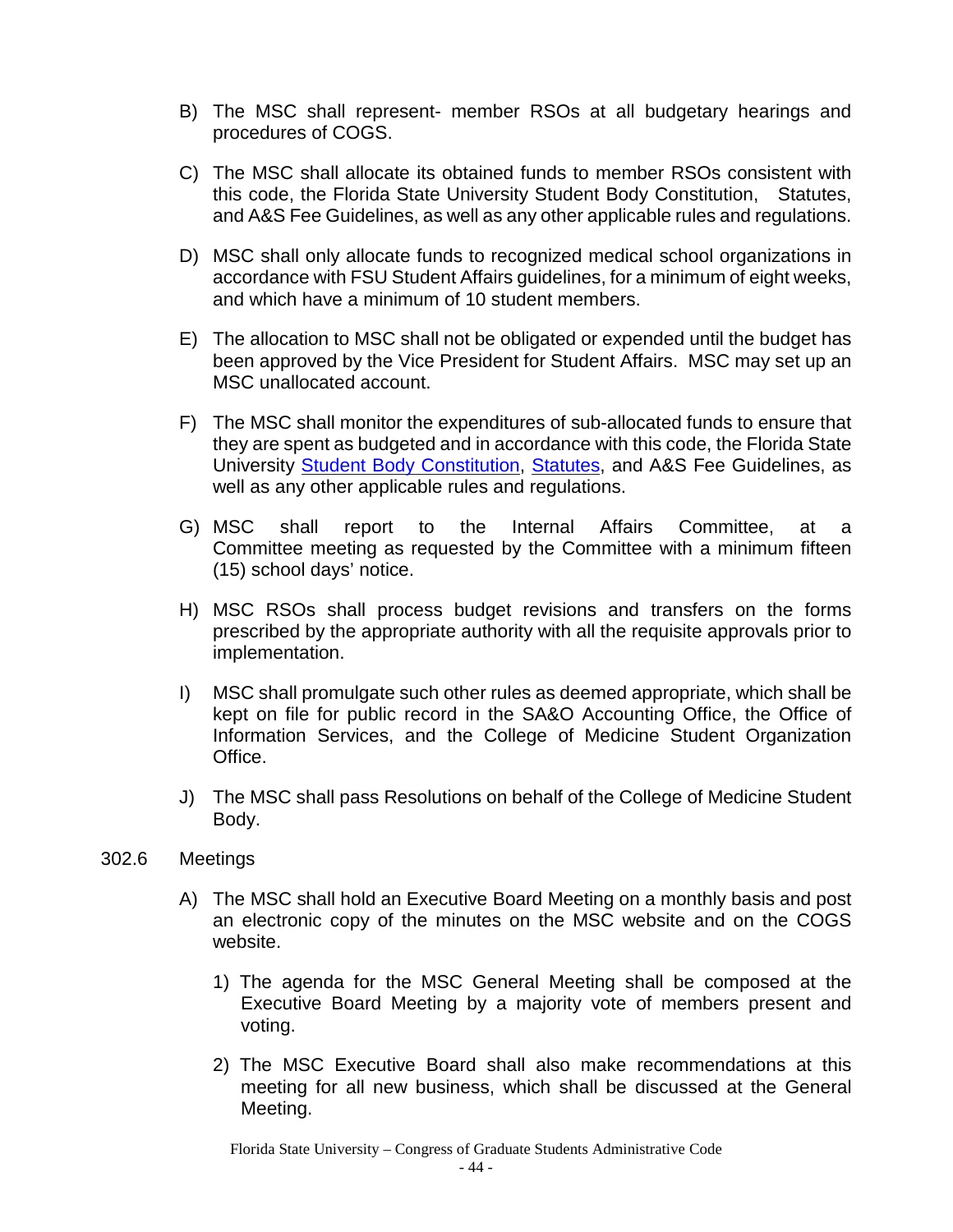- 3) Quorum shall be a majority of the Executive Board Members of the MSC. A quorum is necessary for business to be conducted at the MSC Executive Board Meeting.
- B) The MSC shall hold a General Meeting, composed of both the MSC Executive Board and the MSC General Board, on a monthly basis and shall post an electronic copy of the minutes on the MSC website and on the COGS website.
	- 1) The MSC Executive Board shall determine the agenda of the General Meeting and shall present its recommendations to the MSC General Board.
	- 2) The MSC General Board shall pass any recommended proposals, pass new proposals, or alter the agenda by a majority vote of those present and voting. In the event of a tie, the MSC President will cast the deciding vote.
	- 3) Quorum shall be a majority of the RSO Representatives. A quorum is necessary for business to be conducted at the MSC General Meeting.
- 302.7 After the fact amendments to allocations which are greater than \$100 shall require majority approval of the MSC board prior to being sent to COGS leadership for signature.

# <span id="page-45-0"></span>**Chapter 303 COGS Affiliate Organizations**

*History: Added by 19th Congress Bill 7.*

- 303.1 The designation of COGS Affiliate Organization (CAO hereafter) is hereby created. Such designation shall be instituted or terminated by the Assembly though law upon application of any graduate student recognized student organization. Organizations selected for CAO designation should have a proven track-record of effective use of funds and execution of programming which is either of critical need to the university or of widespread benefit to the graduate student body. The designation of CAO shall be annually reviewed by the COGS Internal Affairs Committee.
- 303.2 RSOs designated as CAO shall adopt and amend their own bylaws, conduct their own elections, and be responsible for the election of their own officers. However, at no time shall they exercise any of the aforementioned powers in any manner inconsistent with this code or the Florida State University Student Body Constitution and Statutes.
- 303.3 RSOs designated as CAO shall not be eligible to receive funds from the MSC or the LSC.